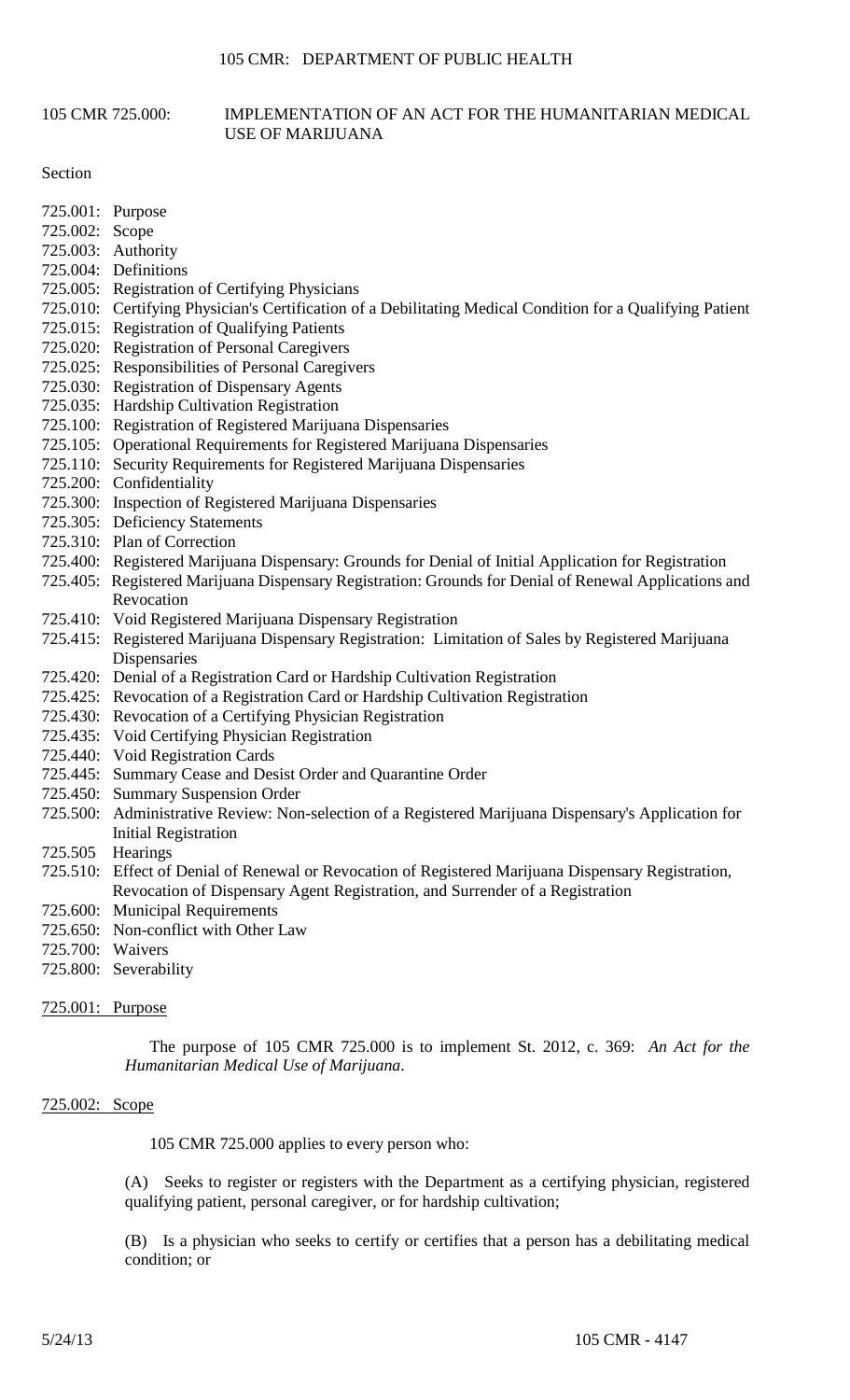#### 725.002: continued

(C) Seeks to register or registers with the Department as a Registered Marijuana Dispensary (RMD), or dispensary agent, including such RMD's board members, directors, employees, executives, managers, and volunteers.

# 725.003: Authority

105 CMR 725.000 is promulgated pursuant to St. 2012, c. 369: *An Act for the Humanitarian Medical Use of Marijuana*, and M.G.L. c. 111, § 3.

#### 725.004: Definitions

For the purposes of 105 CMR 725.000, the following terms shall have the following meanings:

Act means St. 2012, c. 369: *An Act for the Humanitarian Medical Use of Marijuana*.

Arming Station means a device that allows control of a security alarm system.

*Bona Fide* Physician-patient Relationship means a relationship between a certifying physician, acting in the usual course of his or her professional practice, and a patient in which the physician has conducted a clinical visit, completed and documented a full assessment of the patient's medical history and current medical condition, has explained the potential benefits and risks of marijuana use, and has a role in the ongoing care and treatment of the patient.

Card Holder means a registered qualifying patient, a personal caregiver, or a dispensary agent of an RMD who has been issued and possesses a valid registration card.

Certificate of Registration means the certificate issued by the Department that confirms that an RMD has met all requirements pursuant to St. 2012, c. 369 and 105 CMR 725.000 and is registered by the Department.

 Osteopathy) who certifies that in his or her professional opinion, the potential benefits of the Certifying Physician means a Massachusetts licensed physician (Medical Doctor or Doctor of medical use of marijuana would likely outweigh the health risks for a qualifying patient.

 form of bars, drops, or pieces and that includes a sweetened mixture of chocolate, caramel, Commercially Available Candy means any product that is manufactured and packaged in the nougat, nuts, fruit, cream, honey, marshmallow or any similar combination to create a dessert-like confection.

Commissioner means the Commissioner of Public Health or the Commissioner's designee.

 or impairing strength or ability, and progressing to such an extent that one or more of a patient's Debilitating means causing weakness, *cachexia*, wasting syndrome, intractable pain, or nausea, major life activities is substantially limited.

Debilitating Medical Condition means cancer, glaucoma, positive status for human immunodeficiency virus (HIV), acquired immune deficiency syndrome (AIDS), hepatitis C, amyotrophic lateral sclerosis (ALS), Crohn's disease, Parkinson's disease, and multiple sclerosis (MS), when such diseases are debilitating, and other debilitating conditions as determined in writing by a qualifying patient's certifying physician.

Department means the Massachusetts Department of Public Health.

Dispensary Agent means a board member, director, employee, executive, manager, or volunteer of an RMD, who is 21 years of age or older. Employee includes a consultant or contractor who provides on-site services to an RMD related to the cultivation, harvesting, preparation, packaging, storage, testing, or dispensing of marijuana.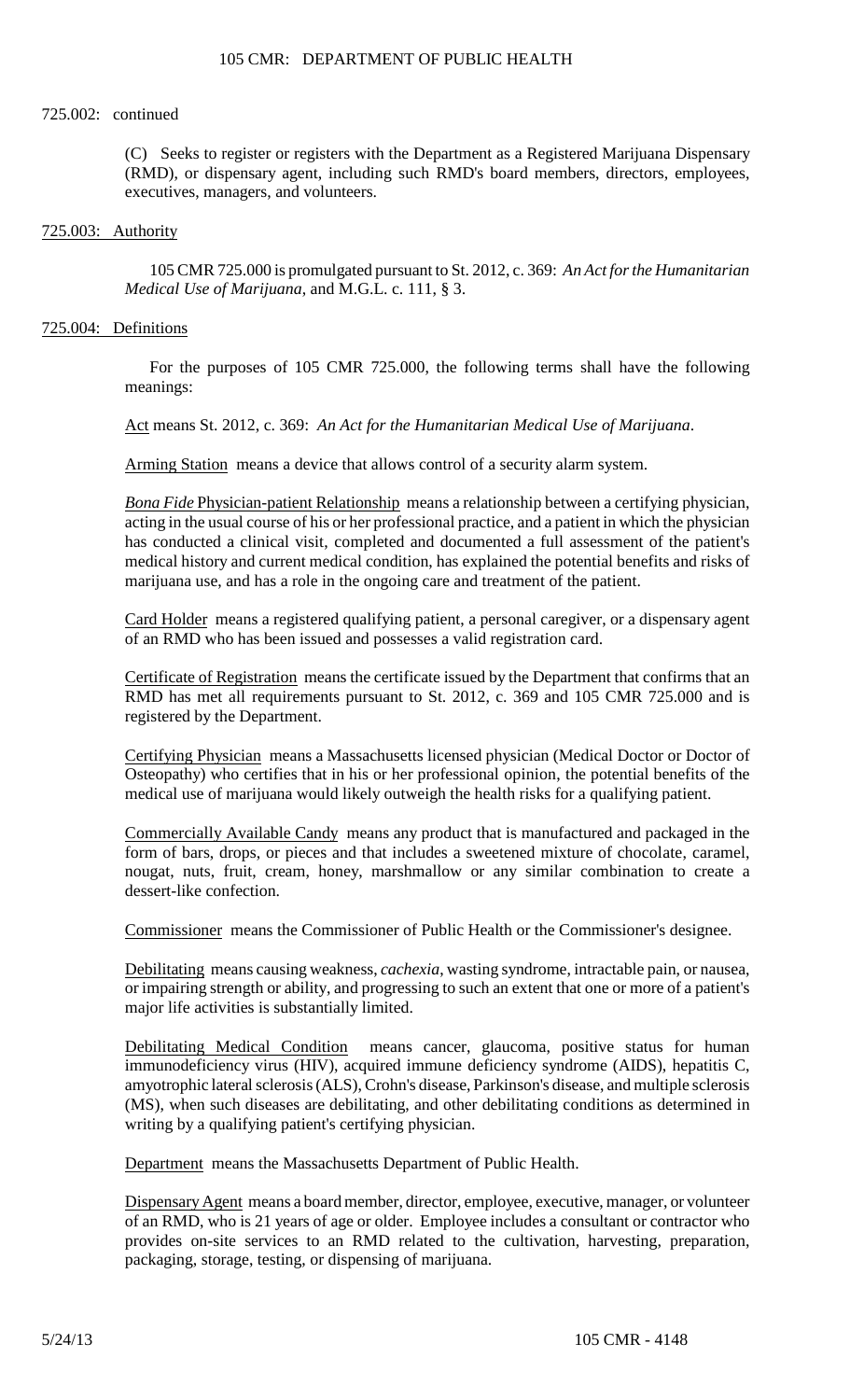#### 725.004: continued

Duress Alarm means a silent security alarm system signal generated by the entry of a designated code into an arming station in order to signal that the alarm user is being forced to turn off the system.

Edible Marijuana-infused Products (Edible MIPs) means a Marijuana-infused Product (MIP) that is to be consumed by eating or drinking.

Enclosed, Locked Area means a closet, room, greenhouse, or other indoor or outdoor area equipped with locks or other security devices, accessible only to dispensary agents, registered qualifying patients, or personal caregivers.

Executive means the chair of a board of directors, chief executive officer, executive director, president, senior director, other officer, and any other executive leader of an RMD.

Flowering means the gametophytic or reproductive state of marijuana in which the plant produces flowers, trichomes, and *cannabinoids* characteristic of marijuana.

Hardship Cultivation Registration means a registration issued to a registered qualifying patient under the requirements of 105 CMR 725.035.

Holdup Alarm means a silent alarm signal generated by the manual activation of a device intended to signal a robbery in progress.

Immediate Family Member means a spouse, parent, child, grandparent, grandchild, or sibling, including in-laws.

Known Allergen means milk, egg, fish, crustacean shellfish, tree nuts, wheat, peanuts, and soybeans.

 treatments, where reasonable estimates of prognosis suggest death may occur within two years. Life-limiting Illness means a debilitating medical condition that does not respond to curative

 Limited Access Area means a building, room, or other indoor or outdoor area on the registered premises of an RMD where marijuana, MIPs, or marijuana by-products are cultivated, stored, weighed, packaged, processed, or disposed, under control of an RMD, with access limited to only those dispensary agents designated by the RMD.

 Marijuana means all parts of the plant *Cannabis sativa L*., whether growing or not; the seeds thereof; and resin extracted from any part of the plant; and every compound, manufacture, salt, stalks of the plant, fiber produced from the stalks, oil, or cake made from the seeds of the plant, derivative, mixture, or preparation of the plant, its seeds or resin. It does not include the mature any other compound, manufacture, salt, derivative, mixture, or preparation of the mature stalks, except the resin extracted therefrom, fiber, oil, or cake or the sterilized seed of the plant which is incapable of germination. Marijuana also includes MIPs except where the context clearly indicates otherwise.

Massachusetts Resident means a person whose primary residence is located in Massachusetts.

Marijuana-infused Product (MIP) means a product infused with marijuana that is intended for use or consumption, including but not limited to edible products, ointments, aerosols, oils, and tinctures. These products, when created or sold by an RMD, shall not be considered a food or a drug as defined in M.G.L. c. 94, § 1.

 725.100, to be known as a registered marijuana dispensary (RMD), that acquires, cultivates, Medical Marijuana Treatment Center means a not-for-profit entity registered under 105 CMR possesses, processes (including development of related products such as edible MIPs, tinctures, aerosols, oils, or ointments), transfers, transports, sells, distributes, dispenses, or administers marijuana, products containing marijuana, related supplies, or educational materials to registered qualifying patients or their personal caregivers. Unless otherwise specified, RMD refers to the site(s) of dispensing, cultivation, and preparation of marijuana.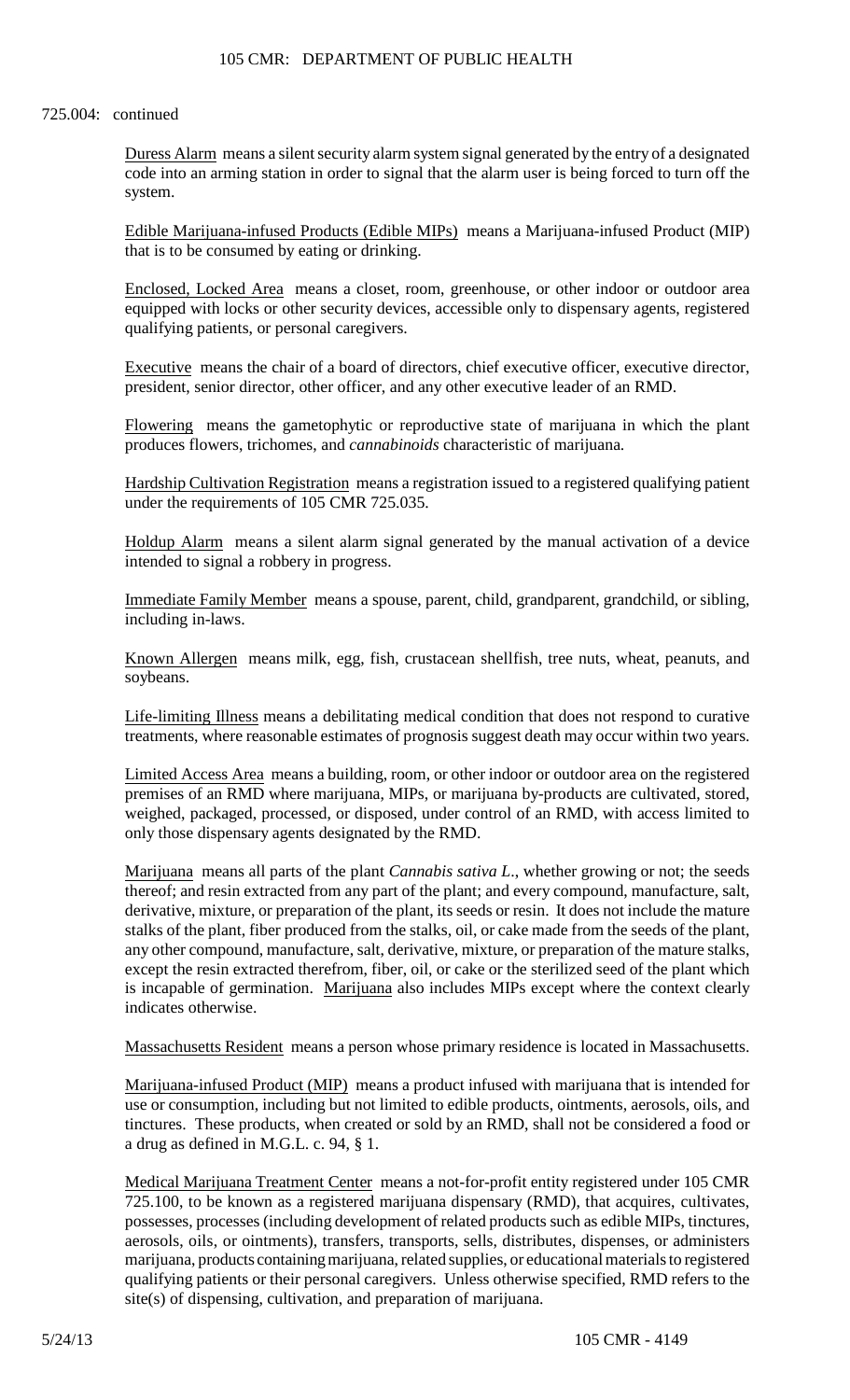## 725.004: continued

Member means a member of a non-profit entity incorporated pursuant to M.G.L. c. 180.

Panic Alarm means an audible security alarm system signal generated by the manual activation of a device intended to signal a life threatening or emergency situation requiring a law enforcement response.

Paraphernalia means "drug paraphernalia" as defined in M.G.L. c. 94C, § 1.

Person means an individual or a non-profit entity.

 who has agreed to assist with a registered qualifying patient's medical use of marijuana, and is Personal Caregiver means a person, registered by the Department, who is at least 21 years old, not the registered qualifying patient's certifying physician. An employee of a hospice provider, nursing, or medical facility or a visiting nurse, personal care attendant, or home health aide providing care to a qualifying patient may serve as a personal caregiver, including to patients younger than 18 years old as a second caregiver.

Propagation means the reproduction of marijuana plants by seeds, cuttings, or grafting.

Production Area means any limited access area within the RMD where marijuana is handled or produced in preparation for sale.

Qualifying Patient means a Massachusetts resident 18 years of age or older who has been diagnosed by a Massachusetts licensed certifying physician as having a debilitating medical condition, or a Massachusetts resident younger than 18 years old who has been diagnosed by two Massachusetts licensed certifying physicians, at least one of whom is a board-certified pediatrician or board-certified pediatric subspecialist, as having a debilitating medical condition that is also a life-limiting illness, subject to 105 CMR 725.010(J).

Real-time Inventory means using a single electronic system to capture everything that happens to an individual marijuana plant, from seed and cultivation, through growth, harvest and preparation of MIPs, if any, to final sale of finished products. This system shall chronicle every step, ingredient, activity, transaction, and dispensary agent, registered qualifying patient, or personal caregiver who handles, obtains, or possesses the product. This system shall utilize a unique plant identification and unique batch identification.

Registered Qualifying Patient means a qualifying patient who has applied for and received a registration card from the Department.

Registrant means the holder of a registration card or a certificate of registration, or a certifying physician registered with the Department.

Registration Card means an identification card issued by the Department to a registered qualifying patient, personal caregiver, or dispensary agent. The registration card verifies either that a certifying physician has provided a written certification to the qualifying patient and the patient has been registered with the Department: that a patient has designated the individual as a personal caregiver; that a patient has been granted a hardship cultivation registration; or that a dispensary agent has been registered with the Department and is authorized to work at an RMD. The registration card allows access into appropriate elements of a Department-supported, interoperable database in which detailed information regarding certifications and possession criteria are stored. The registration card identifies for the Department and law enforcement authorities, those individuals who are exempt from Massachusetts criminal and civil penalties for the medical use of marijuana in compliance with 105 CMR 725.000 and St. 2012. c. 369.

Usable Marijuana means the fresh or dried leaves and flowers of the female marijuana plant and any mixture or preparation thereof, including MIPs, but does not include the seedlings, seeds, stalks, or roots of the plant.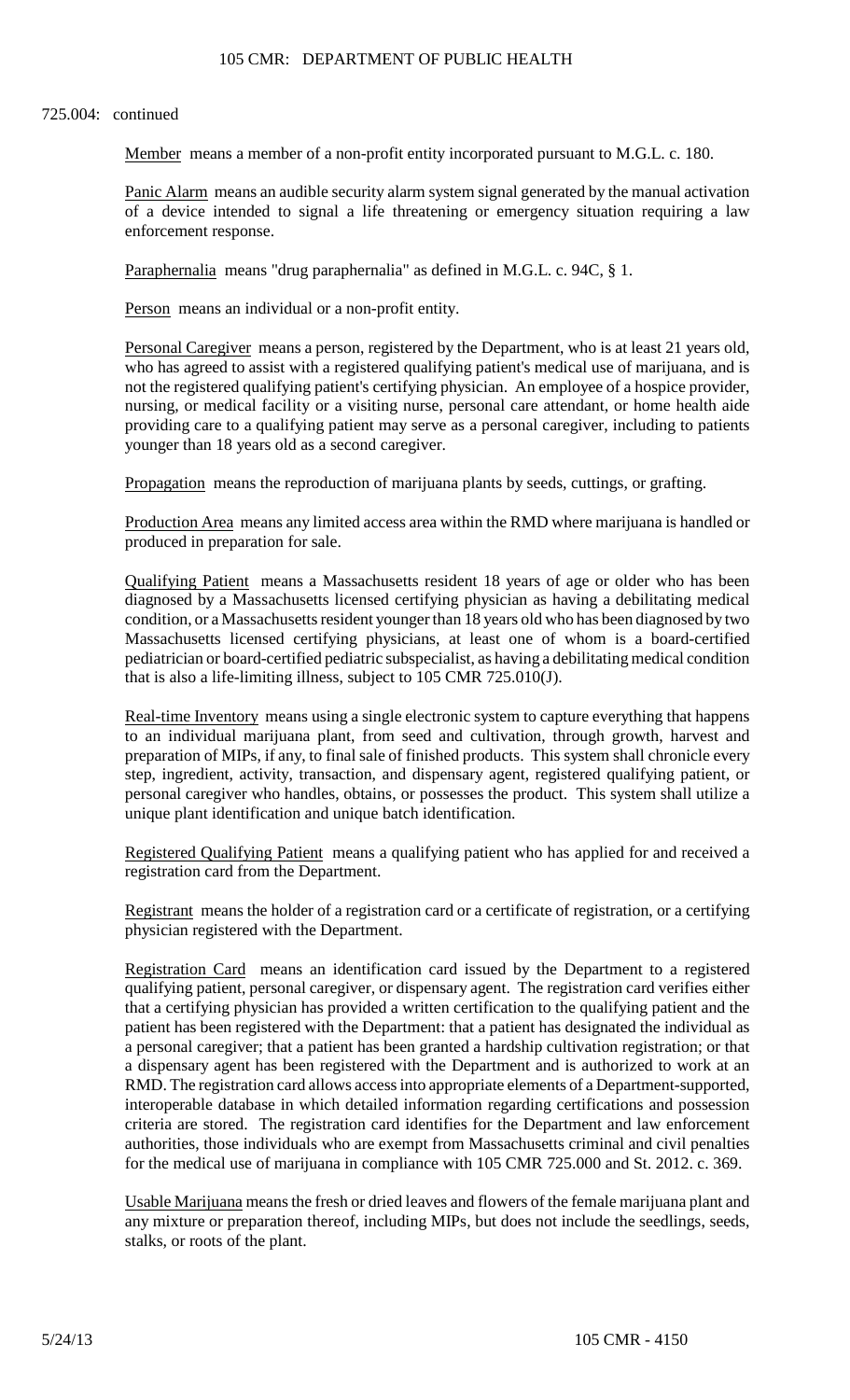#### 725.004: continued

Vegetation means the sporophytic state of the marijuana plant, which is a form of asexual reproduction in plants during which plants do not produce resin or flowers and are bulking up to a desired production size for flowering.

 Verified Financial Hardship means that an individual is a recipient of MassHealth, or Supplemental Security Income, or the individual's income does not exceed 300% of the federal poverty level, adjusted for family size.

Visitor means an individual, other than a personal caregiver, accompanying a patient who needs assistance obtaining access to an RMD.

Written Certification means a form submitted to the Department by a Massachusetts licensed certifying physician, describing the qualifying patient's pertinent symptoms, specifying the patient's debilitating medical condition, and stating that in the physician's professional opinion the potential benefits of the medical use of marijuana would likely outweigh the health risks for the patient.

60-day Supply means that amount of marijuana, or equivalent amount of marijuana in MIPs, that a registered qualifying patient would reasonably be expected to need over a period of 60 calendar days for his or her personal medical use, which is ten ounces, subject to 105 CMR 725.010(I).

#### 725.005: Registration of Certifying Physicians

(A) A physician who wishes to issue a written certification for a qualifying patient shall have at least one established place of practice in Massachusetts and shall hold:

(1) An active full license, with no prescribing restriction, to practice medicine in Massachusetts; and

(2) A Massachusetts Controlled Substances Registration from the Department.

(B) To register as a certifying physician, a physician shall submit, in a form and manner determined by the Department, the physician's:

- (1) Full name and business address;
- (2) License number issued by the Massachusetts Board of Registration in Medicine;
- (3) Massachusetts Controlled Substances Registration number; and
- (4) Any other information required by the Department.

 $(C)$ C) Once registered by the Department, a certifying physician will retain indefinitely a registration to certify a debilitating medical condition for a qualifying patient unless:

(1) The physician's license to practice medicine in Massachusetts is suspended, revoked, or restricted with regard to prescribing, or the physician has voluntarily agreed not to practice medicine in Massachusetts;

(2) The physician's Massachusetts Controlled Substances Registration is suspended or revoked;

 (3) The physician has fraudulently issued a written certification of a debilitating medical condition;

(4) The physician has certified a qualifying patient for a debilitating medical condition on or after July 1, 2014, without appropriate completion of continuing professional development credits pursuant to 105 CMR 725.010(A); or

(5) The physician surrenders his or her registration.

 (D) After registering, a certifying physician is responsible for notifying the Department, in a form and manner determined by the Department, within five business days after any changes to the physician's information.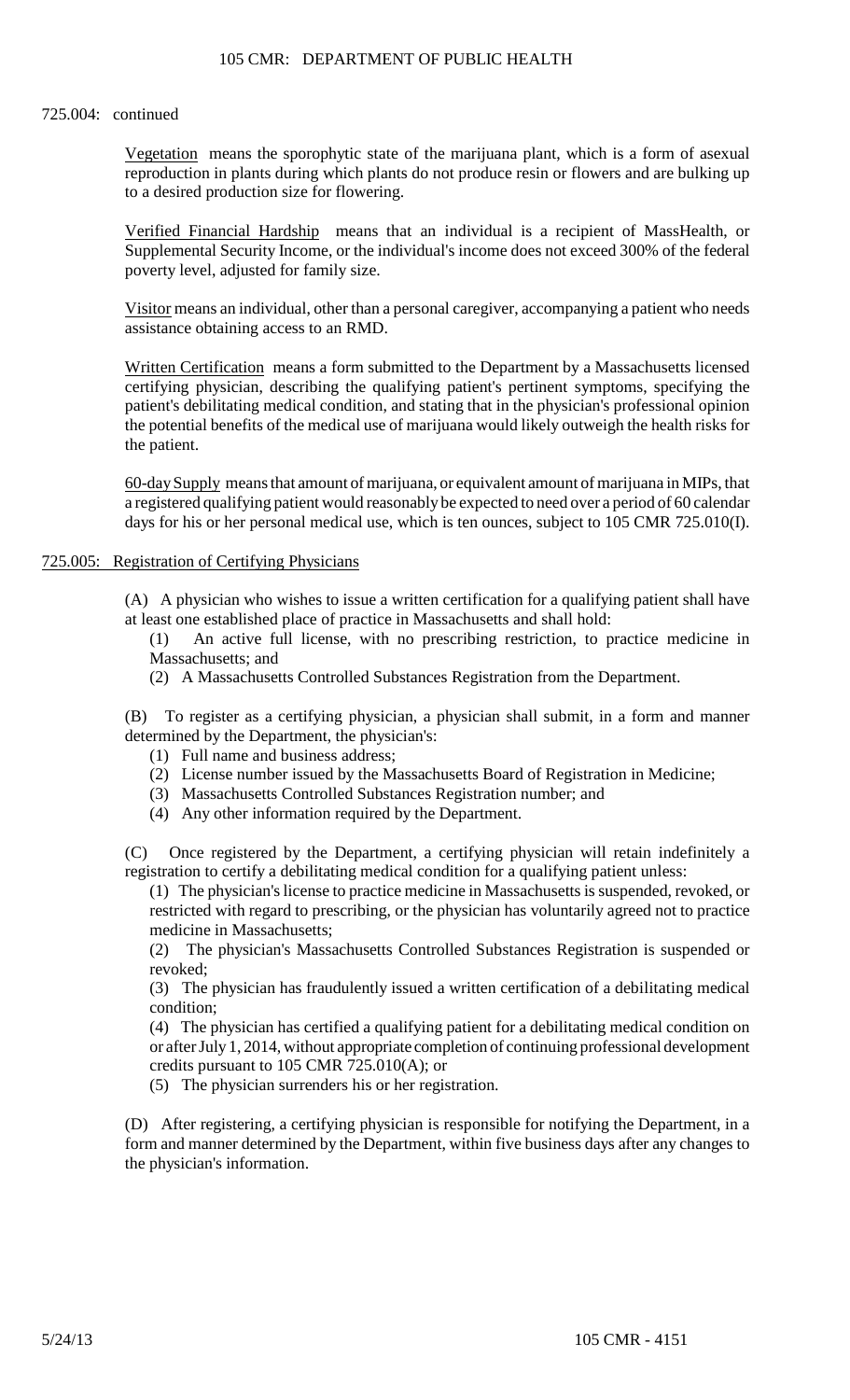## 725.010: Certifying Physician's Written Certification of a Debilitating Medical Condition for a Qualifying Patient

 (A) A certifying physician issuing a written certification on or after July 1, 2014, must have completed a minimum of 2.0 Category 1 continuing professional development credits as defined in 243 CMR 2.06(6)(a)1. Such program must explain the proper use of marijuana, including side effects, dosage, and contraindications, including with psychotropic drugs, as well as on substance abuse recognition, diagnosis, and treatment related to marijuana.

(B) A certifying physician issuing a written certification shall comply with generally accepted standards of medical practice, including regulations of the Board of Registration in Medicine at 243 CMR 1.00 through 3.00.

(C) A certifying physician may not delegate to any other health care professional or any other person, authority to diagnose a patient as having a debilitating medical condition.

 (D) A certifying physician may issue a written certification only for a qualifying patient with whom the physician has a *bona fide* physician-patient relationship.

 (E) Before issuing a written certification, a certifying physician must utilize the Massachusetts Prescription Monitoring Program, unless otherwise specified by the Department, to review the qualifying patient's prescription history.

(F) A patient who has had a diagnosis of a debilitating medical condition in the past but does not have an active condition, unless the symptoms related to such condition are mitigated by marijuana for medical use, and is not undergoing treatment for such condition is not suffering from a debilitating medical condition for which the medical use of marijuana is authorized.

(G) An initial written certification submitted before a clinical visit is prohibited. A renewal written certification may be submitted after a clinical visit or a telephonic consultation, however a clinical visit must occur no less than once per year.

 (H) A certification must indicate the time period for which the certification is valid, and shall not be less than 15 calendar days or longer than one year.

 of marijuana exceeding ten ounces as a 60-day supply and shall document the amount and the (I) A certifying physician may determine and certify that a qualifying patient requires an amount rationale in the medical record and in the written certification. For that qualifying patient, that amount of marijuana constitutes a 60-day supply.

 (J) A qualifying patient who is younger than 18 years old and has been diagnosed by two pediatrician or a board-certified pediatric subspecialist, with a debilitating life-limiting illness, marijuana outweigh the risks. This must include a discussion of the potential negative impacts Massachusetts licensed certifying physicians, at least one of whom is a board-certified may receive a written certification, provided however that the physicians may certify a qualifying patient who is younger than 18 years old who has a debilitating medical condition that is not a life-limiting illness if those physicians determine that the benefits of the medical use of on neurological development with the parent or legal guardian of the qualifying patient, written consent of the parent or legal guardian, and documentation of the rationale in the medical record and the written certification.

(K) A certifying physician, and such physician's co-worker, employee, or immediate family member, shall not:

(1) Have ever directly or indirectly accepted or solicited from, or offered to an RMD, a board member or executive of an RMD, any RMD personnel, or any other person associated with an RMD, or a personal caregiver, anything of value;

(2) Offer a discount or any other thing of value to a qualifying patient based on the patient's agreement or decision to use a particular personal caregiver or RMD;

(3) Examine or counsel a patient, or issue a written certification, at an RMD;

(4) Have a direct or indirect financial interest in an RMD; or

 (5) Directly or indirectly benefit from a patient obtaining a written certification, which shall not prohibit the physician from charging an appropriate fee for the clinical visit.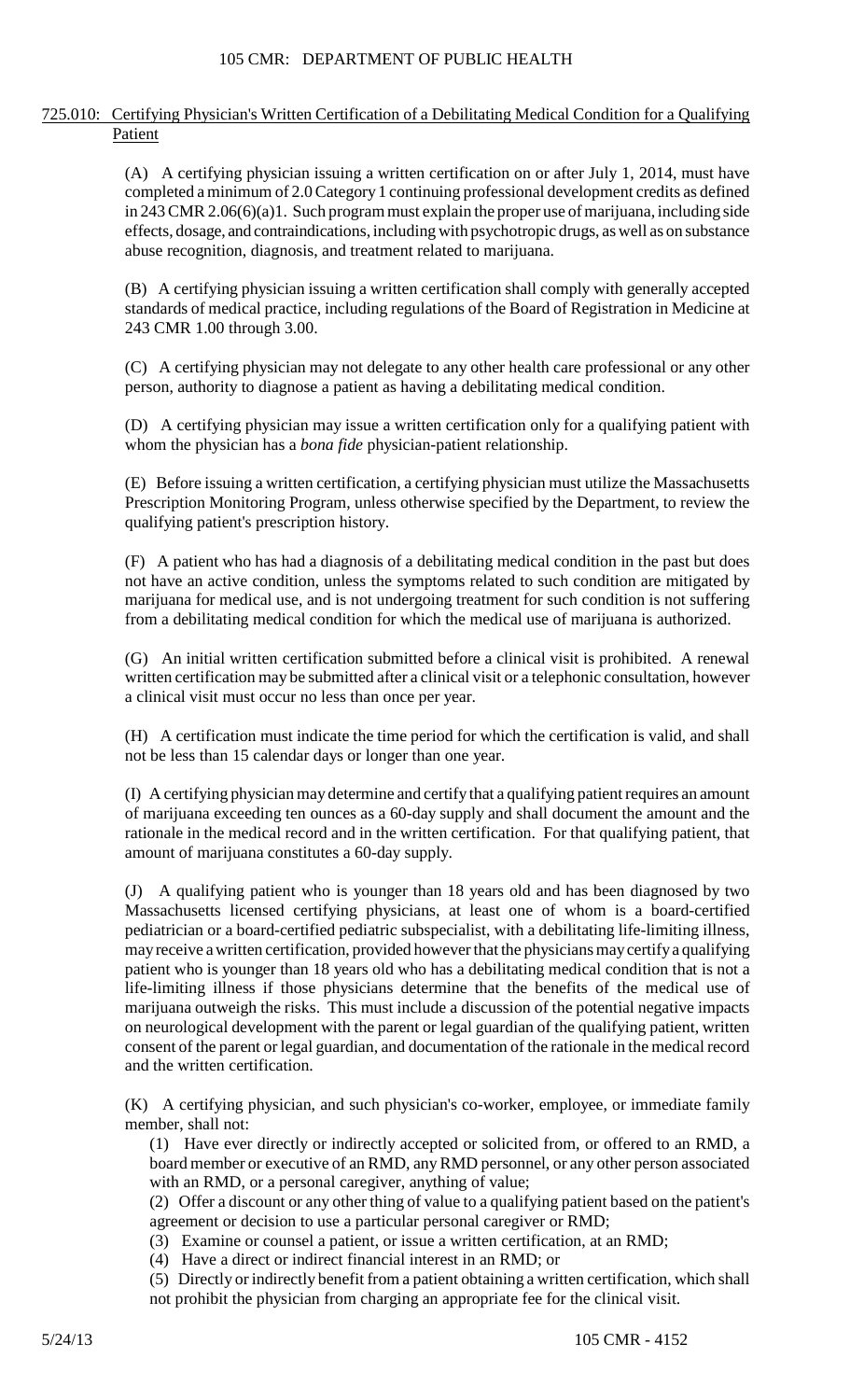(L) A certifying physician shall not issue a written certification for himself or herself or for his or her immediate family members.

 (M) A certifying physician issuing a written certification for his or her employees or co-workers shall do so in accordance with 105 CMR 725.010, including conducting a clinical visit, completing and documenting a full assessment of the patient's medical history and current medical condition, explaining the potential benefits and risks of marijuana use, and maintaining a role in the ongoing care and treatment of the patient.

(N) A written certification shall be issued in a form and manner determined by the Department.

#### 725.015: Registration of Qualifying Patients

(A) To obtain a registration card, a qualifying patient shall submit, in a form and manner determined by the Department, the following:

(1) The qualifying patient's full name, date of birth, address, telephone number, and email address if any, and a statement indicating his or her age and that his or her primary residence is in Massachusetts:

(a) If the qualifying patient is younger than 18 years old, an attestation from a parent or

legal guardian granting permission for the child to register with the Department; and

(b) If the qualifying patient is younger than18 years old, that qualifying patient must have a designated personal caregiver, who shall be his or her parent or legal guardian.

(2) Written certification(s) for the qualifying patient from the qualifying patient's certifying physician(s);

(3) Full name, address, and telephone number of the qualifying patient's certifying physician(s);

 (4) Full name, date of birth, and address of the qualifying patient's personal caregiver(s), if any;

(5) A statement of whether the qualifying patient will be applying for a hardship cultivation registration;

(6) A copy of the qualifying patient's Massachusetts driver's license, government-issued identification card, or other verifiable identity document acceptable to the Department, except in the case of a qualifying patient younger than 18 years old who does not have to comply with such requirement;

(7) A non-refundable registration fee. If the fee poses a verified financial hardship, the qualifying patient may request a waiver of the fee in a form and manner determined by the Department;

(8) Written acknowledgement of the limitations on his or her authorization to cultivate, possess, and use marijuana for medical purposes in the Commonwealth;

(9) An attestation that the registered qualifying patient will not engage in the diversion of marijuana and that the patient understands that protections conferred by St. 2012, c. 369 for possession of marijuana for medical use are applicable only within Massachusetts; and (10) Any other information required by the Department.

(B) A registration card will be valid for one year from the date of issue, and may be renewed, in a form and manner determined by the Department, by meeting the requirements in 105 CMR 725.015(A).

 effective date of 105 CMR 725.000, or prior to the Department accepting applications for (C) A qualifying patient who received written certification from a physician prior to the qualifying patient registrations, and who used that written certification as his or her qualifying patient registration card, must apply for a registration card according to the procedures set out in 105 CMR 725.015 no later than January 1, 2014, unless otherwise specified by the Department; however the initial certification will remain valid until the application for the registration card is approved or denied by the Department.

(D) After obtaining a registration card, a qualifying patient is responsible for notifying the Department, in a form and manner determined by the Department, within five business days after any change to the information that he or she was previously required to submit to the Department, or after he or she discovers that his or her registration card has been lost or stolen.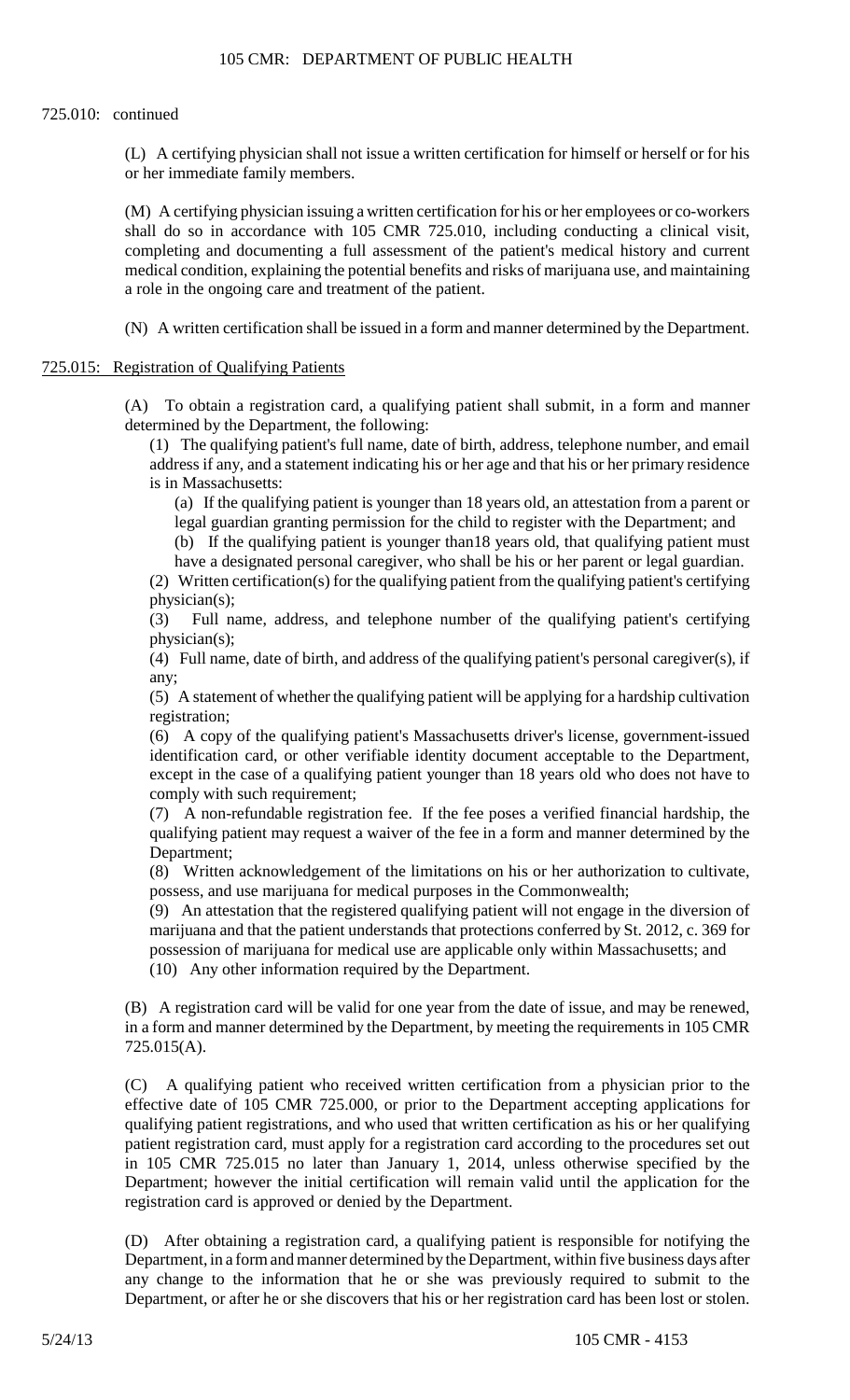## 725.015: continued

 (E) A registered qualifying patient must carry his or her registration card at all times while in possession of marijuana.

### 725.020: Registration of Personal Caregivers

 (A) To obtain a registration card for a personal caregiver, a qualifying patient shall submit, in a form and manner determined by the Department, the following:

(1) The personal caregiver's full name, date of birth, address, telephone number, and email address if any, and a statement that the individual is 21 years of age or older;

(2) Full name, date of birth, and address of the qualifying patient for whom the personal caregiver will be providing assistance with the use of marijuana for medical purposes;

(3) A copy of the personal caregiver's driver's license, government-issued identification card, or other verifiable identity document acceptable to the Department;

(4) A statement of whether the caregiver will be cultivating marijuana for the patient, and at what address, if the patient is granted a hardship cultivation registration;

(5) Written acknowledgement by the personal caregiver of the limitations on his or her authorization to cultivate, possess, and dispense to his or her registered qualifying patient, marijuana for medical purposes in the Commonwealth;

(6) An attestation by the personal caregiver that he or she will not engage in the diversion of marijuana and that he or she understands that protections conferred by St. 2012, c. 369 for possession of marijuana for medical use are applicable only within Massachusetts; and

(7) Any other information required by the Department.

(B) An individual must be granted a registration card by the Department prior to serving as a personal caregiver for any registered qualifying patient.

(C) With respect to a personal caregiver who was registered with the Department prior to the effective date of 105 CMR 725.000, or prior to the Department accepting qualifying patient and personal caregiver registrations, his or her registered qualifying patient must apply for a registration card according to the procedures set out in 105 CMR 725.020(A) no later than January 1, 2014, unless otherwise specified by the Department; however the initial certification will remain valid until the application for the registration card is approved or denied by the Department.

(D) Except in the case of an employee of a hospice provider, nursing facility, or medical facility providing care to a qualifying patient admitted to or residing at that facility, or a visiting nurse, home health aide, personal care attendant, or immediate family member of more than one registered qualifying patient, an individual may not serve as a personal caregiver for more than one registered qualifying patient at one time.

(E) A registered qualifying patient may designate up to two personal caregivers. If the registered qualifying patient has been granted a hardship cultivation registration, the personal caregiver(s) may cultivate marijuana on behalf of the registered qualifying patient at only one location. Cultivation pursuant to a hardship cultivation registration by a personal caregiver constitutes consent for such inspection of the cultivation site.

(F) A registered qualifying patient may add a second caregiver or change personal caregiver(s) by providing notification in a form and manner determined by the Department, and providing the information required in 105 CMR 725.020(A) for registration of personal caregivers.

 personal caregiver, such person may not receive payment or compensation above and beyond his (G) A personal caregiver may not receive payment or other compensation for services rendered as a personal caregiver other than reimbursement for reasonable expenses incurred in the provision of services as a caregiver, provided however that a caregiver's time is not considered a reasonable expense. In the case of an employee of a hospice provider, nursing facility, or medical facility, or a visiting nurse, personal care attendant, or home health aide serving as a or her regular wages.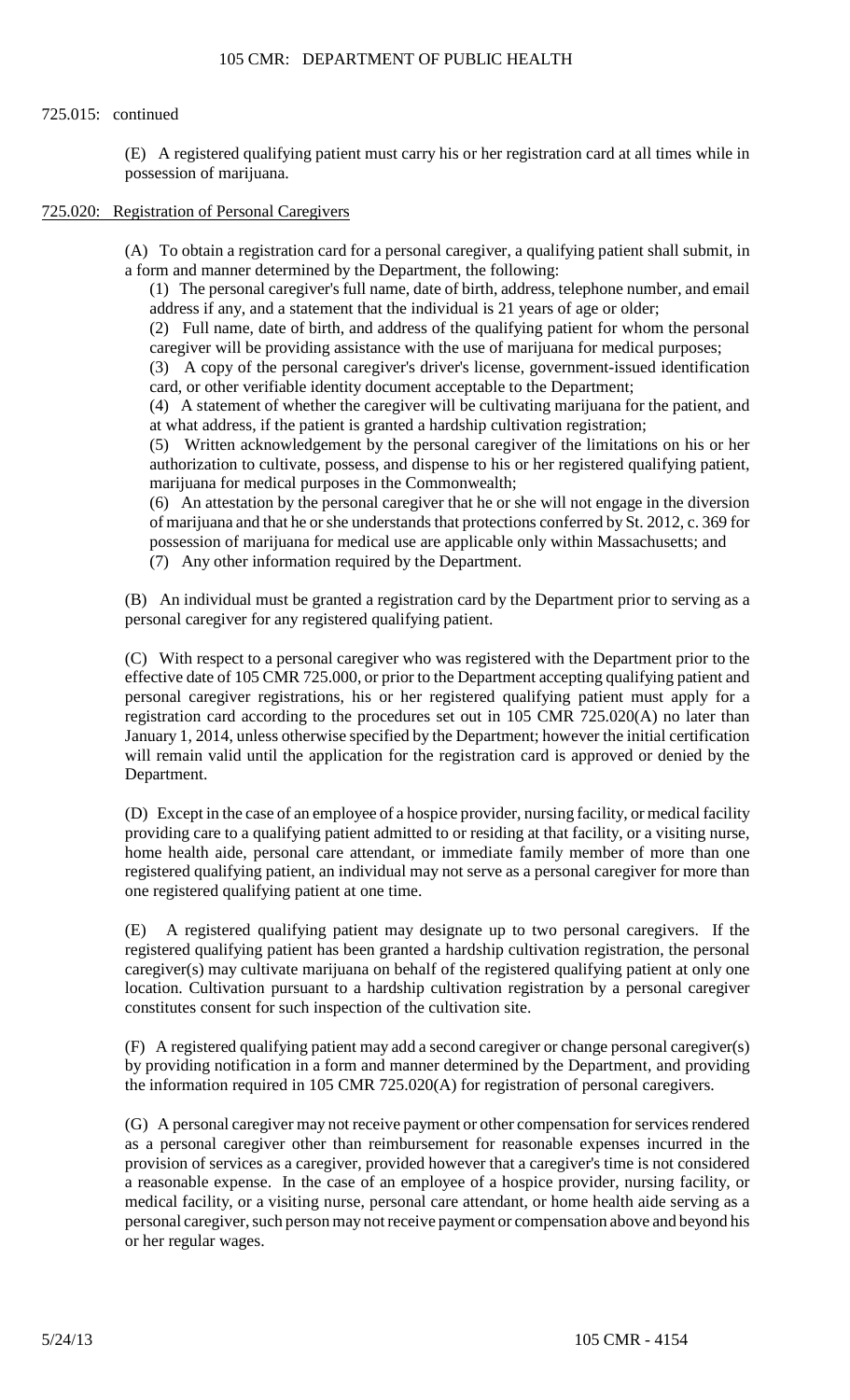## 725.020: continued

(H) A registration card will be valid for one year from the date of issue, and may be renewed, in a form and manner determined by the Department, by meeting the requirements in 105 CMR 725.020(A).

(I) After obtaining a registration card, the personal caregiver is responsible for notifying the Department, in a form and manner determined bythe Department, within five business days after any change to the information that his or her registered qualifying patient was previously required to submit to the Department, or after the personal caregiver discovers that his or her registration card has been lost or stolen.

(J) A personal caregiver must carry his or her registration card at all times while in possession of marijuana.

## 725.025: Responsibilities of Personal Caregivers

- (A) A personal caregiver may:
	- (1) Transport a registered qualifying patient to and from an RMD;

(2) Obtain and transport marijuana from an RMD on behalf of a registered qualifying patient;

(3) Cultivate marijuana on behalf of a registered qualifying patient who has obtained a hardship cultivation registration;

- (4) Prepare marijuana for consumption by a registered qualifying patient; and
- (5) Administer marijuana to a registered qualifying patient.

(B) A personal caregiver may not:

 (1) Consume, by any means, marijuana that has been dispensed to or cultivated on behalf of a registered qualifying patient;

(2) Sell, provide, or otherwise divert marijuana that has been dispensed to or cultivated on behalf of a registered qualifying patient;

(3) Cultivate marijuana for the personal caregiver's own use, unless the personal caregiver is also a registered qualifying patient who has obtained a hardship cultivation registration; (4) Cultivate marijuana for purposes of selling or providing marijuana to anyone other than the registered qualifying patient; or

 $(5)$ Allow a registered qualifying patient who is younger than 18 years old to possess marijuana at any time when not in the presence of the personal caregiver.

(C) An employee of a hospice provider, nursing facility, or medical facility serving as a personal caregiver for a registered qualifying patient admitted to or residing at that facility, or a visiting nurse, home health aide, or personal care attendant, may not cultivate marijuana for that patient.

(D) Upon the death of a personal caregiver's registered qualifying patient, the personal caregiver must notify the Department within five calendar days.

## 725.030: Registration of Dispensary Agents

(A) An RMD shall apply for dispensary agent registration for all board members, directors, employees, executives, managers, and volunteers who are associated with that RMD. All such individuals must:

(1) Be 21 years of age or older; and

(2) Have not been convicted of a felony drug offense in the Commonwealth, or a like violation of the laws of another state, the United States or a military, territorial, or Indian tribal authority.

(B) An application for registration of a dispensary agent, in a form and manner determined by the Department, shall include:

(1) The full name, date of birth, and address of the individual;

(2) Written acknowledgement by the individual of the limitations on his or her authorization to cultivate, harvest, prepare, package, possess, transport, and dispense marijuana for medical purposes in the Commonwealth;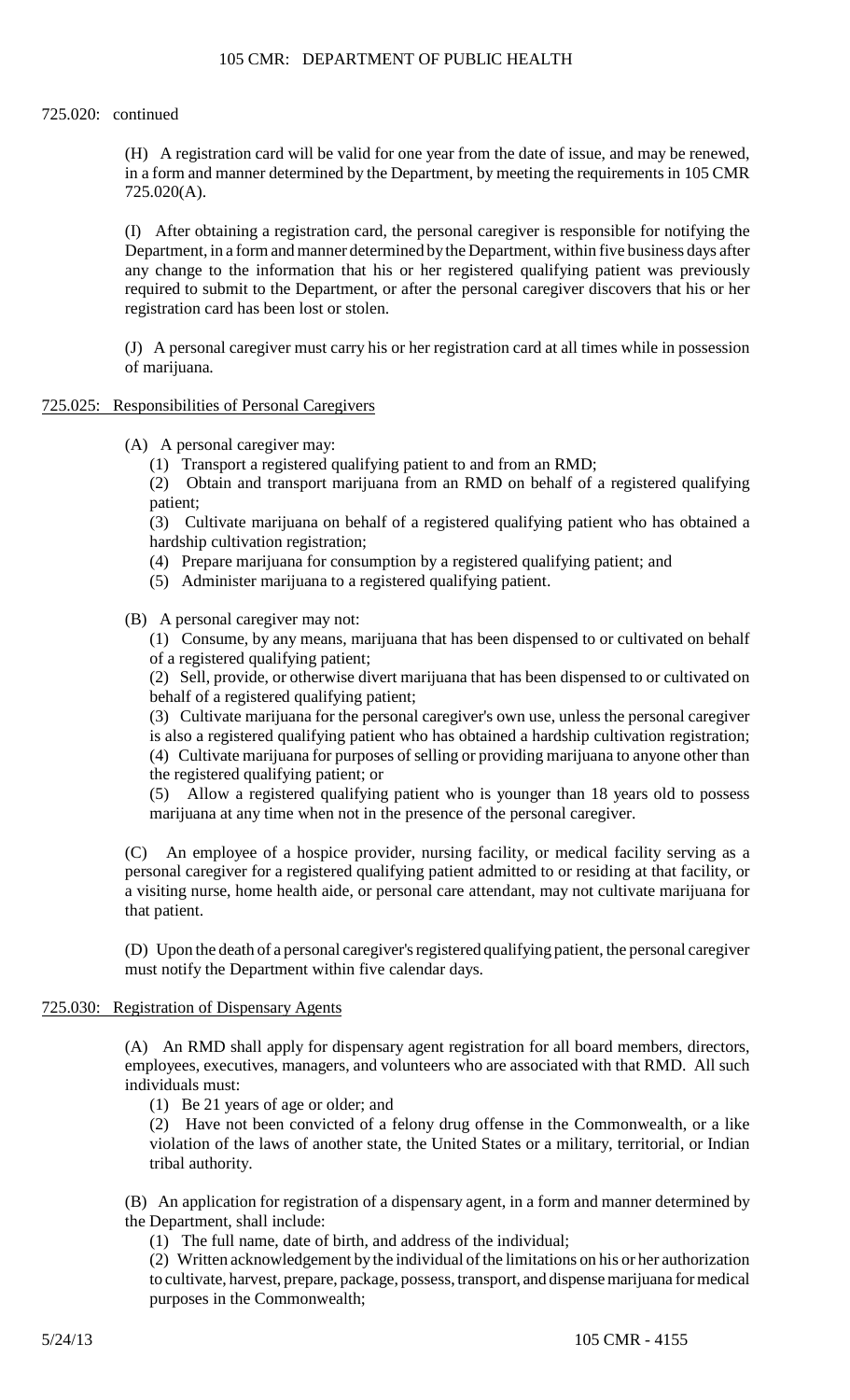#### 725.030: continued

- (3) A copy of the dispensary agent's driver's license, government-issued identification card, or other verifiable identity document acceptable to the Department;
- (4) An attestation that the individual will not engage in the diversion of marijuana;
- (5) A non-refundable application fee; and
- (6) Any other information required by the Department.

(C) An RMD executive registered with the Department of Criminal Justice Information Systems pursuant to 105 CMR  $725.100(A)(7)$  must submit to the Department a Criminal Offender Record Information (CORI) report for each individual for whom the RMD seeks a dispensary agent registration, obtained within 30 calendar days prior to submission.

 agent ceases to be associated with the RMD. The dispensary agent's registration shall be (D) An RMD must notify the Department no more than one business day after a dispensary immediately void when he or she is no longer associated with the RMD.

(E) A registration card will be valid for one year from the date of issue, and may be renewed, in a form and manner determined by the Department, on an annual basis by meeting the requirements in 105 CMR 725.030(A) through (C).

(F) After obtaining a registration card for a dispensary agent, an RMD is responsible for notifying the Department, in a form and manner determined by the Department, as soon as possible, but in any event, within five business days after any changes to the information that the RMD was previously required to submit to the Department, or after discovery that a registration card has been lost or stolen.

(G) A dispensary agent must carry his or her registration card at all times while in possession of marijuana, including at all times while at an RMD or while transporting marijuana.

(H) A dispensary agent affiliated with multiple RMDs must be registered as a dispensary agent by each RMD.

#### 725.035: Hardship Cultivation Registration

 (A) A qualifying patient registered with the Department pursuant 105 CMR 725.015 may apply for a hardship cultivation registration if such patient can demonstrate that his or her access to an RMD is limited by:

(1) Verified financial hardship; or

(2) Physical incapacity to access reasonable transportation, as demonstrated by an inability to use public transportation or drive oneself, lack of a personal caregiver with a reliable source of transportation, and lack of an RMD that will deliver marijuana to the patient's or personal caregiver's primary address; or

(3) Lack of an RMD within a reasonable distance of the patient's residence and lack of an RMD that will deliver marijuana to the patient's or personal caregiver's primary address.

(B) To obtain a hardship cultivation registration, a registered qualifying patient shall, in a form and manner determined by the Department, submit the following:

(1) A non-refundable registration fee, unless waived pursuant to 105 CMR 725.015(A)(7);

(2) Information supporting a claim that access is limited due to one or more of the circumstances listed in 105 CMR 725.035(A);

(3) An explanation including lack of feasible alternatives to mitigate the limitation claimed under 105 CMR 725.035(A);

 marijuana, which shall be either the registered qualifying patient's or one personal caregiver's (4) A description and address of the single location that shall be used for the cultivation of primary residence;

(5) A written explanation of how the qualifying patient will cultivate marijuana in accordance with the requirements of 105 CMR 725.035;

(6) A description of the device or system that will be used to ensure security and prevent diversion of the marijuana plants being cultivated;

 (7) Written acknowledgement of the limitations on his or her authorization to cultivate, possess, and use marijuana for medical purposes in the Commonwealth; and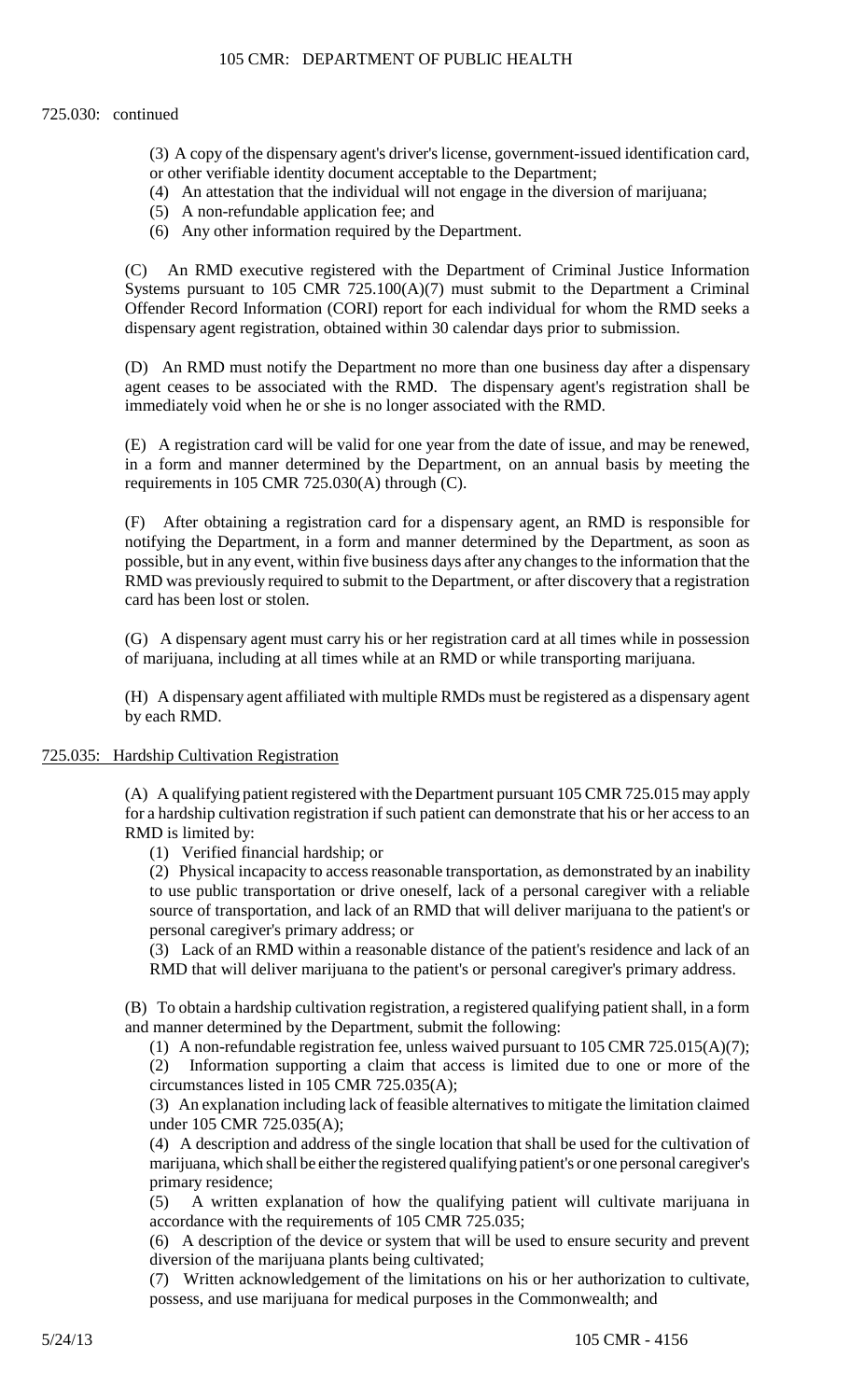## 725.035: continued

(8) Any other information required by the Department.

(C) The Department shall review and approve or deny an application for a hardship cultivation registration within 30 calendar days of receipt of a completed application.

(D) A registered qualifying patient with a hardship cultivation registration, or his or her personal caregiver(s), may cultivate only at the location specified in the application approved by the Department.

(E) At any given location, cultivation may occur pursuant to only one hardship cultivation registration, absent proof that more than one registered qualifying patient resides at the location.

(F) A hardship cultivation registration will be valid for one year from the date of issue, and may be renewed, in a form and manner determined by the Department, on an annual basis by meeting the requirements in 105 CMR 725.035(B).

(G) A hardship cultivation registration shall allow the registered qualifying patient or his or her personal caregiver(s) to cultivate a limited number of plants sufficient to maintain a 60-day supply of marijuana solely for that patient's use, or as further specified by the Department.

 (H) Cultivation and storage of marijuana shall be in an enclosed, locked area accessible only to the registered qualifying patient or his or her personal caregiver(s), subject to 105 CMR 725.650. Marijuana shall not be visible from the street or other public areas.

 cultivation of marijuana plants and storage of finished product, and any standards specified by (I) A registered qualifying patient or his or her personal caregiver(s) cultivating marijuana pursuant to a hardship cultivation registration shall adhere to industry best practices in the the Department.

(J) A registered qualifying patient and his or her personal caregiver(s) is prohibited from selling, bartering, giving away or distributing in any manner marijuana or paraphernalia.

 (K) The Department may inspect the cultivation site of a registered qualifying patient with a hardship cultivation registration, or the cultivation site of his or her personal caregiver(s), at any time. Acceptance of a hardship cultivation registration by a registered qualifying patient constitutes consent for such inspection of the cultivation site.

(L) A registered qualifying patient who received written certification of a debilitating medical condition from a physician prior to enactment of 105 CMR 725.000, or prior to the Department accepting applications for hardship cultivation registration, and who used that written certification as a limited cultivation registration, must apply for a hardship cultivation registration according to the procedures set out in 105 CMR 725.035(B) no later than January 1, 2014, if he or she intends to continue to cultivate marijuana; however the initial limited cultivation registration will remain valid until the application for the hardship cultivation registration card is approved or denied by the Department.

(M) After obtaining a hardship cultivation registration, a registered qualifying patient is responsible for notifying the Department, in a form and manner determined by the Department, within five business days after any change to the information that he or she or his or her personal caregiver(s) was previously required to submit to the Department.

(N) A registered qualifying patient with a hardship cultivation registration, or his or her personal caregiver(s) if applicable, must have the registration available at the site of cultivation. Such registration must be made available upon request of the Department or other government agency acting within their lawful authority.

(O) A registered qualifying patient with a hardship cultivation registration, or his or her personal caregiver(s) if applicable, is prohibited from purchasing marijuana from an RMD, provided however that such individuals may purchase seeds.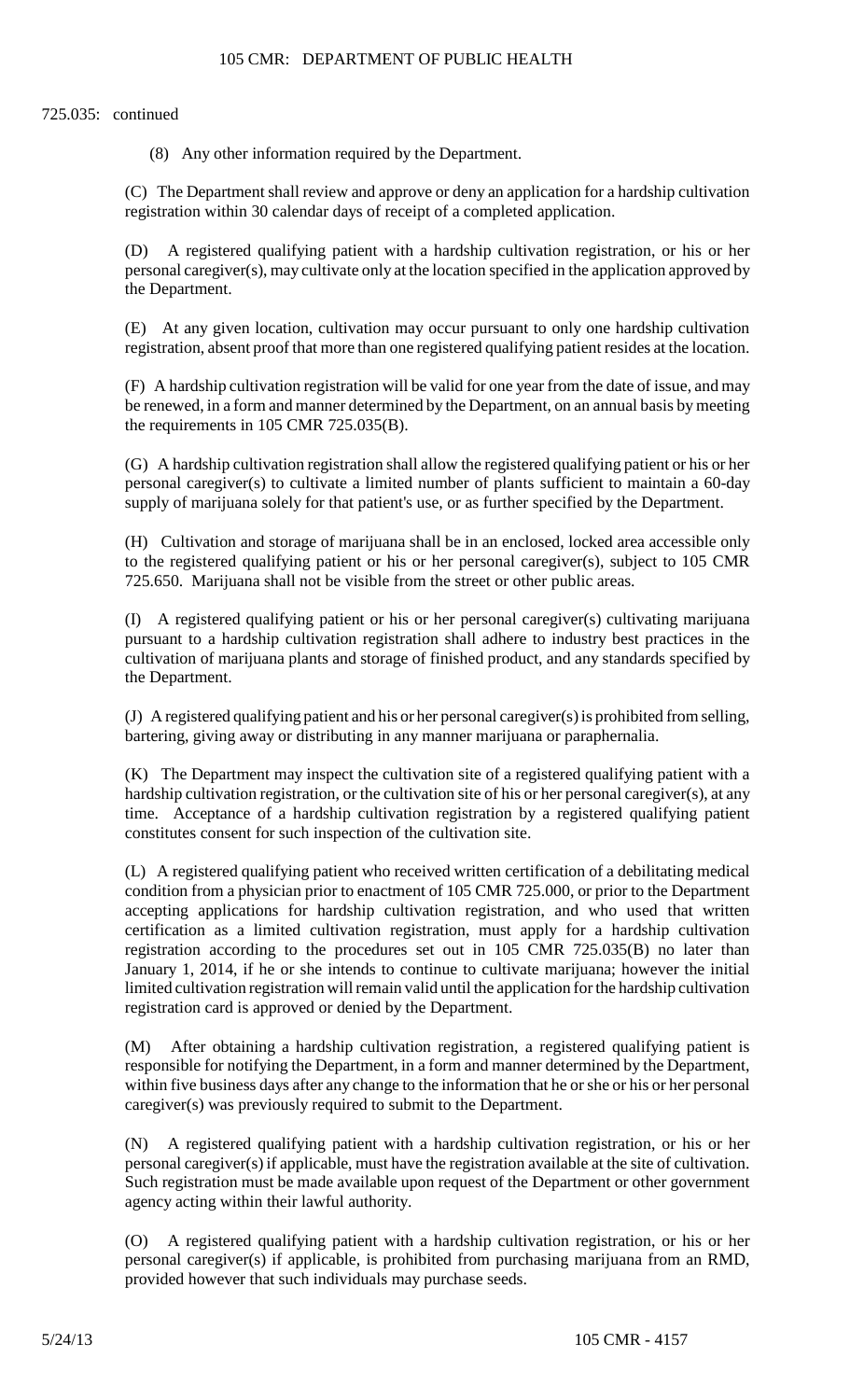#### 725.100: Registration of Registered Marijuana Dispensaries

#### (A) General Requirements.

(1) An RMD is required to incorporate pursuant to M.G.L. c. 180 and to maintain the corporation in good standing with the Secretary of the Commonwealth. An RMD must operate on a non-profit basis for the benefit of registered qualifying patients. Such corporation must ensure that revenue of the RMD is used solely in furtherance of its non-profit purpose.

(2) No executive, member, or any entity owned or controlled by such executive or member, may directly or indirectly control more than three RMDs.

(3) An RMD must make vaporizers available for sale to registered qualifying patients.

 occur at only one such location, which may be either the RMD's principal place of business (4) An RMD may not have more than two locations in Massachusetts at which marijuana is cultivated, MIPs are prepared, and marijuana is dispensed. Each of these activities may or one Department-approved alternate location in Massachusetts, but not both.

(5) All dispensary agents of the RMD must be registered pursuant to 105 CMR 725.030.

 (6) An RMD must have a program to provide reduced cost or free marijuana to patients with documented verified financial hardship.

 (7) At least one executive of a non-profit corporation seeking registration as an RMD must register with the Massachusetts Department of Criminal Justice Information Services (DCJIS) on behalf of the entity as an organization user of iCORI.

#### (B) Application Requirements.

 to each application, a response in a form and manner specified by the Department, and must (1) Phase 1 - Request to Submit Application. As necessary, the Department shall publish a Notice of Application Opportunity (Notice) for entities that seek authority to apply for a certificate of registration. Every applicant responding to the Notice shall file, with respect at a minimum provide:

(a) Documentation that is it a non-profit entity incorporated in Massachusetts as specified in 105 CMR 725.100(A)(2), as well as a list of all executives of the proposed RMD, and a list of all members, if any, of the non-profit corporation;

(b) Documentation that it has at least \$500,000 in its control and available, as evidenced by bank statements, lines of credit, or the equivalent, to ensure that the applicant has sufficient resources to operate.  $105$  CMR 725.100(B)(1)(b) may be fulfilled through demonstration of pooled resources among the individuals or entities affiliated with the applicant. If an entity is submitting more than one application, the capital requirement shall be \$400,000 for each subsequent application;

(c) Documentation that no member of the non-profit corporation, no executive of the applicant, and no prospective employee or volunteer of the RMD, has been convicted of a felony drug offense in the Commonwealth, or a like violation of the laws of another state, the United States or a military, territorial, or Indian tribal authority;

 (d) A description of any past or pending legal or enforcement actions in any other state against any officer, executive, director, or board member of the applicant or its members, or against any other entity owned or controlled in whole or in part by them, related to the cultivation, processing, distribution, or sale of marijuana for medical purposes;

 (e) A description of any past or pending denial, suspension, or revocation of a license or registration, or the denial of a renewal of a license or registration, for any type of business or profession, by any federal, state, or local government, or any foreign jurisdiction, including denial, suspension, revocation, or refusal to renew certification for Medicaid or Medicare or failure to follow non-profit procedures or rules;

(f) An attestation signed by an authorized designee of the entity that if the entity is allowed to proceed to Phase 2 of the application process, the entity is prepared to pay a non-refundable application fee as specified in the Notice;

 state, the United States or a military, territorial, or Indian tribal authority with regard to (g) A description of any past discipline by, or a pending disciplinary action or unresolved complaint by, the Commonwealth, or a like action or complaint by another any professional license or registration of an executive of the applicant, as well as by any member of the non-profit corporation, if any;

(h) Prescribing for or distributing controlled substances or legend drugs by any executive, including of the members of the non-profit corporation, if any, except for therapeutic or other proper medical or scientific purpose;

(i) The requisite non-refundable application fee; and

(j) Any other information required by the Department.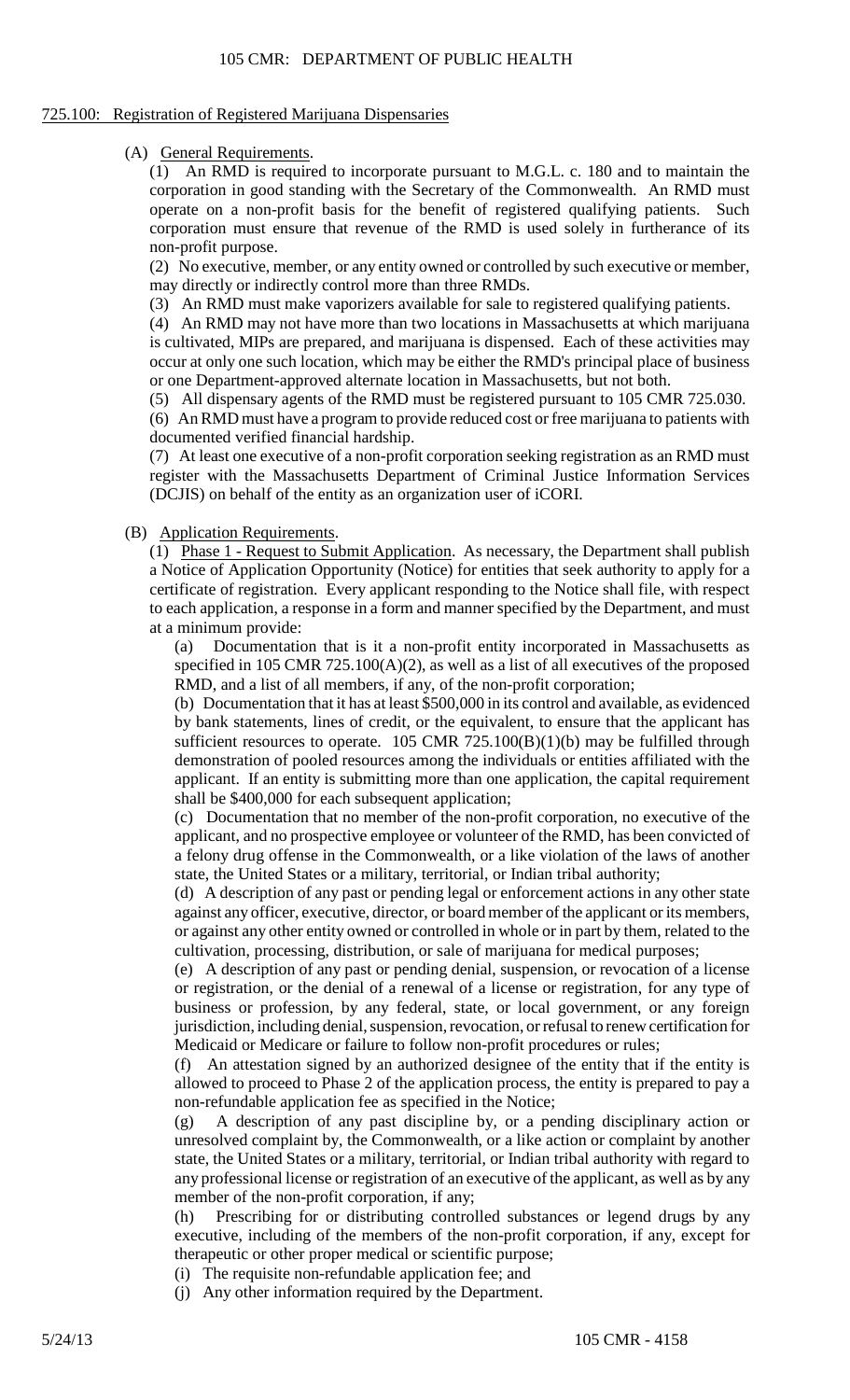responded to the Notice in a timely manner that satisfies the criteria in 105 CMR equivalent, and chief of police, or equivalent, of the proposed city or town in which an RMD would be sited, if applicable, and the sheriff of the applicable county, of the intent to submit (2) Action on Phase 1 Submissions. The Department shall notify each applicant that 725.100(B)(1) that it may proceed to Phase 2 of the application process. At the time of such notice by the Department, an applicant must notify the chief administrative officer, or a Phase 2 application.

 $(3)$ Phase 2 - Application. Within 45 days after receipt of an invitation to submit an application pursuant to 105 CMR 725.100(B)(2), each applicant that proceeds to Phase 2 shall submit, with respect to each application, a response in a form and manner specified by the Department, which includes:

(a) A non-refundable application fee;

(b) Detailed information regarding the non-profit corporation, including the legal name, a copy of the articles of organization and bylaws;

(c) The county, city, or town in which the proposed RMD would be sited, and if known, the physical address of the proposed RMD. If marijuana will be cultivated or MIPs will be prepared at any location other than the dispensing location of the proposed RMD, the physical address of the one additional location where marijuana will be cultivated or MIPs will be prepared, if known;

(d) If the applicant has identified the physical address of the proposed RMD pursuant to 105 CMR 725.100(B)(3)(c), the applicant shall provide evidence of interest in the subject property, and the additional cultivation location, if any. Interest may be demonstrated by one of the following:

- 1. Clear legal title to the proposed site;
- 2. An option to purchase the proposed site;

3. A lease;

4. A legally enforceable agreement to give such title under 105 CMR 725.100(B)(3)(d)1. or 2., or such lease under 105 CMR 725.100 (B)(3)(d)3., in the event the Department determines that the applicant qualifies for registration as an RMD; or

5. Binding permission to use the premises.

(e) A description of plans to ensure that the RMD is or will be compliant with requirements of the *Americans with Disabilities Act (ADA) Accessibility Guidelines*;

 ordinances, and bylaws for the physical address of the RMD and for the physical address (f) If available at the time of submission, pursuant to  $105$  CMR  $725.100(B)(3)(c)$ , a description of plans to ensure that the RMD is or will be compliant with local codes, of the additional location, if any, including any demonstration of support or nonopposition furnished by the local municipality;

(g) A proposed timeline for achieving operation of the RMD and evidence that the RMD will be ready to operate within the proposed timeline after notification by the Department that the applicant qualifies for registration;

(h) The name, address, date of birth, and résumés of each executive of the applicant and of the members, if any, of the non-profit corporation, along with a photocopy of their driver's licenses or other government-issued identification cards, and CORI reports obtained from the DCJIS within 30 calendar days prior to submission to the Department, pursuant to the RMD's registration with DCJIS under M.G.L. c. 6, § 172;

(i) The name, address, and date of birth of all dispensary agents that the RMD intends to employ, to the extent that they are known;

 $(i)$  corporation, if any, and a list of all persons or entities contributing 5% or more of the initial capital to operate an RMD, including capital that is in the form of land or A list of all persons or entities having direct or indirect authority over the management or policies of the RMD, including the members of the non-profit buildings;

(k) If applicable, the identity of any creditor holding an interest in the premises of the proposed RMD or the additional cultivation location, if any;

(l) A description of the RMD's plan to obtain a liability insurance policy or otherwise meet the requirements of 105 CMR 725.105(Q);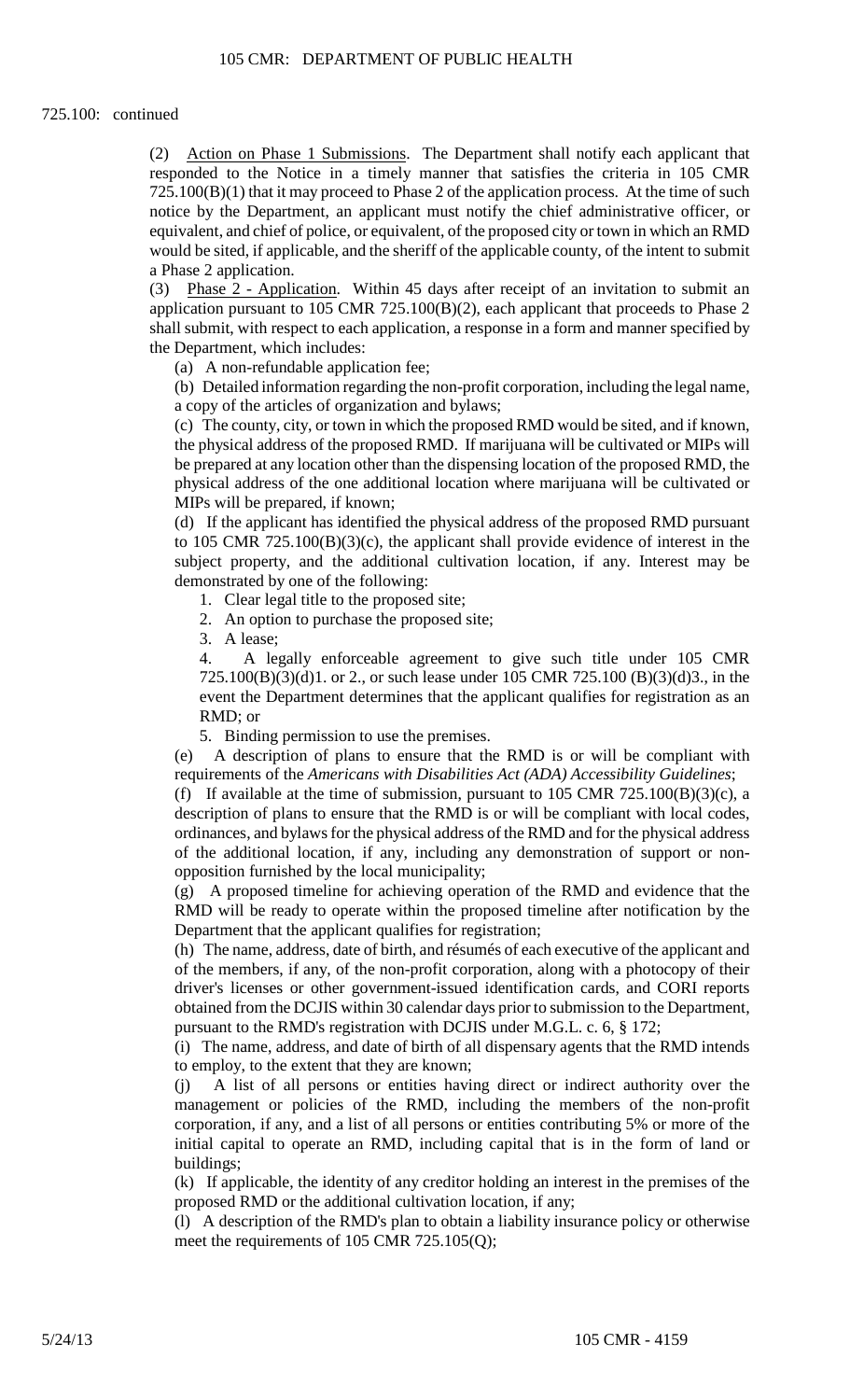(m) If available at the time of submission, pursuant to  $105$  CMR  $725.100(B)(3)(c)$ , a detailed floor plan of the premises of the proposed RMD that identifies the square footage available and describes the functional areas of the RMD, including areas for any preparation of MIPs, and, if applicable, such information for the single allowable off-premises location in Massachusetts where marijuana will be cultivated or MIPs will be prepared;

(n) A detailed summary of the business plan for the RMD;

(o) An operational plan for the cultivation of marijuana, including a detailed summary of policies and procedures for cultivation;

 (p) If the RMD intends to produce MIPs, a description of the types and forms of MIPs that the RMD intends to produce, and the methods of production;

 (q) A detailed summary of operating policies and procedures for the RMD, which shall include but not be limited to provisions for security, prevention of diversion, storage of marijuana, transportation of marijuana, inventory procedures, procedures for quality control and testing of product for potential contaminants, procedures for maintaining confidentiality as required by law, personnel policies, dispensing procedures, recordkeeping procedures, plans for patient education, and any plans for patient or personal caregiver home-delivery;

(r) A detailed summary of the RMD's policies and procedures for the provision of marijuana to registered qualifying patients with verified financial hardship without charge or at less than the market price, as required by  $105$  CMR  $725.100(A)(6)$ ;

(s) An analysis of the projected patient population and projected need in the service area of the proposed RMD;

(t) A detailed description of all intended training(s) for dispensary agents;

 determining the responsibility and suitability of the applicant to maintain an RMD: (u) Evidence that the applicant is responsible and suitable to maintain an RMD. Information including but not limited to the following factors shall be considered in

1. Demonstrated experience running a non-profit organization or other business;

2. History of providing health care services or services providing marijuana for medical purposes, including provision of services in other states;

3. History of response to correction orders issued under the laws or regulations of the Commonwealth or other states;

 $\mathbf{4}$ . Whether the applicant is in compliance with all laws of the Commonwealth relating to taxes and child support and whether the applicant will have workers' compensation and professional and commercial insurance coverage;

 5. Any criminal action under the laws of the Commonwealth, or another state, the health care facility or facility for providing marijuana for medical purposes in which United States, or a military, territorial, or Indian tribal authority, whether for a felony or misdemeanor, against any of the executives of the applicant, or of the members of the non-profit corporation, if any, including but not limited to action against any those individuals either owned shares of stock or served as executives, and which resulted in conviction, or guilty plea, or plea of nolo contendere, or admission of sufficient facts;

 state, the United States, or a military, territorial, or Indian tribal authority relating to 6. Any civil or administrative action under the laws of the Commonwealth, another any executive's (or members of the non-profit corporation, if any) profession or occupation or fraudulent practices, including but not limited to fraudulent billing practices;

7. Any attempt to obtain a registration, license, or approval to operate in any state by fraud, misrepresentation, or the submission of false information; and

8. Any other information required by the Department.

(v) An indication of whether the applicant would consider a location other than the county or physical address provided pursuant to 105 CMR 725.100(B)(3)(c); and (w) Any other information required by the Department.

 result in evaluation of the application as submitted. The applicant will not be permitted to (4) Failure of the applicant to adequately address all required items in its application will provide supplemental materials unless specifically requested by the Department.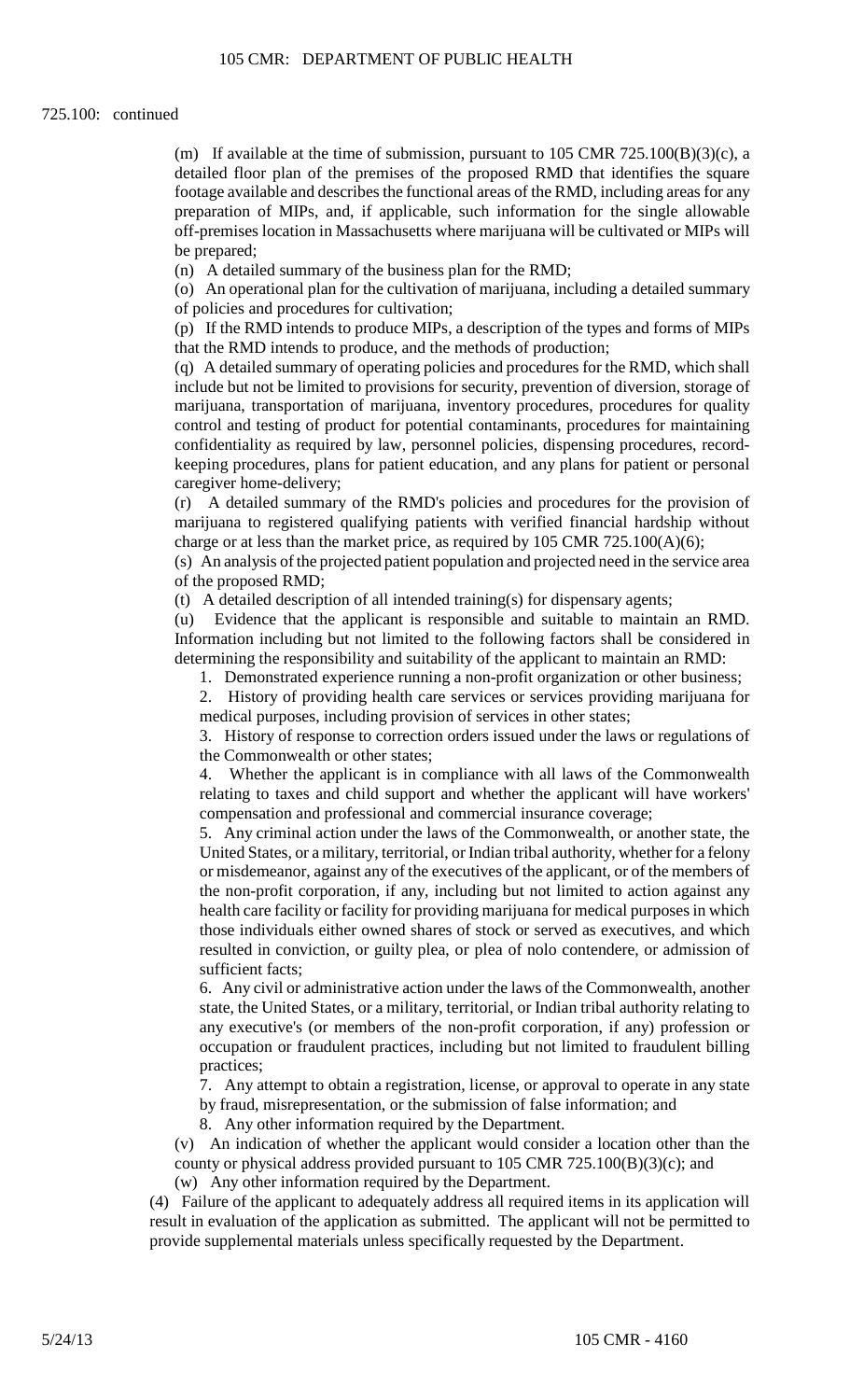(5) Action on Phase 2 Submissions.

(a) The Department shall not consider an application that is submitted after the due date specified.

 (b) The Department may conduct a site visit to the proposed location, if applicable, of the RMD, to determine the appropriateness of the site(s).

(c) A selection committee established by the Department shall evaluate and score applications for the purpose of granting registrations. Decisions will be based on the thoroughness and quality of the applicants' responses to the required criteria, and the applicants' ability to meet the overall health needs of registered qualifying patients and the safety of the public.

(d) For purposes of scoring, the Department may take into account desired geographical distribution of RMDs (*i.e*., convenience for and proximity to Massachusetts residents, and avoidance of clustering of RMDs in one area), local support for the RMD application, likelihood of successful siting of the RMD in the proposed location, the presence of a home-delivery system, and other mechanisms to ensure appropriate patient access, as well as other factors as described in the application form.

(e) The Department shall grant registrations with the goal of ensuring that the needs of the Commonwealth are met with regard to access, quality, and community safety.

(f) The Department shall review architectural plans for the building or renovation of an RMD. Submission of such plans shall occur in a manner and form established by the Department and shall be accompanied by a requisite fee. Construction or renovation related to such plans shall not begin until the Department has granted approval.

 (g) Nothing in 105 CMR 725.000 is intended to confer a property or other right or interest entitling an applicant to a hearing before an application may be denied.

#### (C) RMD Certificate of Registration.

(1) Upon selection by the Department, an applicant shall submit the required registration fee and subsequently be issued a certificate of registration to operate an RMD, in the name of the non-profit corporation, after the Department has completed an inspection and issued final approval. All information described in 105 CMR 725.100(B)(3) that is not available at the time of submission, must be provided to and approved by the Department, before an RMD may be operational. Such certificate of registration shall be subject to reasonable conditions specified by the Department, if any.

(2) No person shall operate an RMD without a certificate of registration issued by the Department.

 (3) A certificate of registration may not be assigned or transferred without prior Department approval.

 (4) A registration shall be immediately null and void if the RMD ceases to operate, or if, without the permission of the Department, it relocates.

 (5) Acceptance of a certificate of registration constitutes an agreement by the RMD that it will adhere to the practices, policies, and procedures that are described in its application materials, as well as all relevant laws, regulations, and any conditions imposed by the Department as part of registration.

(6) The RMD shall post the certificate of registration in a conspicuous location on the premises at each Department-approved location.

 (7) The RMD shall conduct all activities authorized by 105 CMR 725.000 at the address(es) identified on the certificate of registration issued by the Department. Except for the two permitted locations, no operations are permitted at any other locations, except surveillance activities in accordance with 105 CMR 725.110(D).

(D) The RMD must be operational within the time indicated in 105 CMR 725.100(B)(3)(g) or as otherwise amended through the application process, and approved by the Department through the issuance of a certificate of registration.

(E) Expiration and Renewal of Registration. The RMD's certificate of registration shall expire one year after the date of issuance and may be renewed as follows unless an action has been taken based upon the grounds set forth in 105 CMR 725.405:

(1) No later than 60 calendar days prior to the expiration date, an RMD shall submit a completed renewal application to the Department in a form and manner determined by the Department, as well as the required fee; and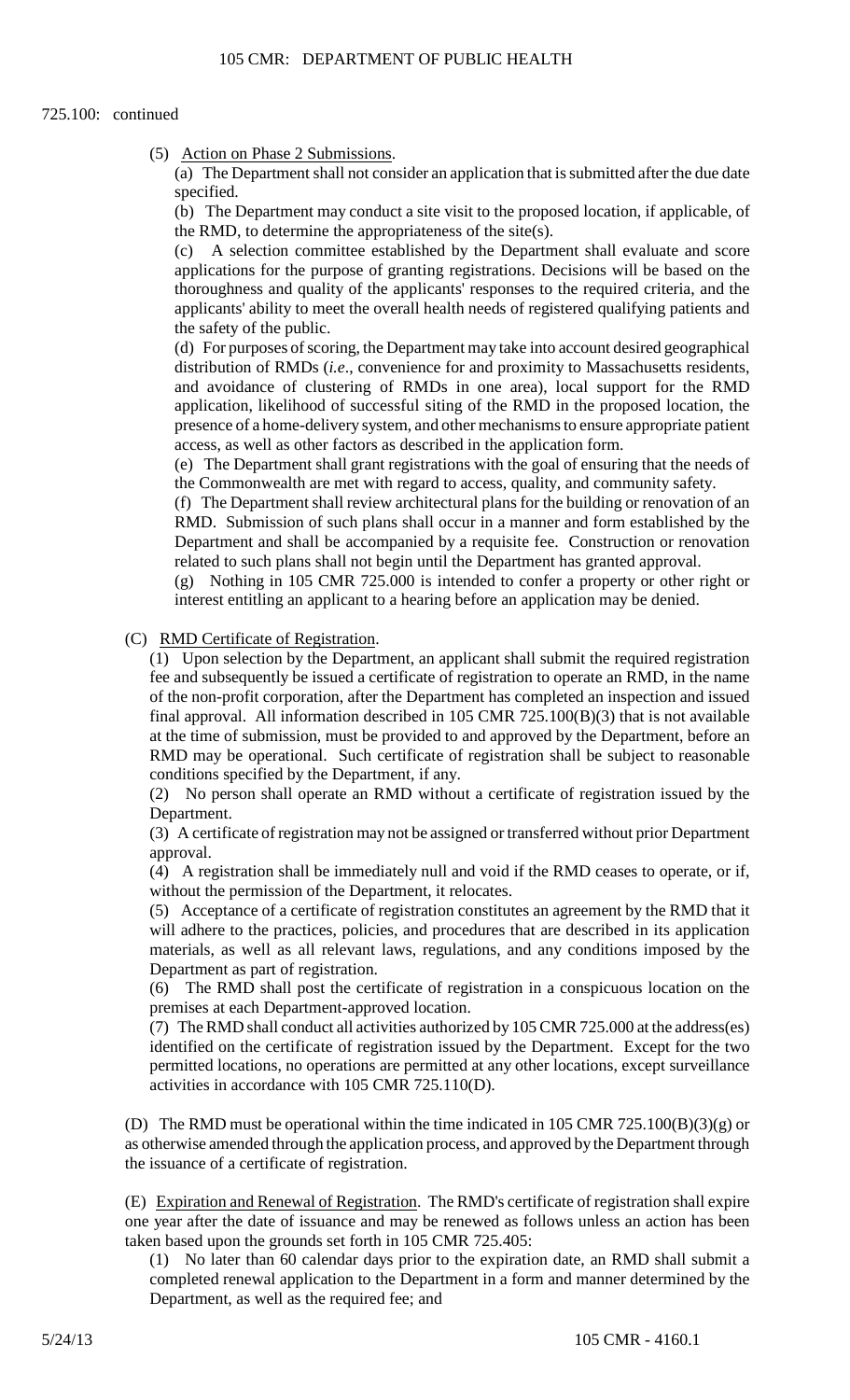#### 725.100: continued

(2) The RMD shall update as needed, and ensure the accuracy of, all information that it submitted on its initial application for a certificate of registration.

## (F) Notification to Department and Department Approval of Changes.

(1) Prior to changing location(s), the RMD shall submit a request for such change to the Department and shall pay the appropriate fee. No such change shall be permitted until approved by the Department.

 to the Department and shall pay the appropriate fee. No such change shall be permitted until (2) Prior to any modification, remodeling, expansion, reduction, or other physical, non-cosmetic alteration of the RMD, the RMD shall submit an application for such change approved by the Department.

(3) Prior to changing its name, the RMD shall notify the Department and shall pay the appropriate fee. No such change shall be permitted until approved by the Department.

 of the information contained in any document to the Department within five business days (4) The RMD shall keep current all information required by 105 CMR 725.000 or otherwise required by the Department. The RMD shall report any changes in or additions to the content after such change or addition.

#### 725.105: Operational Requirements for Registered Marijuana Dispensaries

(A) Every RMD shall have and follow a set of detailed written operating procedures. If the RMD has a second location, it shall develop and follow a set of such operating procedures for that facility. Operating procedures shall include but need not be limited to the following:

- (1) Security measures in compliance with 105 CMR 725.110;
- (2) Employee security policies, including personal safety and crime prevention techniques;
- (3) A description of the RMD's:

(a) Hours of operation and after-hours contact information, which shall be provided to the Department, made available to law enforcement officials upon request, and updated pursuant to 105 CMR 725.100(F)(4); and

(b) Price list for marijuana, MIPs, and any other available products, and alternate price lists for patients with documented verified financial hardship as required by 105 CMR 725.100(A)(6);

(4) Storage of marijuana in compliance with 105 CMR 725.105(D);

(5) Description of the various strains of marijuana to be cultivated and dispensed, and the form(s) in which marijuana will be dispensed;

(6) Procedures to ensure accurate recordkeeping, including inventory protocols;

 (7) Plans for quality control, including product testing for contaminants in compliance with 105 CMR 725.105(C)(2);

(8) A staffing plan and staffing records in compliance with  $105$  CMR  $725.105(I)(4)(c)$ ;

(9) Emergency procedures, including a disaster plan with procedures to be followed in case of fire or other emergencies;

(10) Alcohol, smoke, and drug-free workplace policies;

(11) A plan describing how confidential information will be maintained in accordance with 105 CMR 725.200;

(12) A description of the RMD's patient education activities in accordance with 105 CMR 725.105(K);

(13) The standards and procedures by which the RMD determines the price it charges for marijuana, and a record of the prices charged, including the RMD's policies and procedures for the provision of marijuana to registered qualifying patients with verified financial hardship without charge or at less than the market price, as required by 105 CMR 725.100(A)(6);

(14) Written policies and procedures for the production and distribution of marijuana, which shall include but not be limited to:

 (a) Methods for identifying, recording, and reporting diversion, theft, or loss, and for correcting all errors and inaccuracies in inventories;

 procedure shall be adequate to deal with recalls due to any action initiated at the request or order of the Department, and any voluntary action by an RMD to remove defective or (b) A procedure for handling voluntary and mandatory recalls of marijuana. Such potentially defective marijuana from the market, as well as any action undertaken to promote public health and safety;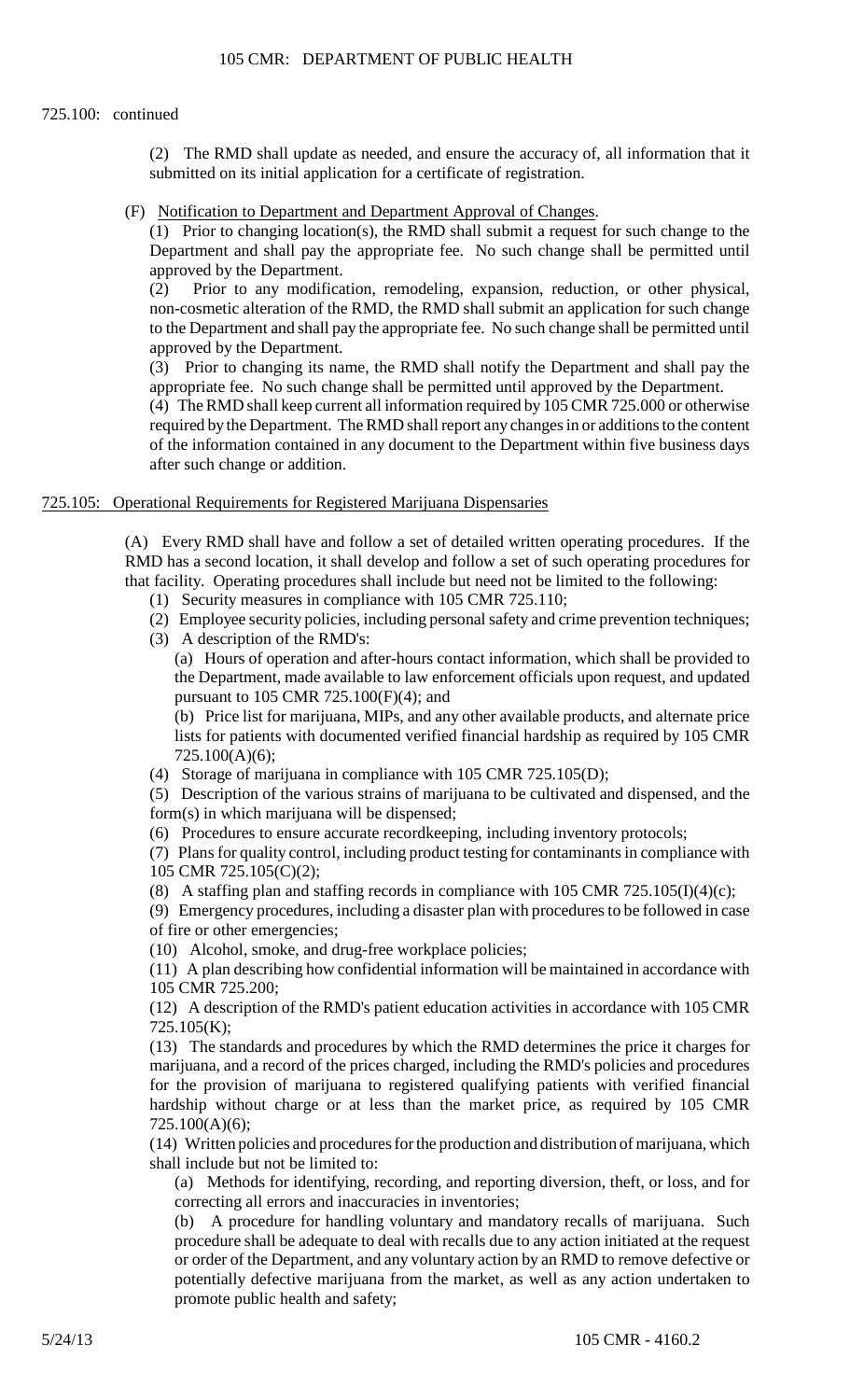(c) A procedure for ensuring that any outdated, damaged, deteriorated, mislabeled, or contaminated marijuana is segregated from other marijuana and destroyed. This procedure shall provide for written documentation of the disposition of the marijuana; (d) Policies and procedures for patient or personal caregiver home-delivery; and

 (e) Policies and procedures for the transfer, acquisition, or sale of marijuana between RMDs.

(15) A policy for the immediate dismissal of any dispensary agent who has:

(a) Diverted marijuana, which shall be reported to law enforcement officials and to the Department; or

 (b) Engaged in unsafe practices with regard to operation of the RMD, which shall be reported to the Department; and

 non-profit corporation, must be made available upon request by any individual. This (16) A list of all board members and executives of an RMD, and members, if any, of the requirement may be fulfilled by placing this information on the RMD's website.

#### (B) Cultivation, Acquisition, and Distribution Requirements.

(1) The following requirements pertain to cultivation of marijuana for medical use:

 (a) Only an RMD is permitted to cultivate marijuana, with the exception of a registered qualifying patient granted a hardship cultivation registration or that patient's personal caregiver;

(b) A cultivation location of an RMD may cultivate marijuana for only that RMD, and up to two additional RMDs under a common non-profit corporation;

 (c) All phases of the cultivation of marijuana shall take place in designated, locked, limited access areas that are monitored by a surveillance camera system in accordance with 105 CMR 725.110(D)(1)(d) through (i);

(d) Application of any non-organic pesticide in the cultivation of marijuana is prohibited. All cultivation must be consistent with U.S. Department of Agriculture organic requirements at 7 CFR Part 205;

 (e) Soil for cultivation shall meet the *U.S. Agency for Toxic Substances and Disease Registry's Environmental Media Evaluation Guidelines* for residential soil levels; and (f) The cultivation process shall use best practices to limit contamination, including but

not limited to mold, fungus, bacterial diseases, rot, pests, non-organic pesticides, mildew, and any other contaminant identified as posing potential harm.

 (a) An documented emergency situation occurs such as loss of crop, vandalism, or theft, (2) An RMD may acquire marijuana from or distribute marijuana to another RMD when: or other circumstance as approved by the Department; or

(b) A specific registered qualifying patient's needs cannot otherwise be met by the acquiring RMD, as documented by the acquiring RMD; and

(c) The distribution and acquisition of marijuana to and from all other RMDs does not exceed, cumulatively, 30% of the RMD's total annual inventory.

(C) Requirements for Handling and Testing Marijuana and for Production of MIPs.

 (1) Except for a registered qualifying patient or personal caregiver, who are not subject to 105 CMR 725.105, only a registered RMD is permitted to produce MIPs. An MIP production facility of an RMD may produce MIPs for only that RMD, and up to two additional RMDs under a common non-profit corporation.

(2) The RMD is responsible for having all marijuana cultivated by the RMD tested in accordance with the following:

(a) Marijuana shall be tested for the *cannabinoid* profile and for contaminants as specified by the Department, including but not limited to mold, mildew, heavy metals, plant-growth regulators, and the presence of non-organic pesticides. The Department may require additional testing;

(b) The RMD shall maintain the results of all testing for no less than one year;

 (c) The RMD must have and follow a policy and procedure for responding to results indicating contamination, which shall include destruction of contaminated product and assessment of the source of contamination. Such policy shall be available to registered qualifying patients and personal caregivers;

(d) All testing must be conducted by an independent laboratory that is:

1. *Accredited to International Organization for Standardization (ISO) 17025* by a third party accrediting body such as A2LA or ACLASS; or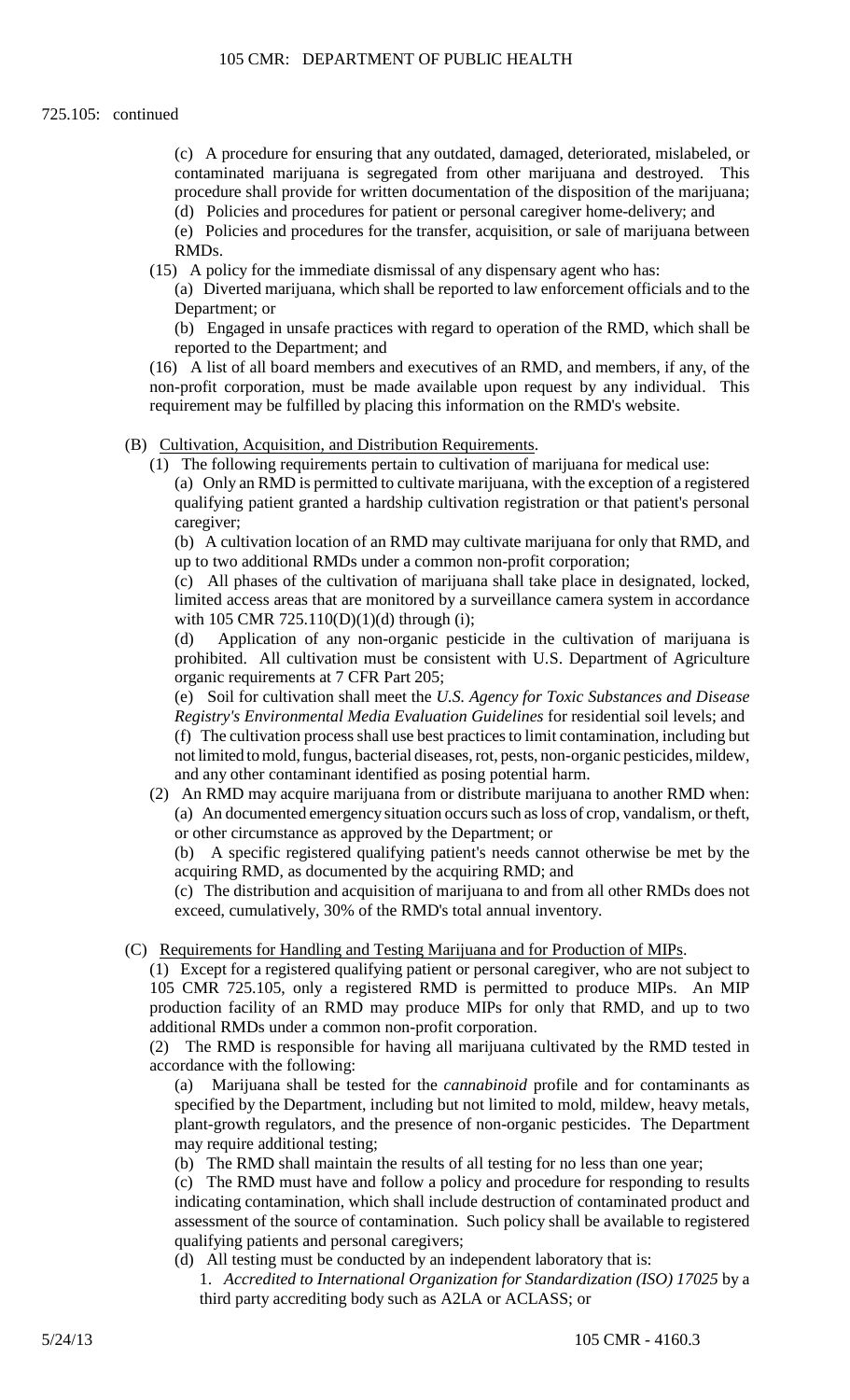2. Certified, registered, or accredited by an organization approved by the Department.

(e) The RMD shall arrange for testing to be conducted in accordance with the frequency required by the Department;

(f) An RMD must have a contractual arrangement with a laboratory for the purposes of testing marijuana, including a stipulation that those individuals responsible for testing at the laboratory be registered as dispensary agents by the RMD pursuant to 105 CMR 725.030;

(g) An executive of an RMD, or a member, if any, of the non-profit corporation, is prohibited from having any financial or other interest in a laboratory providing testing services for any RMD;

(h) No individual employee of a laboratory providing testing services for RMDs may receive direct financial compensation from any RMD;

 (i) All transportation of marijuana to and from laboratories providing marijuana testing services shall comply with 105 CMR 725.110(E);

(j) All storage of marijuana at a laboratory providing marijuana testing services shall comply with 105 CMR 725.105(D); and

(k) All excess marijuana must be returned to the source RMD and be disposed of pursuant to 105 CMR 725.105(J).

(3) All marijuana in the process of cultivation, production, preparation, transport, or analysis shall be housed and stored in such a manner as to prevent diversion, theft, or loss.

(a) Such items shall be accessible only to the minimum number of specifically authorized dispensary agents essential for efficient operation.

(b) Such items shall be returned to a secure location immediately after completion of the process or at the end of the scheduled business day.

(c) If a manufacturing process cannot be completed at the end of a working day, the processing area or tanks, vessels, bins, or bulk containers containing marijuana shall be securely locked inside an area or building that affords adequate security.

- (4) An RMD shall process marijuana in a safe and sanitary manner. An RMD shall process the leaves and flowers of the female marijuana plant only, which shall be:
	- (a) Well cured and free of seeds and stems;
	- (b) Free of dirt, sand, debris, and other foreign matter;
	- (c) Free of contamination by mold, rot, other fungus, and bacterial diseases;
	- (d) Prepared and handled on food-grade stainless steel tables; and
	- (e) Packaged in a secure area.
- (5) Production of edible MIPs shall take place in compliance with the following:

(a) All edible MIPs shall be prepared, handled, and stored in compliance with the sanitation requirements in 105 CMR 500.000: *Good Manufacturing Practices for Food*, and with the requirements for food handlers specified in 105 CMR 300.000: *Reportable Diseases, Surveillance, and Isolation and Quarantine Requirements*; and

 (b) Any edible MIP that is made to resemble a typical food or beverage product must be packaged in an opaque package and labeled as required by 105 CMR 725.105(E)(3).

- (6) All RMDs, including those that develop or process non-edible MIPs, shall comply with
- the following sanitary requirements:

(a) Any dispensary agent whose job includes contact with marijuana or non-edible MIPs, including cultivation, production, or packaging, is subject to the requirements for food handlers specified in 105 CMR 300.000: *Reportable Diseases, Surveillance, and Isolation and Quarantine Requirements*;

(b) Any dispensary agent working in direct contact with preparation of marijuana or non-edible MIPs shall conform to sanitary practices while on duty, including:

1. Maintaining adequate personal cleanliness; and

2. Washing hands thoroughly in an adequate hand-washing area before starting

 (c) Hand-washing facilities shall be adequate and convenient and shall be furnished with running water at a suitable temperature. Hand-washing facilities shall be located in the work, and at any other time when hands may have become soiled or contaminated. RMD in production areas and where good sanitary practices require employees to wash and/or sanitize their hands, and shall provide effective hand-cleaning and sanitizing preparations and sanitary towel service or suitable drying devices;

(d) There shall be sufficient space for placement of equipment and storage of materials as is necessary for the maintenance of sanitary operations;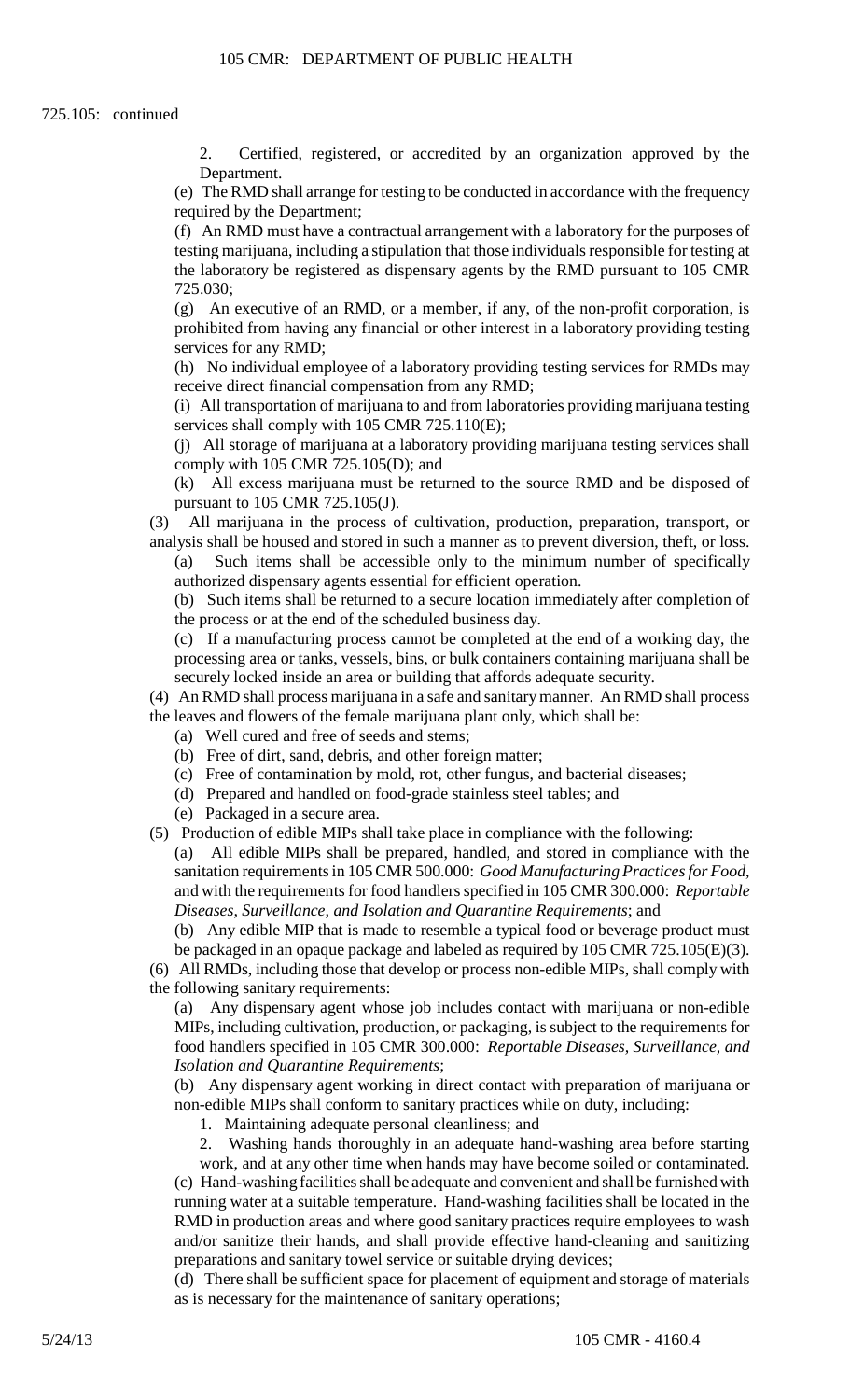(e) Litter and waste shall be properly removed, disposed of so as to minimize the development of odor, and minimize the potential for the waste attracting and harboring pests. The operating systems for waste disposal shall be maintained in an adequate manner pursuant to 105 CMR 725.105(J);

 (f) Floors, walls, and ceilings shall be constructed in such a manner that they may be adequately kept clean and in good repair;

 (g) There shall be adequate safety lighting in all processing and storage areas, as well as areas where equipment or utensils are cleaned;

(h) Buildings, fixtures, and other physical facilities shall be maintained in a sanitary condition;

(i) All contact surfaces, including utensils and equipment, shall be maintained in a clean and sanitary condition. Such surfaces shall be cleaned and sanitized as frequently as necessary to protect against contamination, using a sanitizing agent registered by the U.S. Environmental Protection Agency (EPA), in accordance with labeled instructions. Equipment and utensils shall be so designed and of such material and workmanship as to be adequately cleanable;

 (j) All toxic items shall be identified, held, and stored in a manner that protects against contamination of marijuana and MIPs;

 water source shall be capable of providing a safe, potable, and adequate supply of water (k) An RMD's water supply shall be sufficient for necessary operations. Any private to meet the RMD's needs;

(l) Plumbing shall be of adequate size and design, and adequately installed and maintained to carry sufficient quantities of water to required locations throughout the RMD. Plumbing shall properly convey sewage and liquid disposable waste from the RMD. There shall be no cross-connections between the potable and waste water lines; (m) An RMD shall provide its employees with adequate, readily accessible toilet facilities that are maintained in a sanitary condition and in good repair;

(n) Products that can support the rapid growth of undesirable microorganisms shall be held in a manner that prevents the growth of these microorganisms; and

(o) Storage and transportation of finished products shall be under conditions that will protect them against physical, chemical, and microbial contamination as well as against deterioration of them or their container.

## (D) RMD Storage Requirements.

(1) An RMD shall provide adequate lighting, ventilation, temperature, humidity, space, and equipment, in accordance with applicable provisions of 105 CMR 725.105 and 725.110.

(2) An RMD shall have separate areas for storage of marijuana that is outdated, damaged, deteriorated, mislabeled, or contaminated, or whose containers or packaging have been opened or breached, until such products are destroyed.

(3) RMD storage areas shall be maintained in a clean and orderly condition.

(4) RMD storage areas shall be free from infestation by insects, rodents, birds, and pests of any kind.

(5) RMD storage areas shall be maintained in accordance with the security requirements of 105 CMR 725.110.

## (E) Packaging and Labeling.

(1) Marijuana shall be packaged in plain, opaque, tamper-proof, and child-proof containers without depictions of the product, cartoons, or images other than the RMD's logo. Edible MIPs shall not bear a reasonable resemblance to any product available for consumption as a commercially available candy.

(2) Labeling of Marijuana (Excluding MIPs). The RMD shall place a legible, firmly affixed label on which the wording is no less than 1/16 inch in size on each package of marijuana that it prepares for dispensing, containing at a minimum the following information:

(a) The registered qualifying patient's name;

(b) The name and registration number of the RMD that produced the marijuana, together with the RMD's telephone number and mailing address, and website information, if any;

(c) The quantity of usable marijuana contained within the package;

(d) The date that the RMD packaged the contents;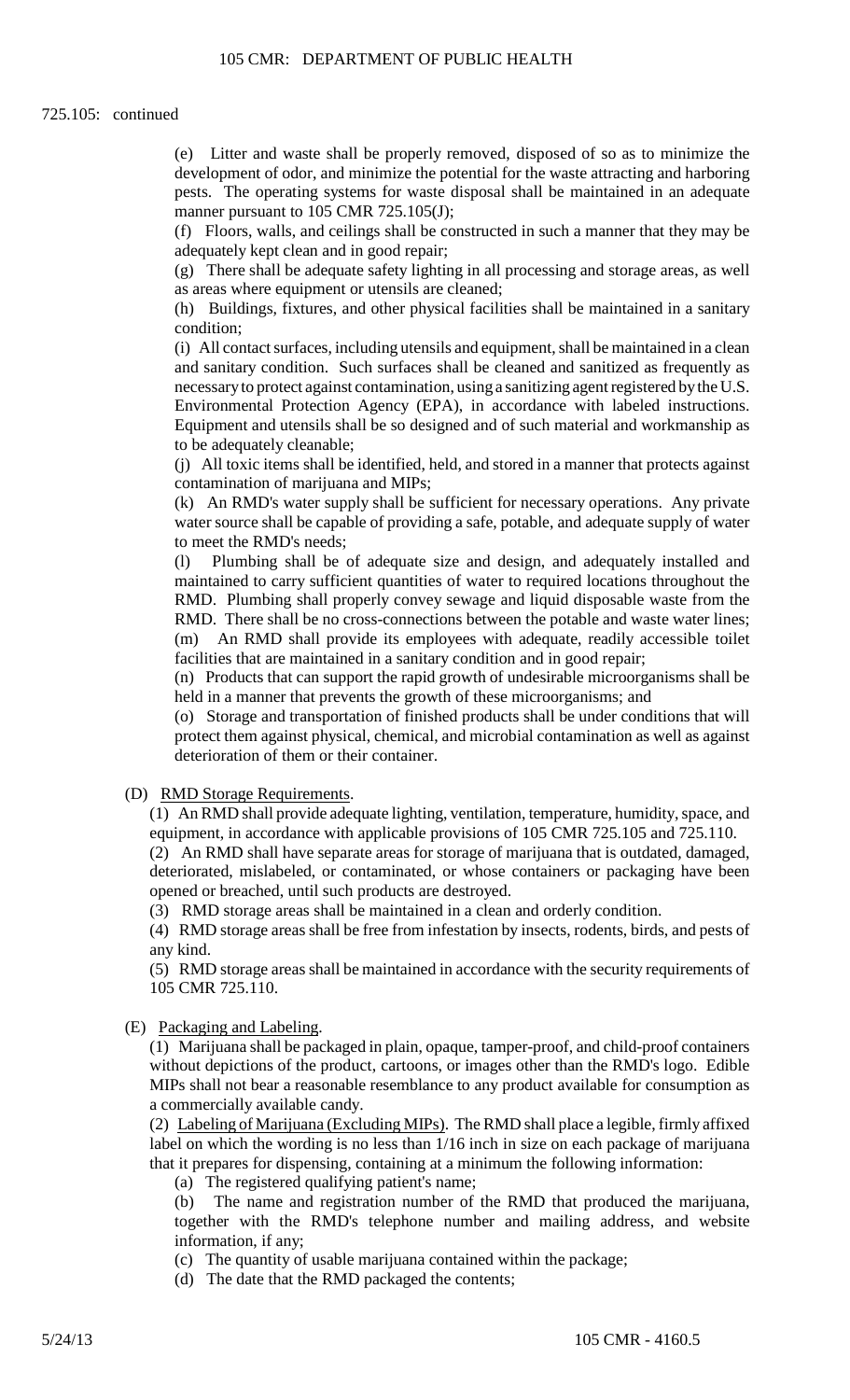(e) A batch number, sequential serial number, and bar code when used, to identify the batch associated with manufacturing and processing;

(f) The cannabinoid profile of the marijuana contained within the package, including THC level;

 approved by the FDA. There is limited information on the side effects of using this when under the influence of this product. KEEP THIS PRODUCT AWAY FROM (g) A statement that the product has been tested for contaminants, that there were no adverse findings, and the date of testing in accordance with 105 CMR 725.105(C)(2); and (h) This statement, including capitalization: "This product has not been analyzed or product, and there may be associated health risks. Do not drive or operate machinery CHILDREN."

 (3) Labeling of MIPs. The RMD shall place a legible, firmly affixed label on which the wording is no less than 1/16 inch in size on each MIP that it prepares for dispensing, containing at a minimum the following information:

(a) The registered qualifying patient's name;

(b) The name and registration number of the RMD that produced the MIP, together with

- the RMD's telephone number and mailing address, and website information, if any;
- (c) The name of the product;

(d) The quantity of usable marijuana contained within the product as measured in ounces;

(e) A list of ingredients, including the cannabinoid profile of the marijuana contained within the product, including the THC level;

(f) The date of product creation and the recommended "use by" or expiration date;

(g) A batch number, sequential serial number, and bar code when used, to identify the batch associated with manufacturing and processing;

(h) Directions for use of the product if relevant;

(i) A statement that the product has been tested for contaminants, that there were no adverse findings, and the date of testing in accordance with 105 CMR 725.105(C)(2);

(j) A warning if nuts or other known allergens are contained in the product; and

 product, and there may be associated health risks. Do not drive or operate machinery (k) This statement, including capitalization: "This product has not been analyzed or approved by the FDA. There is limited information on the side effects of using this when under the influence of this product. KEEP THIS PRODUCT AWAY FROM CHILDREN."

#### (F) Dispensing Marijuana.

- personal caregiver who is unable to produce a registration card and valid proof of (1) Registered qualifying patients and personal caregivers shall be identified as follows: (a) An RMD shall refuse to sell marijuana to any registered qualifying patient or identification, or who does not have a valid certification in the Department-supported interoperable database. The identification must contain a name, photograph, and date of
	- birth, and shall be limited to one of the following:
		- 1. A drivers license;
		- 2. A government-issued identification card;
		- 3. A military identification card; or
		- 4. A passport.

(b) Upon entry into an RMD by a registered qualifying patient or personal caregiver, a dispensary agent shall immediately inspect the patient's or caregiver's registration card and proof of identification.

 certification, or to his or her personal caregiver. Pursuant to 105 CMR 725.010(H), a (2) An RMD may dispense only to a registered qualifying patient who has a current valid certifying physician shall have defined the calendar day length of valid certification of a qualifying patient.

 (a) For a registered qualifying patient certified for less than 60 days, the amount of marijuana dispensed, including marijuana contained in MIPs, shall be no more than the appropriate proportion of a 60-day supply, as defined in 105 CMR 725.004 (*e.g*., a patient certified for 15 days may receive up to 2.5 ounces of marijuana).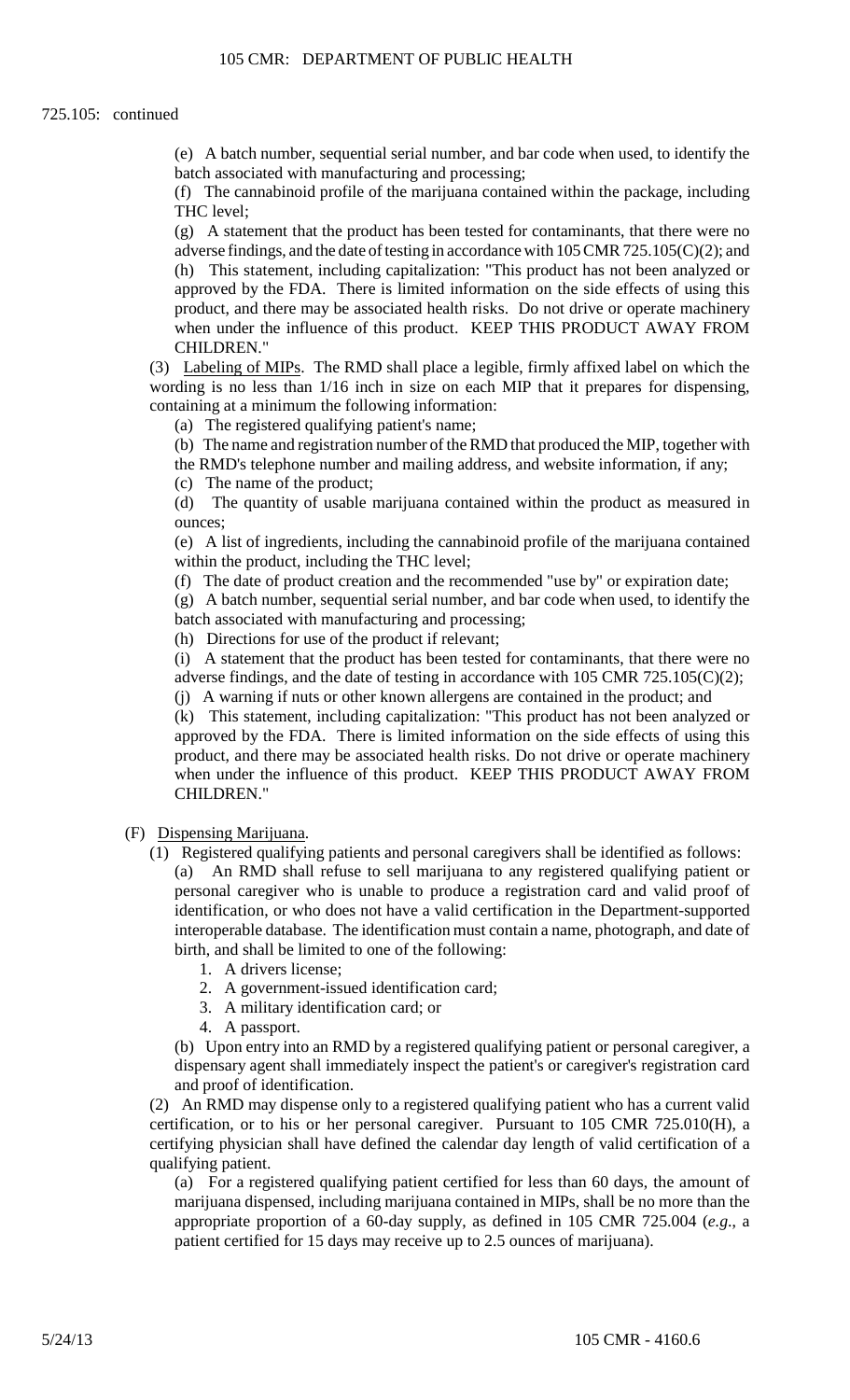60-day supply in each 60-day period as defined in 105 CMR 725.004 (*e.g*. a patient (b) For a registered qualifying patient certified for 60 days or longer, the amount of marijuana dispensed, including marijuana contained in MIPs, shall be no more than a certified for 90 days may receive up to ten ounces in the first 60 days and five ounces in the remaining 30 days, while a patient certified for 180 days may receive up to ten ounces in each 60-day period).

 he or she requires a 60-day supply in excess of ten ounces in accordance with 105 CMR (c) For a registered qualifying patient whose certifying physician has determined that 725.010(I), the amount of marijuana dispensed, including marijuana contained in MIPs, pursuant to 105 CMR 725.105(F)(2)(a) or (b) shall be adjusted accordingly.

 (3) An RMD shall make interpreter services available that are appropriate to the population served, including for the visually- and hearing-impaired. Such services may be provided by any effective means.

(4) An RMD may refuse to dispense to a registered qualifying patient or personal caregiver if in the opinion of the dispensary agent, the patient or the public would be placed at risk. In any instance of denial, an RMD must notify the patient's certifying physician within 24 hours.

## (G) Inventory.

(1) An RMD must limit its inventory of seeds, plants, and usable marijuana to reflect the projected needs of registered qualifying patients.

(2) Real-time inventory shall be maintained as specified by the Department and in 105 CMR 725.105(G)(3) and (4), including, at a minimum, an inventory of marijuana plants; marijuana plant-clones in any phase of development such as propagation, vegetation, and flowering; marijuana ready for dispensing; all MIPs; and all damaged, defective, expired, or contaminated marijuana and MIPs awaiting disposal.

(3) An RMD shall:

(a) Establish inventory controls and procedures for the conduct of inventory reviews, and comprehensive inventories of marijuana and MIPs in the process of cultivation, and finished, stored marijuana;

 (b) Conduct a monthly inventory of marijuana in the process of cultivation and finished, stored marijuana;

(c) Conduct a comprehensive annual inventory at least once every year after the date of the previous comprehensive inventory; and

(d) Promptly transcribe inventories if taken by use of an oral recording device.

 summary of the inventory findings, and the names, signatures, and titles of the individuals (4) The record of each inventory shall include, at a minimum, the date of the inventory, a who conducted the inventory.

(5) An RMD shall tag and track all marijuana seeds, plants, and products, using a seed-tosale methodology.

(H) Dispensary Agent Training. RMDs shall ensure that all dispensaryagents complete training prior to performing job functions. Training shall be tailored to the roles and responsibilities of the job function of each dispensary agent, and at a minimum must include training on confidentiality, and other topics as specified by the Department. At a minimum, staff shall receive eight hours of on-going training annually.

(I) Record Keeping. Records of an RMD must be available for inspection by the Department, upon request. Written records that are required and are subject to inspection include but are not necessarily limited to all records required in any section of 105 CMR 725.000, in addition to the following:

- (1) Operating procedures as required by 105 CMR 725.105(A);
- (2) Inventory records as required by 105 CMR 725.105(G);
- (3) Seed-to-sale tracking records for all marijuana and MIPs as required by 725.105(G)(5); (4) The following personnel records:

 (a) Job descriptions for each employee and volunteer position, as well as organizational charts consistent with the job descriptions;

 (b) A personnel record for each dispensary agent. Such records shall be maintained for at least 12 months after termination of the individual's affiliation with the RMD and shall include, at a minimum, the following: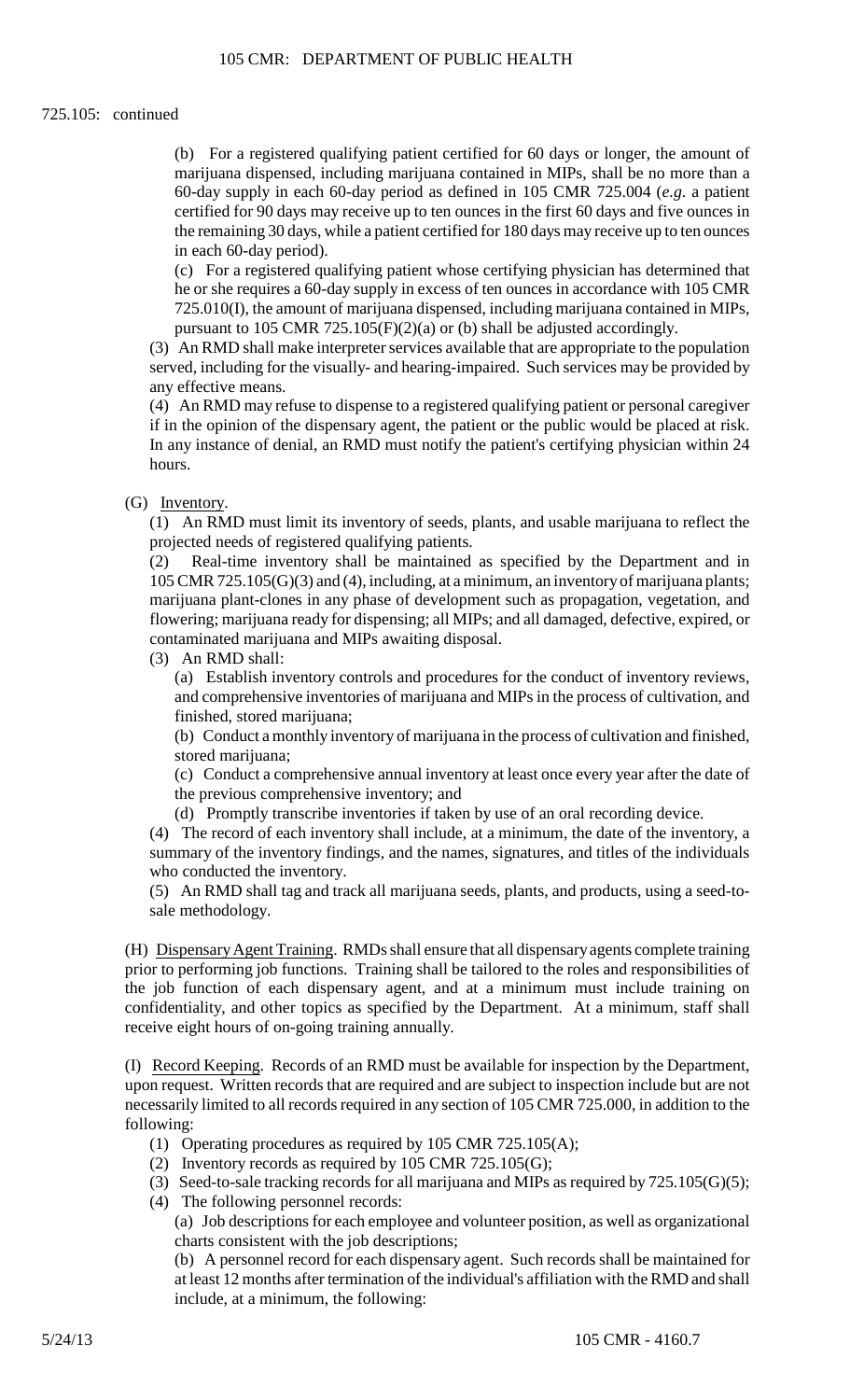- 1. All materials submitted to the Department pursuant to 105 CMR 725.030(B);
- 2. Documentation of verification of references;

3. The job description or employment contract that includes duties, authority, responsibilities, qualifications, and supervision;

 4. Documentation of all required training, including training regarding privacy and confidentiality requirements, and the signed statement of the individual indicating the date, time, and place he or she received said training and the topics discussed, including the name and title of presenters;

5. A copy of the application that the RMD submitted to the Department on behalf of any prospective dispensary agent;

- 6. Documentation of periodic performance evaluations; and
- 7. A record of any disciplinary action taken.

 (c) A staffing plan that will demonstrate accessible business hours and safe cultivation conditions;

(d) Personnel policies and procedures; and

(e) All CORI reports obtained in accordance with 105 CMR 725.030(C), M.G.L. c. 6,

- § 172 and 803 CMR 2.00: *Criminal Offender Record Information (CORI)*;
- (5) Business records, which shall include manual or computerized records of:
	- (a) Assets and liabilities;
	- (b) Monetary transactions;

 (c) Books of accounts, which shall include journals, ledgers, and supporting documents, agreements, checks, invoices, and vouchers;

(d) Sales records that indicate the name of the registered qualifying patient or personal caregiver to whom marijuana has been dispensed, including the quantity, form, and cost; and

(e) Salary and wages paid to each employee, stipend paid to each board member, and any executive compensation, bonus, benefit, or item of value paid to any individual affiliated with an RMD, including members of the non-profit corporation, if any.

(6) Waste disposal records as required under 105 CMR 725.105(J)(5); and

 (7) Following closure of an RMD, all records must be kept for at least two years at the expense of the RMD and in a form and location acceptable to the Department.

#### (J) Waste Disposal.

 (1) All waste, including waste composed of or containing finished marijuana and MIPs, shall be stored, secured, and managed in accordance with applicable state and local statutes, ordinances, and regulations.

 (2) Liquid waste containing marijuana or by-products of marijuana processing shall be disposed of in compliance with requirements in 314 CMR 3.00: *Surface Water Discharge Permit Program*), 314 CMR 5.00: *Ground Water Discharge Permit Program*, and 314 CMR 7.00: *Sewer System Extension and Connection Permit Program*, or disposed of in accordance with 314 CMR 18.00: *Industrial Wastewater Holding Tank and Container Construction, Operation, and Record Keeping Requirements*.

(3) Solid waste generated at an RMD shall be disposed of as follows:

(a) Incineration in a commercial or municipal waste combustor in Massachusetts holding a valid permit issued by the Department of Environmental Protection (DEP). No fewer than two dispensary agents must witness and document destruction; or

 (b) Disposal in a landfill holding a valid permit issued by the DEP or by the appropriate state agency in the state in which the facility is located. No fewer than two dispensary agents must witness and document disposal in the landfill; or

(c) Grinding and incorporating the medical marijuana waste with solid wastes such that the resulting mixture renders the medical marijuana waste unusable. Once such medical marijuana waste has been rendered unusable, it may be:

 1. Disposed of in a solid waste management facility that holds a valid permit issued by the DEP or by the appropriate state agency in the state in which the facility is located; or

 operation that is in compliance with the requirements of 310 CMR 16.00: *Site*  2. If the material mixed with the medical marijuana waste is organic material as defined in 310 CMR 16.02: *Definitions*, the mixture may be composted at an *Assignment Regulations for Solid Waste Facilities*.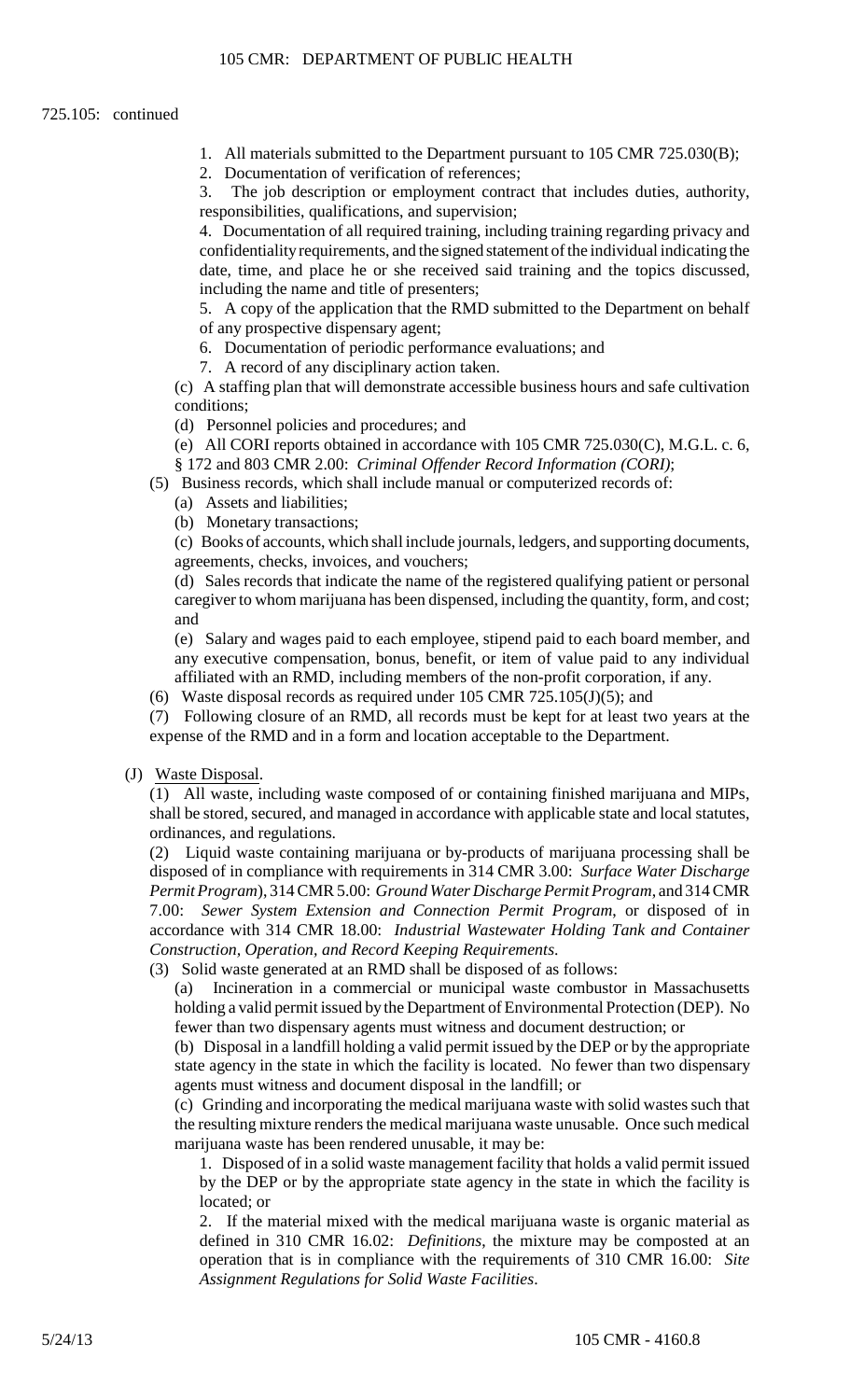#### 725.105: continued

(4) An RMD must accept at no charge unused, excess, or contaminated marijuana from a registered qualifying patient or personal caregiver, and shall destroy it as provided in 105 CMR 725.105(J) and maintain a written record of such disposal, which shall include the name of the supplying registered qualifying patient or personal caregiver if applicable.

(5) When marijuana or MIPs are disposed of, the RMD must create and maintain a written record of the date, the type and quantity disposed of, the manner of disposal, and the persons present during the disposal, with their signatures. RMDs shall keep disposal records for at least two years.

 be available in languages accessible to all patients served by the RMD, including for the visually-(K) Patient Education. An RMD shall provide educational materials about marijuana to registered qualifying patients and their personal caregivers. An RMD must have an adequate supply of up-to-date educational material available for distribution. Educational materials must and hearing-impaired. Such materials shall be made available for inspection by the Department upon request. The educational material must include at least the following:

(1) A warning that marijuana has not been analyzed or approved by FDA, that there is limited information on side effects, that there may be health risks associated with using marijuana, and that it should be kept away from children;

(2) A warning that when under the influence of marijuana, driving is prohibited by M.G.L. c. 90, § 24, and machinery should not be operated;

 (3) Information to assist in the selection of marijuana, describing the potential differing effects of various strains of marijuana, as well as various forms and routes of administration; (4) Materials offered to registered qualifying patients and their personal caregivers to enable them to track the strains used and their associated effects;

(5) Information describing proper dosage and titration for different routes of administration. Emphasis shall be on using the smallest amount possible to achieve the desired effect. The impact of potency must also be explained;

(6) A discussion of tolerance, dependence, and withdrawal;

(7) Facts regarding substance abuse signs and symptoms, as well as referral information for substance abuse treatment programs;

(8) A statement that registered qualifying patients may not distribute marijuana to any other individual, and that they must return unused, excess, or contaminated product to the RMD from which they purchased the product, for disposal; and

(9) Any other information required by the Department.

(L) Marketing and Advertising Requirements.

 (1) An RMD may develop a logo to be used in labeling, signage, and other materials Use of medical symbols, images of marijuana, related paraphernalia, and colloquial references to cannabis and marijuana are prohibited from use in this logo.

 (2) RMD external signage shall not be illuminated except for a period of 30 minutes before sundown until closing, and shall comply with local requirements regarding signage, provided however that the Department may further specify minimum signage requirements. Neon signage is prohibited at all times.

(3) An RMD shall not display on the exterior of the facility advertisements for marijuana or any brand name, and may only identify the building by the registered name.

(4) An RMD shall not utilize graphics related to marijuana or paraphernalia on the exterior of the RMD or the building in which the RMD is located.

 (5) An RMD shall not advertise the price of marijuana, except that it shall provide a catalogue or a printed list of the prices and strains of marijuana available at the RMD to registered qualifying patients and personal caregivers upon request.

(6) Marijuana, MIPs, and associated products shall not be displayed or clearly visible to a person from the exterior of an RMD.

(7) An RMD shall not produce any items for sale or promotional gifts, such as T-shirts or novelty items, bearing a symbol of or references to marijuana or MIPs, including the logo of the RMD.

(8) All advertising materials and materials produced by an RMD and disseminated pursuant to 105 CMR 725.105(K) or (L) are prohibited from including:

(a) Any statement, design, representation, picture, or illustration that encourages or represents the use of marijuana for any purpose other than to treat a debilitating medical condition or related symptoms;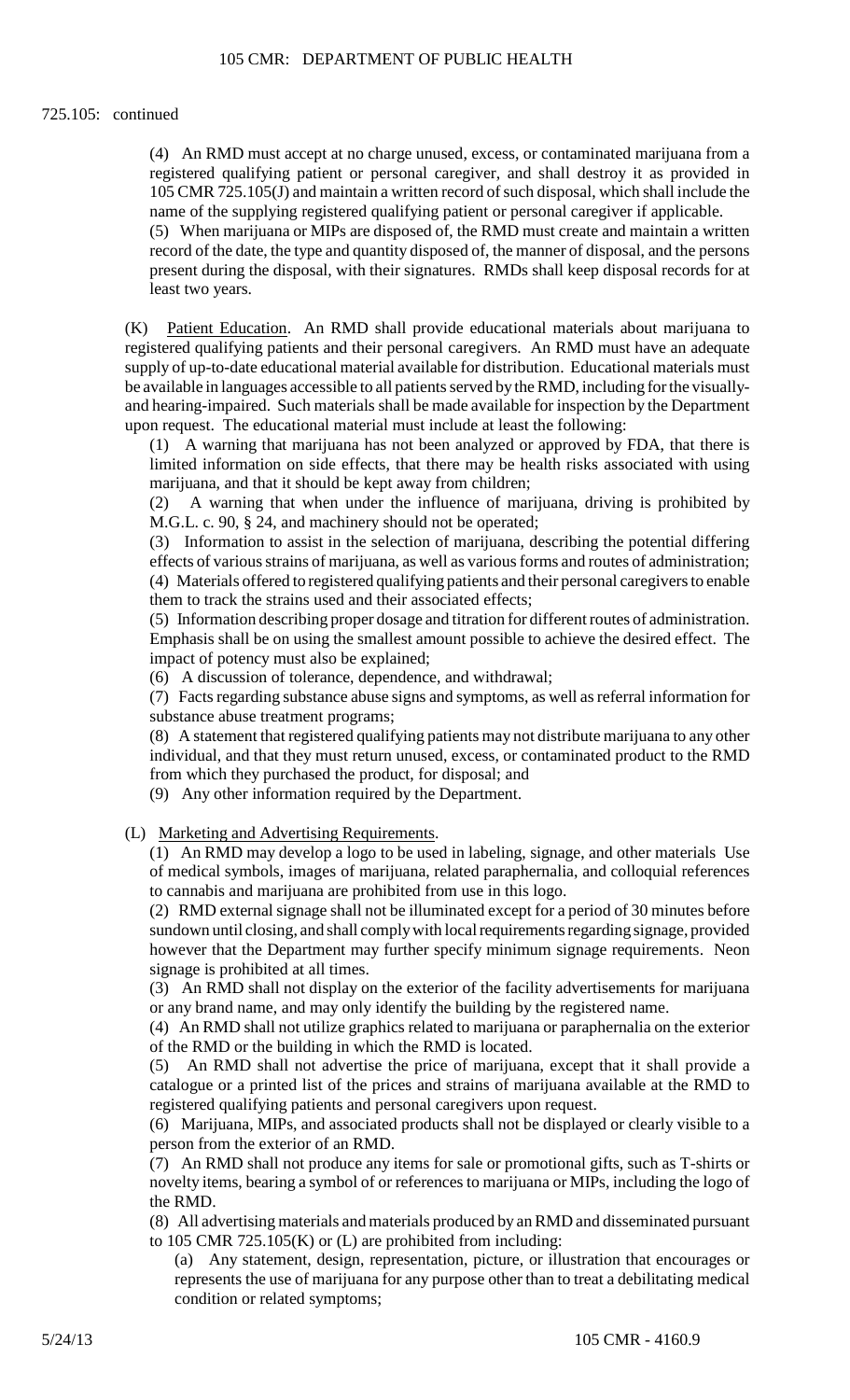(b) Any statement, design, representation, picture, or illustration that encourages or represents the recreational use of marijuana;

(c) Any statement, design, representation, picture, or illustration related to the safety or efficacy of marijuana unless supported by substantial evidence or substantial clinical data with reasonable scientific rigor, which shall be made available upon the request of a registrant or the Department; or

(d) Any statement, design, representation, picture, or illustration portraying anyone under 18 years of age.

(9) Inside the RMD, all marijuana shall be kept in a limited access area inaccessible to any persons other than dispensary agents, with the exception of displays allowable under 105 CMR 725.105(L)(10). Inside the RMD, all marijuana shall be stored in a locked, access-controlled space in a limited access area during non-business hours.

(10) An RMD may display, in secure, locked cases, no more than one sample of each product offered for sale. These display cases may be transparent.

(11) The Department shall maintain and make available a list of all RMDs, their dispensing location, and their contact information.

(M) Reports to the Department. The Department may require ongoing reporting on operational, quality, and financial information in a form and manner determined by the Department.

#### (N) Prohibitions.

 specified in 105 CMR 725.105(B)(2), or to a laboratory as specified in 105 CMR (1) An RMD may not dispense, deliver, or otherwise transfer marijuana to a person other than a registered qualifying patient or to his or her personal caregiver, to another RMD as 725.105(C)(2).

(2) An RMD may not acquire marijuana or marijuana plants except through the cultivation of marijuana by that RMD or another RMD as specified in 105 CMR 725.105(B)(2), provided however that an RMD may acquire marijuana seeds.

(3) An RMD is prohibited from acquiring, possessing, cultivating, delivering, transferring, transporting, supplying, or dispensing marijuana for any purpose except to assist registered qualifying patients.

 (4) An RMD may not give away any marijuana except as required pursuant to 105 CMR 725.100(A)(6). An RMD may not provide any samples of marijuana.

(5) An RMD may not receive orders for marijuana in any manner other than from a registered qualifying patient or personal caregiver in-person at the RMD, except in the cases of home delivery, in which an order may be received by telephone or through a password-protected, internet-based platform.

 delivery, in which an order may be delivered only to a registered qualifying patient or (6) An RMD may not fill orders for marijuana in any manner other than to a registered qualifying patient or personal caregiver in-person at the RMD, except in the case of home personal caregiver who possesses valid photo identification as required pursuant to 105 CMR 725.105(F)(2).

 (7) An RMD may not sell any products other than marijuana, including MIPs and marijuana seeds, and other products such as vaporizers that facilitate the use of marijuana for medical purposes.

(8) Consumption of marijuana on the premises or grounds of any RMD is prohibited, provided however that an RMD may administer marijuana for the purposes of teaching use of vaporizers, or demonstration of use of other products as necessary.

(9) An RMD may not adulterate marijuana, including with psychoactive additives or other illicit substances.

(10) An RMD may not sell marijuana to a patient with a hardship cultivation registration or to his or her personal caregiver(s), provided however that the RMD may sell seeds to such individuals.

(O) Requirements Upon Expiration, Revocation, or Voiding of Certificate of Registration of RMD.

(1) If a registration to operate expires without being renewed, is revoked, or becomes void, the RMD shall:

(a) Immediately discontinue cultivation and production of marijuana;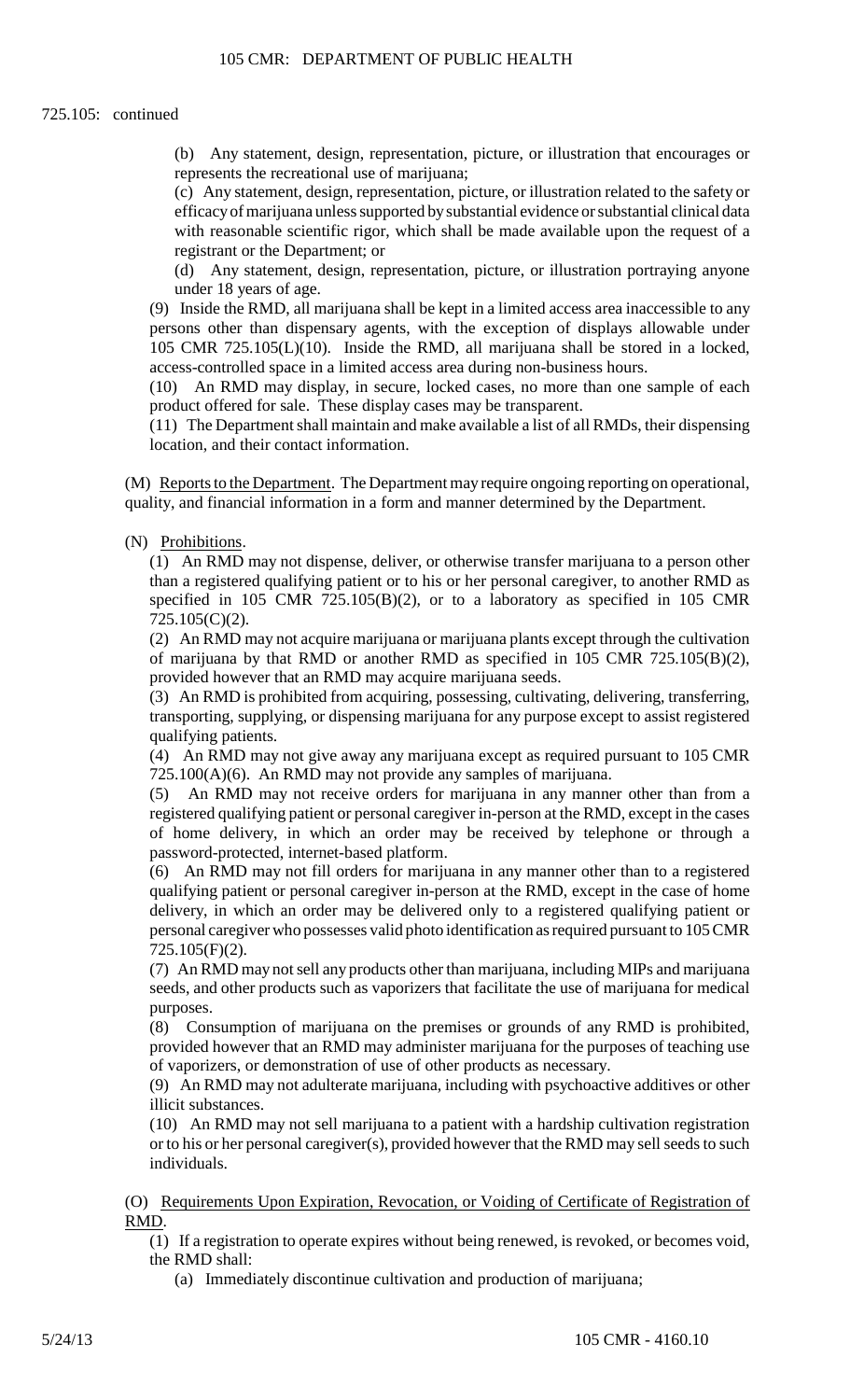### 725.105: continued

 (b) Weigh and inventory all unused marijuana in all stages of cultivation and all MIPs in any stage of production, and create and maintain a written record of all such items; (c) Dispose of the unused marijuana in accordance with 105 CMR 725.105(J) subsequent to approval by the Department. Such disposal shall be considered to be in the best interests of the general public, and the Department shall not be held liable in any way for any financial or other loss; and

(d) Maintain all records as required by 105 CMR 725.105(I)(7).

(2) If the RMD does not comply with the requirements of  $105$  CMR  $725.105(0)(1)$ , the Department shall have the authority to, at the RMD's expense, secure the RMD, and after a period of 30 calendar days, seize and destroy the inventory and equipment and contract for the storage of RMD records.

(P) Access to the Department, Emergency Responders, and Law Enforcement.

- (1) The following individuals shall have access to an RMD or RMD transportation vehicle: (a) Representatives of the Department in the course of responsibilities authorized by 105 CMR 725.000 or St. 2012, c. 369; and
	- (b) Emergency responders in the course of responding to an emergency.

(2) 105 CMR 725.000 shall not be construed to prohibit access to authorized law enforcement personnel or local public health, inspectional services, or other permit-granting agents acting within their lawful jurisdiction.

(Q) Liability Insurance Coverage or Maintenance of Escrow.

 annually, except as provided in 105 CMR 725.105(Q)(2). The deductible for such a liability (1) An RMD shall obtain and maintain general liability insurance coverage for no less than \$1,000,000 per occurrence and \$2,000,000 in aggregate, annually, and product liability insurance coverage for no less than \$1,000,000 per occurrence and \$2,000,000 in aggregate, policy shall be no higher than \$5,000 per occurrence.

 (2) An RMD that documents an inability to obtain minimum liability insurance coverage as required by 105 CMR 725.105(Q)(1) may place in escrow a sum of no less than \$250,000, to be expended for coverage of liabilities.

(3) The escrow account required pursuant to 105 CMR 725.105(Q)(2) must be replenished within ten business days of any expenditure.

(4) Reports documenting compliance with 105 CMR 725.105(Q) shall be made in a manner and form determined by the Department pursuant to 105 CMR 725.105(M).

#### 725.110: Security Requirements for Registered Marijuana Dispensaries

(A) General Requirements. An RMD shall implement sufficient security measures to deter and prevent unauthorized entrance into areas containing marijuana and theft of marijuana at the RMD. Security measures to protect the premises, registered qualifying patients, personal caregivers, and dispensary agents of the RMD must include but are not limited to the following. The RMD must:

(1) Allow only registered qualifying patients, personal caregivers, dispensary agents, persons authorized by 105 CMR 725.105(P), and, subject to the requirements of 105 CMR  $725.110(C)(4)$ , outside vendors, contractors, and visitors, access to the RMD;

(2) Prevent individuals from remaining on the premises of the RMD if they are not engaging in activity expressly or by necessary implication permitted by St. 2012, c. 369 and 105 CMR 725.000;

 (3) Dispose of marijuana in accordance with 105 CMR 725.105(J), in excess of the quantity required for normal, efficient operation as established in 105 CMR 725.105(G)(1);

 (5) Store all finished marijuana in a secure, locked safe or vault and in such a manner as to (4) Establish limited access areas accessible only to specifically authorized personnel, which shall include only the minimum number of employees essential for efficient operation; prevent diversion, theft, and loss;

(6) Keep all safes, vaults, and any other equipment or areas used for the production, cultivation, harvesting, processing, or storage of marijuana and MIPs securely locked and protected from entry, except for the actual time required to remove or replace marijuana;

(7) Keep all locks and security equipment in good working order;

(8) Prohibit keys, if applicable, from being left in the locks, or stored or placed in a location accessible to persons other than specifically authorized personnel;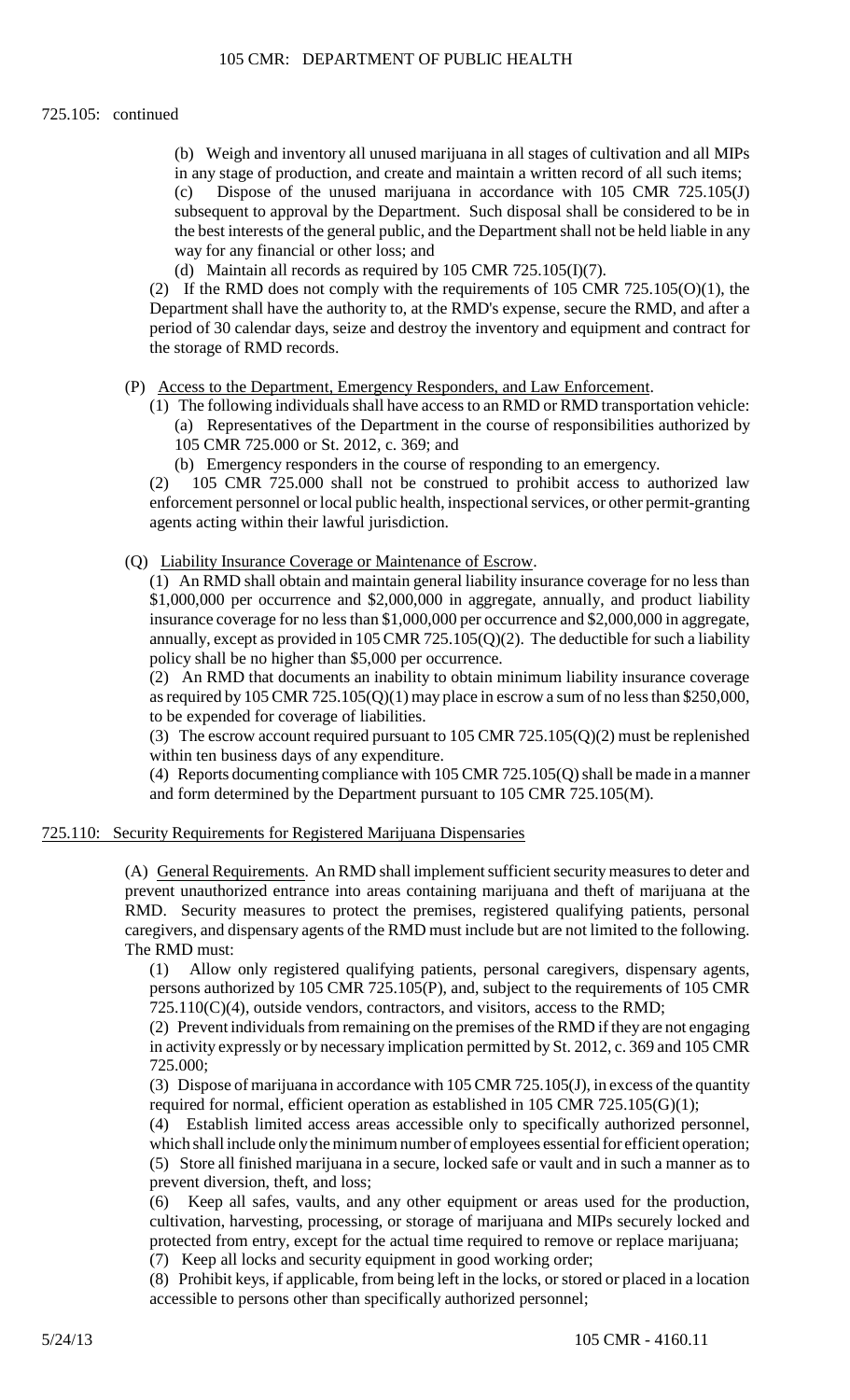#### 725.110: continued

 (9) Prohibit accessibility of security measures, such as combination numbers, passwords, or electronic or biometric security systems, to persons other than specifically authorized personnel;

(10) Ensure that the outside perimeter of the RMD is sufficiently lit to facilitate surveillance;

person or persons to conceal themselves from sight; (11) Ensure that trees, bushes, and other foliage outside of the RMD do not allow for a

 $(12)$  Develop emergency policies and procedures for securing all product following any instance of diversion, theft, or loss of marijuana, and conduct an assessment to determine whether additional safeguards are necessary; and

(13) Develop sufficient additional safeguards as required by the Department for RMDs that present special security concerns.

 distance under this section is measured in a straight line from the nearest point of the facility (14) An RMD shall comply with all local requirements regarding siting, provided however that if no local requirements exist, an RMD shall not be sited within a radius of 50 feet of a school, daycare center, or any facility in which children commonly congregate. The 500 foot in question to the nearest point of the proposed RMD.

 such added protection may be taken into account by the Department in evaluating overall (B) Alternate Security Provisions. If an RMD has provided other safeguards that can be regarded as an adequate substitute for a security requirement specified in 105 CMR 725.110, required security measures.

(C) Limited Access Areas.

 (1) All limited access areas must be identified by the posting of a sign that shall be a minimum of 12" X 12" and which states: "Do Not Enter - Limited Access Area - Access Limited to Authorized Personnel Only" in lettering no smaller than one inch in height.

 registered premises, in the form and manner determined by the Department, reflecting walls, (2) All limited access areas shall be clearly described by the filing of a diagram of the partitions, counters, and all areas of entry and exit. Said diagram shall also show all propagation, vegetation, flowering, processing, production, storage, disposal, and retail sales areas.

(3) A dispensary agent shall visibly display an identification badge issued by the RMD at all times while at the RMD or transporting marijuana.

 (4) All outside vendors, contractors, and visitors must obtain a visitor identification badge prior to entering a limited access area, and shall be escorted at all times by a dispensary agent authorized to enter the limited access area. The visitor identification badge must be visibly displayed at all times while the visitor is in any limited access area. All visitors must be logged in and out, and that log shall be available for inspection by the Department at all times. All visitor identification badges shall be returned to the RMD upon exit.

(D) Security and Alarm Systems.

 (1) An RMD shall have an adequate security system to prevent and detect diversion, theft, or loss of marijuana or unauthorized intrusion, utilizing commercial grade equipment, which shall, at a minimum, include:

(a) A perimeter alarm on all entry points and perimeter windows;

(b) A failure notification system that provides an audible, text, or visual notification of any failure in the surveillance system. The failure notification system shall provide an alert to designated employees of the RMD within five minutes after the failure, either by telephone, email, or text message;

(c) A duress alarm, panic alarm, or holdup alarm connected to local public safety or law enforcement authorities;

(d) Video cameras in all areas that may contain marijuana, at all points of entry and exit, and in any parking lot, which shall be appropriate for the normal lighting conditions of the area under surveillance. The cameras shall be directed at all safes, vaults, sales areas, and areas where marijuana is cultivated, harvested, processed, prepared, stored, handled, or dispensed. Cameras shall be angled so as to allow for the capture of clear and certain identification of any person entering or exiting the RMD or area;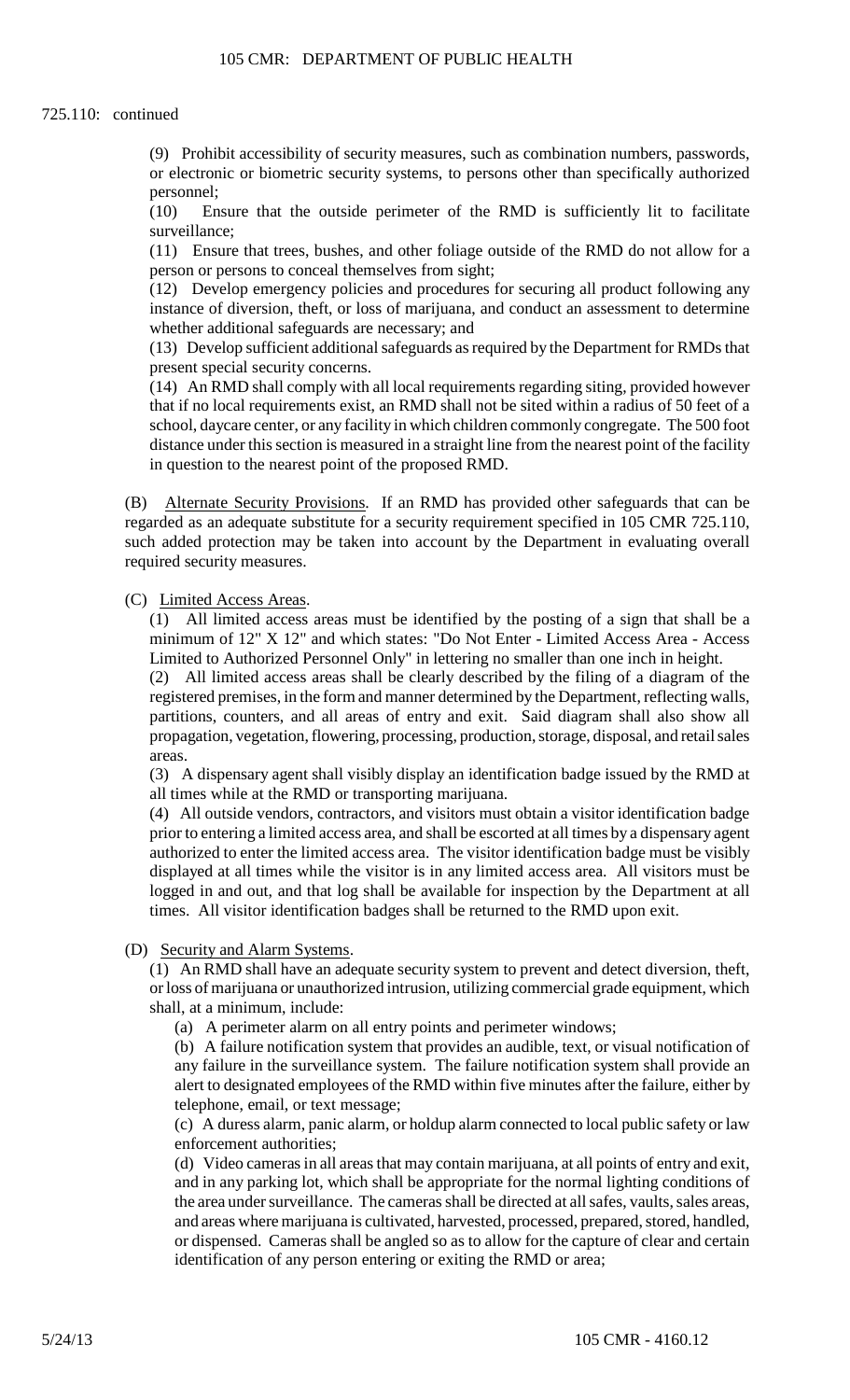#### 725.110: continued

(e) 24 hour recordings from all video cameras that are available for immediate viewing by the Department upon request and that are retained for at least 90 calendar days. Recordings shall not be destroyed or altered, and shall be retained as long as necessary if the RMD is aware of a pending criminal, civil, or administrative investigation, or legal proceeding for which the recording may contain relevant information;

(f) The ability to immediately produce a clear, color, still photo (live or recorded);

 (g) A date and time stamp embedded on all recordings. The date and time shall be synchronized and set correctly and shall not significantly obscure the picture;

(h) The ability to remain operational during a power outage; and

(i) A video recording that allows for the exporting of still images in an industry standard image format, including .jpg, .bmp, and .gif. Exported video shall have the ability to be archived in a proprietary format that ensures authentication of the video and guarantees that no alteration of the recorded image has taken place. Exported video shall also have the ability to be saved in an industry standard file format that can be played on a standard computer operating system. All recordings shall be erased or destroyed prior to disposal.

(2) All security system equipment and recordings shall be maintained in a secure location so as to prevent theft, loss, destruction, and alterations.

(3) In addition to the requirements listed in 105 CMR 725.110(D)(1) and (2), the RMD shall have a back-up alarm system, with all capabilities of the primary system, provided by a company supplying commercial grade equipment, which shall not be the same company supplying the primary security system.

(4) Access to surveillance areas shall be limited to persons that are essential to surveillance operations, law enforcement authorities acting within their lawful jurisdiction, security system service personnel, and the Department. A current list of authorized employees and service personnel that have access to the surveillance room must be available to the Department upon request. If on-site, surveillance rooms shall remain locked and shall not be used for any other function.

(5) All security equipment shall be in good working order and shall be inspected and tested at regular intervals, not to exceed 30 calendar days from the previous inspection and test.

(E) Registered Marijuana Dispensary Transportation of Marijuana and MIPs.

 (1) Onlya dispensaryagent may transport marijuana or MIPs on behalf of an RMD, whether between RMDs, RMD sites, or to registered qualifying patients or personal caregivers.

(2) An RMD shall:

 (a) Weigh, inventory, and account for on video all marijuana to be transported prior to its leaving the origination location;

(b) Re-weigh, re-inventory, and account for on video all marijuana transported, within eight hours after arrival at the destination RMD except in the case of home delivery pursuant to 105 CMR 725.110(E)(11);

(c) Document and report any unusual discrepancy in weight or inventory to the Department and local law enforcement within 24 hours;

 (d) Complete a shipping manifest in a form and manner determined by the Department, for retention by the origination location, and carry a copy of said manifest with the products being transported; and

(e) Securely transmit a copy of the manifest to the receiving RMD prior to transport except in the case of home delivery pursuant to 105 CMR 725.110(E)(11).

 (3) An RMD shall retain all shipping manifests for no less than one year and make them available to the Department upon request.

(4) An RMD shall ensure that marijuana is:

(a) Transported in a secure, locked storage compartment that is part of the vehicle transporting the marijuana;

(b) Not visible from outside the vehicle; and

 (c) Transported in a vehicle that bears no markings that indicate that the vehicle is being used to transport marijuana nor indicates the name of the RMD.

 725.110(E)(11). In case of an emergency stop, a detailed log must be maintained describing (5) Any vehicle transporting marijuana shall travel directly to the receiving RMD and shall not make any stops except in the case of home delivery pursuant to 105 CMR the reason for the event, the duration, the location, and any activities of personnel exiting the vehicle.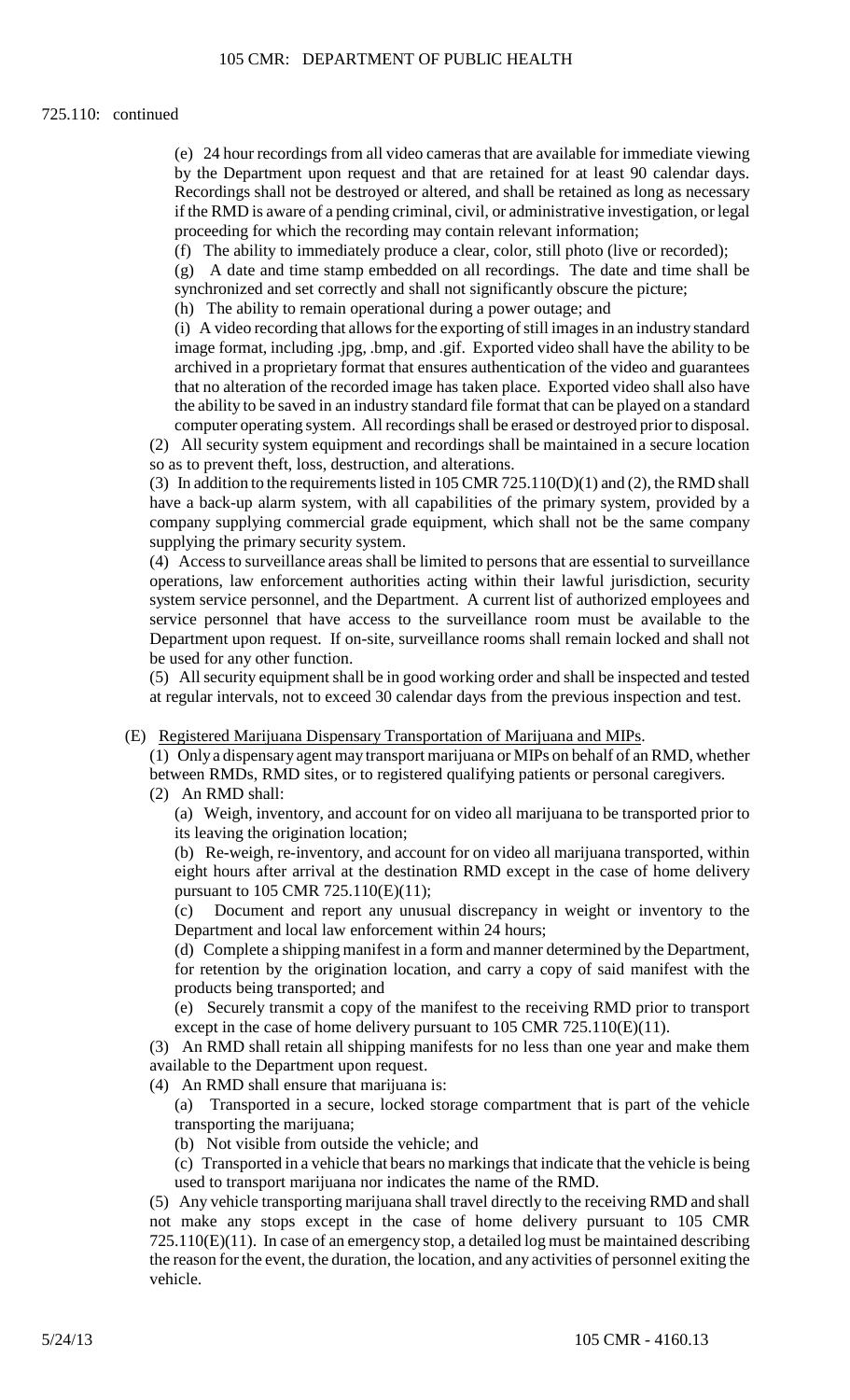#### 725.110: continued

(6) An RMD shall ensure that all delivery times and routes are randomized.

 (7) An RMD shall staff all transport vehicles with a minimum of two dispensary agents. At least one dispensary agent shall remain with the vehicle at all times that the vehicle contains marijuana.

 $(8)$ Each dispensary agent shall have access to a secure form of communication with personnel at the sending site at all times that the vehicle contains marijuana.

 (9) Each dispensary agent shall carry his or her Department-issued registration card at all times when transporting marijuana and shall produce it to the Department's authorized representative or law enforcement official upon request.

(10) An RMD shall report to the Department and local law enforcement any vehicle accidents, diversions, losses, or other reportable incidents pursuant to 105 CMR 725.110(F), that occur during transport, within 24 hours.

(11) Home delivery of marijuana to a registered qualifying patient or a personal caregiver shall be conducted in accordance with 105 CMR 725.105(F) and 105 CMR 725.110(E).

(12) Each vehicle used for transport of marijuana shall have a global positioning system monitoring device that is monitored by the RMD during transport.

#### (F) Incident Reporting.

(1) An RMD shall immediately notify appropriate law enforcement authorities and the Department within 24 hours after discovering the following:

(a) Discrepancies identified during inventory, diversion, theft, loss, and any criminal action involving the RMD or a dispensary agent;

(b) Any suspicious act involving the sale, cultivation, distribution, processing, or production of marijuana by any person;

(c) Unauthorized destruction of marijuana;

(d) Any loss or unauthorized alteration of records related to marijuana, registered qualifying patients, personal caregivers, or dispensary agents;

(e) An alarm activation or other event that requires response by public safety personnel;

(f) The failure of any security alarm system due to a loss of electrical power or mechanical malfunction that is expected to last longer than eight hours; and

(g) Any other breach of security.

(2) An RMD shall, within ten calendar days, provide written notice to the Department of any incident described in 105 CMR 725.110(F)(1), by submitting an incident report in the form and manner determined by the Department which details the circumstances of the event, any corrective actions taken, and confirmation that the appropriate law enforcement authorities were notified.

 (3) All documentation related to an incident that is reportable pursuant to 105 CMR 725.110(F)(1) shall be maintained by an RMD for no less than one year and made available to the Department and to law enforcement authorities acting within their lawful jurisdiction upon request.

 (G) An RMD must, on an annual basis, obtain at its own expense a security system audit by a conducted. If the audit identifies concerns related to the RMD's security system, the RMD must vendor approved by the Department. A report of such audit must be submitted, in a form and manner determined by the Department, no later than 30 calendar days after the audit is also submit a plan to mitigate those concerns within ten business days of submitting the audit.

#### 725.200: Confidentiality

 (A) Information held by the Department about applicants for registration as a qualifying patient, personal caregiver, or dispensary agent, and registered qualifying patients, personal caregivers, and dispensary agents is confidential and exempt from the provisions of M.G.L. c. 66.

(B) Information held by the Department about applicants for registration as a qualifying patient, personal caregiver, or dispensary agent, and registered qualifying patients, personal caregivers, and dispensary agents may be released by the Department to:

(1) The data subject or the data subject's authorized representative, pursuant to M.G.L. c. 66A;

(2) Department staff for the purpose of carrying out their official duties;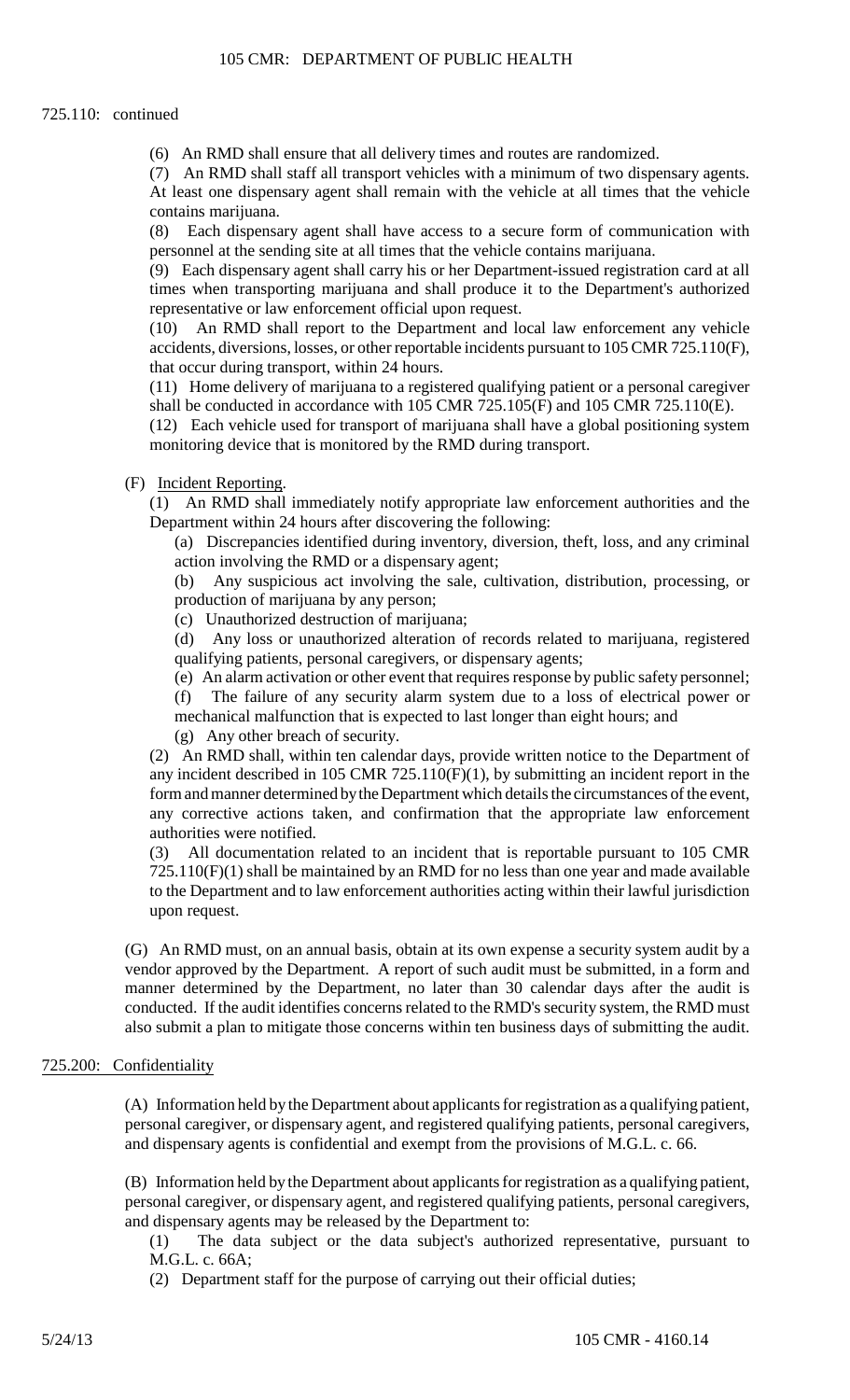(3) An individual or entity pursuant to an order from a court of competent jurisdiction;

(4) Law enforcement personnel for the sole purpose of verifying a cardholder's registration and certification;

(5) The Board of Registration in Medicine when necessary in connection with referrals to said Board concerning violations of 105 CMR 725.000; and

(6) Other government agencies acting within their lawful jurisdiction, to the extent necessary to carry out the Department's responsibilities and to ensure compliance with St. 2012, c. 369 and with 105 CMR 725.000.

 (C) Applications, supporting information, and other information regarding an RMD are not confidential, provided however that the following is confidential and exempt from the provisions of M.G.L. c. 66:

(1) Information that identifies a specific registered qualifying patient, personal caregiver, or dispensary agent;

(2) Information held by the Department about RMD physical layout, as well as policies, procedures, practices, and plans pertaining to security; and

(3) The address of the cultivation or MIP production facility if separate from the dispensing facility.

 (D) Information held by an RMD about registered qualifying patients, personal caregivers, and dispensary agents is confidential and shall not be disclosed without the written consent of the individual to whom the information applies, or as required under law or pursuant to an order from a court of competent jurisdiction, provided however, the Department may access this information to carry out official duties.

#### 725.300: Inspection of Registered Marijuana Dispensaries

 (A) The Department or its agents may inspect an RMD and affiliated vehicles at any time without prior notice in order to determine the RMD's compliance with St. 2012, c. 369 and 105 CMR 725.000. All areas of an RMD, all dispensary agents and activities, and all records are subject to such inspection. Acceptance of a certificate of registration by an RMD constitutes consent for such inspection.

(B) An RMD shall immediately upon request make available to the Department all information that may be relevant to a Department inspection, or an investigation of any incident or complaint.

(C) An RMD shall make all reasonable efforts to facilitate the Department's inspection, or investigation of any incident or complaint, and to facilitate the Department's interviews of RMD dispensary agents.

(D) An inspection or other investigation may be made prior to the issuance of a certificate of registration or renewal of registration. Additional inspections may be made whenever the Department deems it necessary for the enforcement of St. 2012, c. 369 and 105 CMR 725.000.

(E) During an inspection, the Department may direct an RMD to test marijuana for contaminants as specified by the Department, including but not limited to mold, mildew, heavy metals, plant-growth regulators, and the presence of non-organic pesticides.

### 725.305: Deficiency Statements

After an inspection in which a violation of 105 CMR 725.000 is observed, the Department shall issue a Deficiency Statement citing every violation identified, a copy of which shall be left with or sent to the RMD.

## 725.310: Plan of Correction

 cited in the Deficiency Statement issued pursuant to 105 CMR 725.305 within ten business days (A) An RMD shall submit to the Department a written Plan of Correction for any violations after receipt of the Deficiency Statement.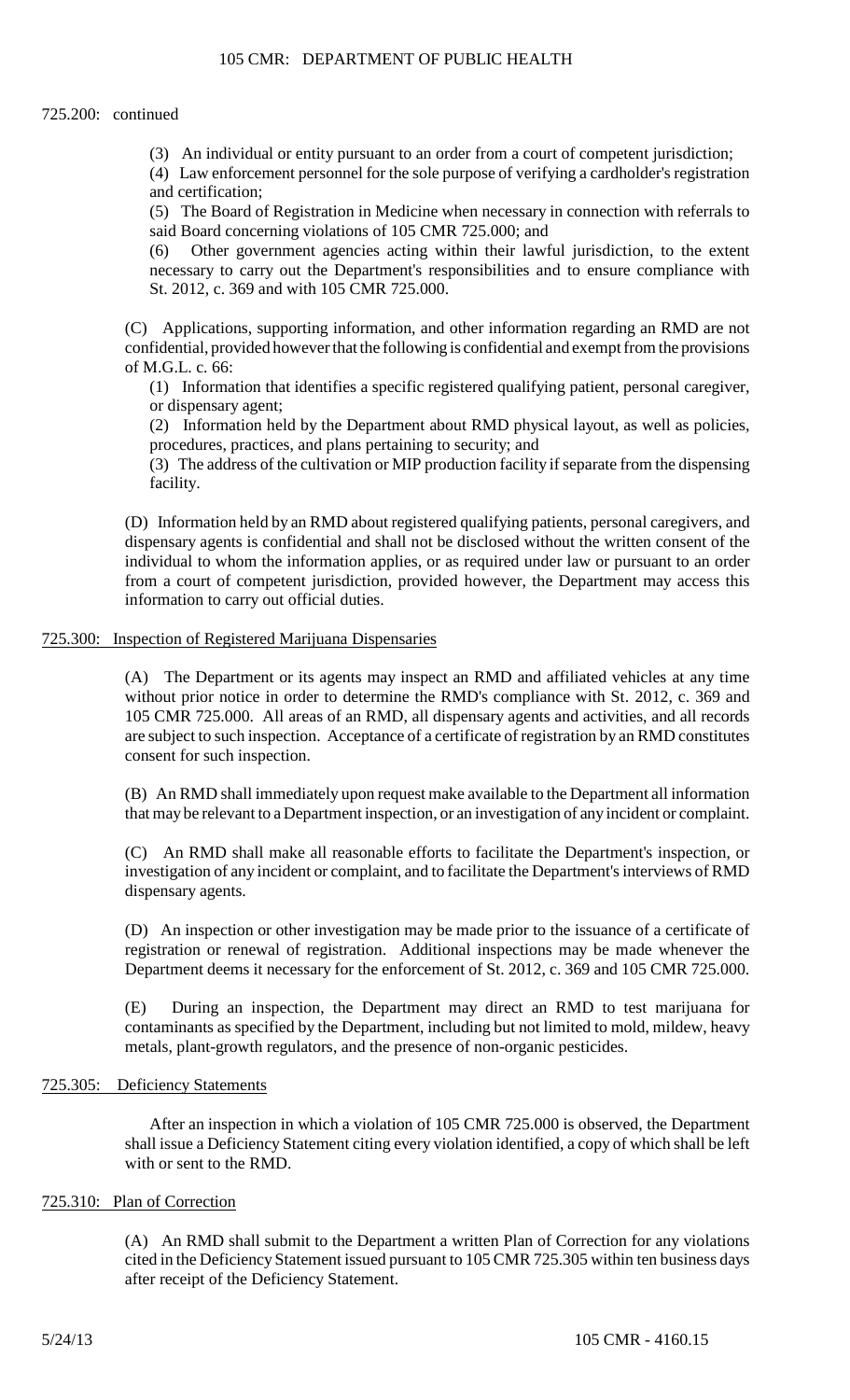#### 725.310: continued

 (B) Every Plan of Correction shall state, with respect to each deficiency, the specific corrective step(s) to be taken, a timetable for such steps, and the date by which compliance with 105 CMR 725.000 will be achieved. The timetable and the compliance dates shall be consistent with achievement of compliance in the most expeditious manner possible.

 (C) The Department shall review the Plan of Correction for compliance with the requirements of 105 CMR 725.000 and shall notify the RMD of either the acceptance or rejection of the plan. An unacceptable plan must be amended and resubmitted within five business days after receipt of such notice.

#### 725.400: Registered Marijuana Dispensary: Grounds for Denial of Initial Application for Registration

Each of the following, in and of itself, constitutes full and adequate grounds for denying the initial application for an RMD registration.

(A) Information provided by the applicant was misleading, incorrect, false, or fraudulent.

(B) The application received a low score, indicating the inability to maintain and operate an RMD in compliance with the requirements of St 2012, c. 369 and 105 CMR 725.000.

(C) The application received a lower score than other applications.

(D) The applicant has been determined to be either not responsible or suitable pursuant to any one or more of the factors listed in 105 CMR 725.100(B)(3)(u).

(E) The application does not serve the needs of the Commonwealth with regard to location, access, quality, and community safety.

(F) Any other ground that serves the purposes of 105 CMR 725.000 or St. 2012, c. 369.

#### 725.405: Registered Marijuana Dispensary Registration: Grounds for Denial of Renewal Applications and Revocation

Each of the following, in and of itself, constitutes full and adequate grounds for denying the renewal application for registration or revoking registration.

(A) The RMD is not operational within the time indicated pursuant to 105 CMR 725.100(D).

(B) Information provided by the RMD was materially inaccurate, incomplete, or fraudulent.

 (C) The RMD has failed to comply with any requirement of St. 2012, c. 369 or 105 CMR 725.000 or any applicable law or regulation, including laws and regulations of the Commonwealth relating to taxes, child support, workers compensation, and professional and commercial insurance coverage.

(D) The RMD has failed to submit a Plan of Correction as required or to implement a Plan of Correction as submitted pursuant to 105 CMR 725.310.

(E) The RMD has assigned or attempted to assign its certificate of registration to another entity.

(F) There has been a lack of responsible operation of the RMD, as shown by, but not limited to, one or more of the following:

- (1) Incompetent or negligent operation;
- (2) Failure to maintain the RMD in a clean, orderly, and sanitary fashion; or
- (3) Permitting a person to use a registration card belonging to a different person.

(G) The RMD does not have sufficient financial resources to meet the requirements of St. 2012, c. 369 or 105 CMR 725.000.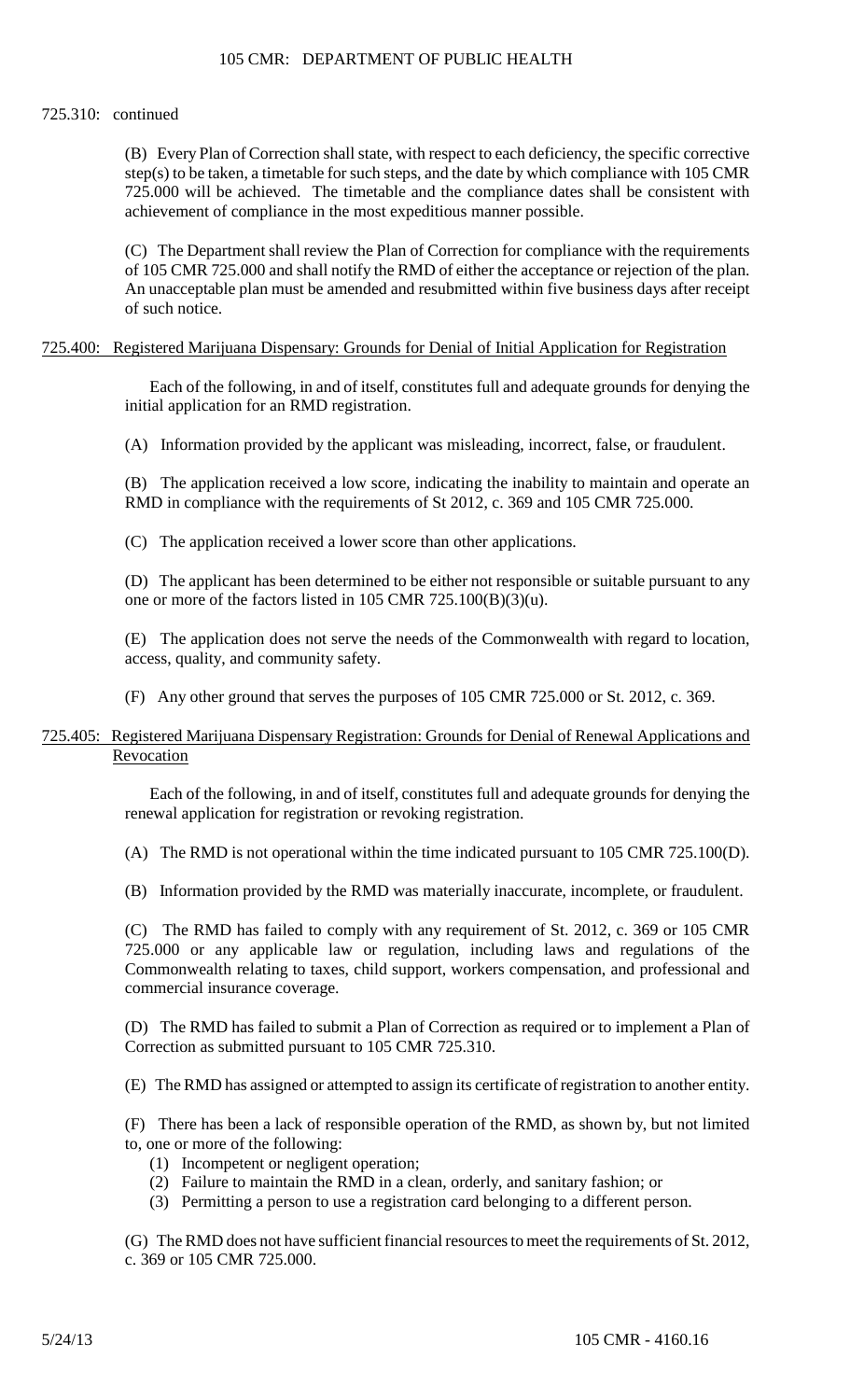#### 725.405: continued

(H) The financial management of the RMD has resulted in the filing of a petition for bankruptcy or receivership related to the financial solvency of the RMD.

(I) A executive of an RMD, or a member, if any, of the non-profit corporation, has maintained a substandard level of compliance with the statutory and regulatory requirements for the operation of a health care facility or facility for providing marijuana for medical purposes in another jurisdiction, including, but not limited to, failure to correct deficiencies, a limitation upon or a suspension, revocation, or refusal to grant or renew a registration or license to operate, or certification for Medicaid or Medicare.

 (J) A dispensary agent of an RMD has a history of criminal conduct as evidenced by any criminal proceedings against such individual or against health care facilities or marijuana facilities in which such individual either owned shares of stock or served as a corporate officer, and which resulted in conviction, guilty plea, plea of *nolo contendere*, or admission to sufficient facts.

(K) A executive of an RMD, or a member, if any, of the non-profit corporation, has committed, permitted, aided, or abetted any illegal practices in the operation of any RMD.

(L) The RMD has failed to cooperate or give information to a law enforcement official acting within his or her lawful jurisdiction related to any matter arising out of conduct at any RMD.

(M) The conduct or practices of the RMD have been detrimental to the safety, health, or welfare of registered qualified patients, personal caregivers, or the public.

 (N) The conduct and/or practices of the RMD demonstrate a lack of responsibility or suitability as specified in 105 CMR 725.100(B)(3)(u).

(O) Any other ground that serves the purposes of 105 CMR 725.000 or St. 2012, c. 369.

#### 725.410: Void Registered Marijuana Dispensary Registration

An RMD registration is void if the RMD transfers its location without Department approval or ceases to operate.

## 725.415: Registered Marijuana Dispensary Registration: Limitation of Sales by Registered Marijuana Dispensaries

 provisions of 105 CMR 725.000 or St. 2012, c. 369, the Commissioner may order that the RMD (A) If the Commissioner determines that an RMD does not substantially comply with applicable shall not sell marijuana, after a date specified, to registered qualifying patients or their personal caregivers.

 (B) The Commissioner shall not make such a determination until an RMD has been notified that the RMD does not substantially comply with applicable provisions of 105 CMR 725.000 or St. 2012, c. 369, that an order to limit sales is contemplated, and that the RMD has a reasonable opportunity to correct the deficiencies.

(C) An order that an RMD shall not sell marijuana pursuant to 105 CMR 725.415(A) may be rescinded when the Commissioner finds that the RMD is in substantial compliance with the applicable provisions of 105 CMR 725.000.

## 725.420: Denial of a Registration Card or Hardship Cultivation Registration

Each of the following, in and of itself, constitutes full and adequate grounds for denial of a registration card for a registered qualifying patient, personal caregiver, or dispensary agent, or a hardship cultivation registration:

(A) Failure to provide the information required in 105 CMR 725.000 for a registration card or hardship cultivation registration;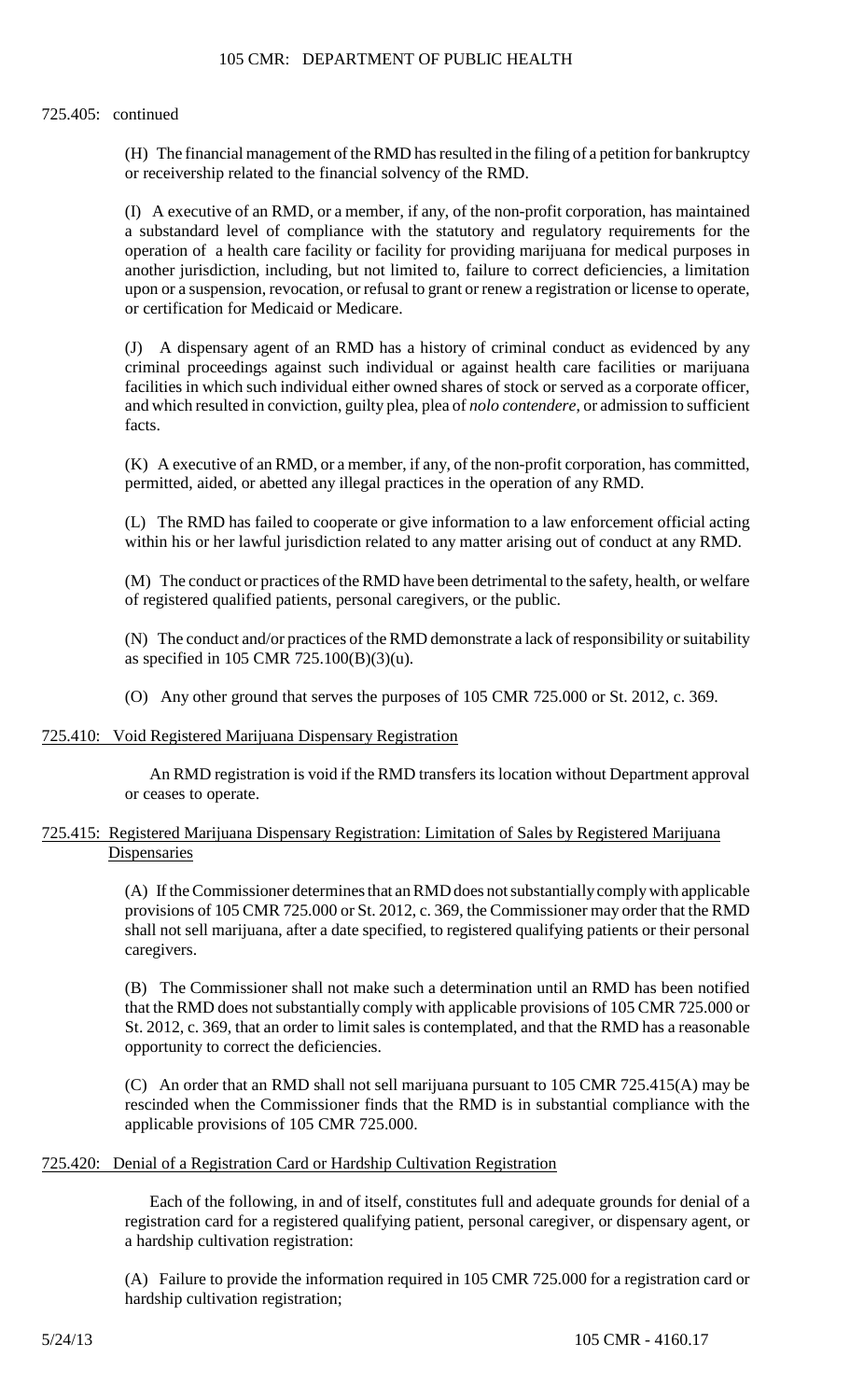#### 725.420: continued

(B) Provision of misleading, incorrect, false, or fraudulent information on the application;

(C) Failure to meet the requirements set forth in 105 CMR 725.000 for a registration card or hardship cultivation registration;

(D) Revocation or suspension of a registration card or hardship cultivation registration in the previous six months;

(E) Failure to pay all applicable fees; or

(F) Any other ground that serves the purposes of 105 CMR 725.000 or St. 2012, c. 369.

#### 725.425: Revocation of a Registration Card or Hardship Cultivation Registration

(A) Each of the following, in and of itself, constitutes full and adequate grounds for revocation of a registration card issued to a registered qualifying patient, personal caregiver, or dispensary agent, or a hardship cultivation registration:

(1) Submission of misleading, incorrect, false, or fraudulent information in the application or renewal application;

- (2) Violation of the requirements of St. 2012, c. 369 or 105 CMR 725.000;
- (3) Fraudulent use of a registration card;
- (4) Selling, distributing, or giving marijuana to any unauthorized person;

 (5) Tampering, falsifying, altering, modifying, duplicating, or allowing another person to use, tamper, falsify, alter, modify, or duplicate a registration card or hardship cultivation registration;

(6) Failure to notify the Department within five business days after becoming aware that the registration card has been lost, stolen, or destroyed; or

(7) Failure to notify the Department within five business days after a change in the registration information contained in the application or required by the Department to have been submitted in connection therewith.

(B) In addition to the grounds in 105 CMR 725.425(A), each of the following, in and of itself, shall be adequate grounds for the revocation of a registration card issued to a registered qualifying patient:

(1) The qualifying patient is no longer a resident of the Commonwealth;

 (2) The qualifying patient, taking into account the amounts of marijuana or MIPs obtained by his or her personal caregiver if applicable, seeks to obtain or obtains more of such amounts than is allowable under 105 CMR 725.105(F)(2); or

(3) The qualifying patient has used marijuana in a manner that puts others at risk of their health, safety, or welfare, or has failed to take reasonable precautions to avoid putting others at such risk.

 (C) In addition to the grounds in 105 CMR 725.425(A), a conviction of a felony drug offense in the Commonwealth, or a like violation of the laws of another state, the United States or a military, territorial, or Indian tribal authority shall be adequate grounds for the revocation of a dispensary agent's registration card.

(D) In addition to the grounds in 105 CMR 725.425(A), the purchase of marijuana from an RMD by a registered qualifying patient with a hardship cultivation registration, or his or her personal caregiver, shall be adequate grounds for the revocation of a hardship cultivation registration.

 (E) In addition to the applicable grounds in 105 CMR 725.425(A) through (C), any other ground that serves the purposes of 105 CMR 725.000 or St. 2012, c. 369 shall be sufficient to revoke a registration card or hardship cultivation registration.

## 725.430: Revocation of a Certifying Physician Registration

 Each of the following, in and of itself, constitutes full and adequate grounds for revoking a certifying physician registration: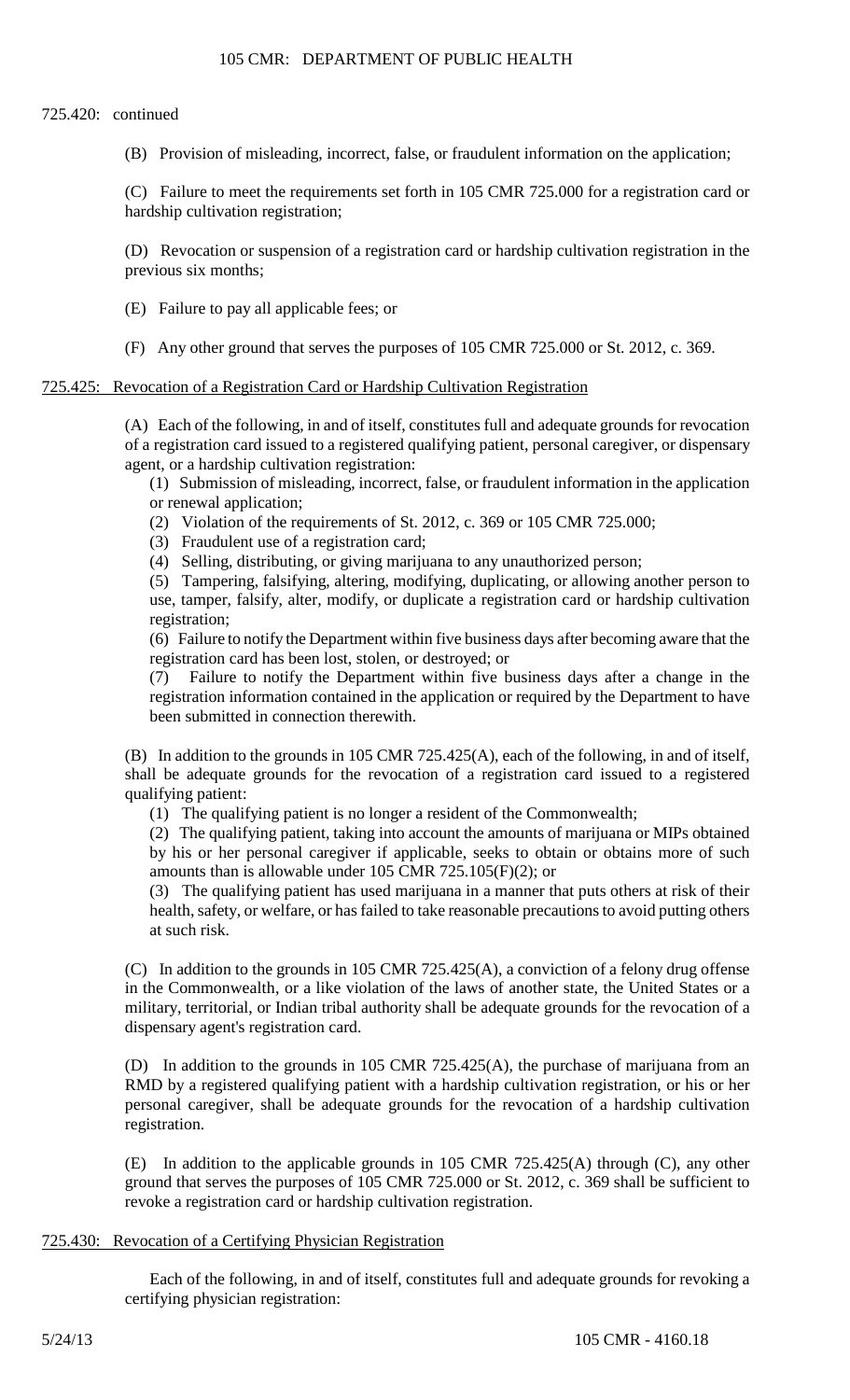### 725.430: continued

(A) The physician fraudulently issued a written certification;

 (B) The physician failed to comply with the requirements of St. 2012, c. 369 or any applicable provisions of 105 CMR 725.000;

 (C) The physician issued a written certification on or after July 1, 2014, without completion of continuing professional development credits pursuant to 105 CMR 725.010(A); or

(D) Any other ground that serves the purposes of 105 CMR 725.000 or St. 2012, c. 369.

#### 725.435: Void Certifying Physician Registration

(A) When a certifying physician's license to practice medicine in Massachusetts is no longer active, or is suspended, revoked, or restricted with regard to prescribing, or the physician has voluntarily agreed not to practice medicine in Massachusetts, or the physician's Massachusetts controlled substances registration is suspended or revoked, the physician's registration to certify a debilitating medical condition for a qualifying patient is immediately void.

(B) When a certifying physician surrenders his or her registration, the registration is void.

(C) A void certifying physician registration is inactive and invalid.

#### 725.440: Void Registration Cards

(A) A registration card issued to a dispensary agent shall be void when the agent has ceased to be associated with the RMD that applied for and received the dispensary agent's registration card.

(B) A registration card that has been issued to a qualifying patient, including a hardship cultivation registration, shall be void when:

- (1) The card has not been surrendered upon the issuance of a new registration card based on new information;
- (2) The qualifying patient is no longer a resident of Massachusetts; or
- (3) The patient is deceased.
- (C) A registration card issued to a personal caregiver is void:

(1) When the registered qualifying patient has notified the Department that the individual registered as the personal caregiver is no longer the personal caregiver for that patient;

(2) When the sole registered qualifying patient for whom the personal caregiver serves as such is no longer registered with the Department; or

 (3) Five days after the death of the registered qualifying patient to allow for appropriate disposal of marijuana pursuant to 105 CMR 725.105(J)(4).

(D) A void registration card is inactive and invalid.

#### 725.445: Summary Cease and Desist Order and Quarantine Order

 public health, safety, or welfare. The Commissioner may rescind or amend a summary cease and A summary cease and desist order or quarantine order may be imposed by the Commissioner prior to a hearing, in order immediately to stop or restrict operations by an RMD, to protect the desist order or quarantine order.

 an RMD or the products prepared by an RMD pose an immediate or serious threat to the public (A) If, based upon inspection, affidavits, or other evidence, the Commissioner determines that health, safety, or welfare, the Commissioner may:

(1) Issue a cease and desist order and/or quarantine order, requiring cessation or restriction of any or all RMD operations, and prohibiting the use of marijuana produced by that RMD; or

 (2) Issue a cease and desist order placing restrictions on an RMD, to the extent necessary to avert a continued threat, pending final investigation results.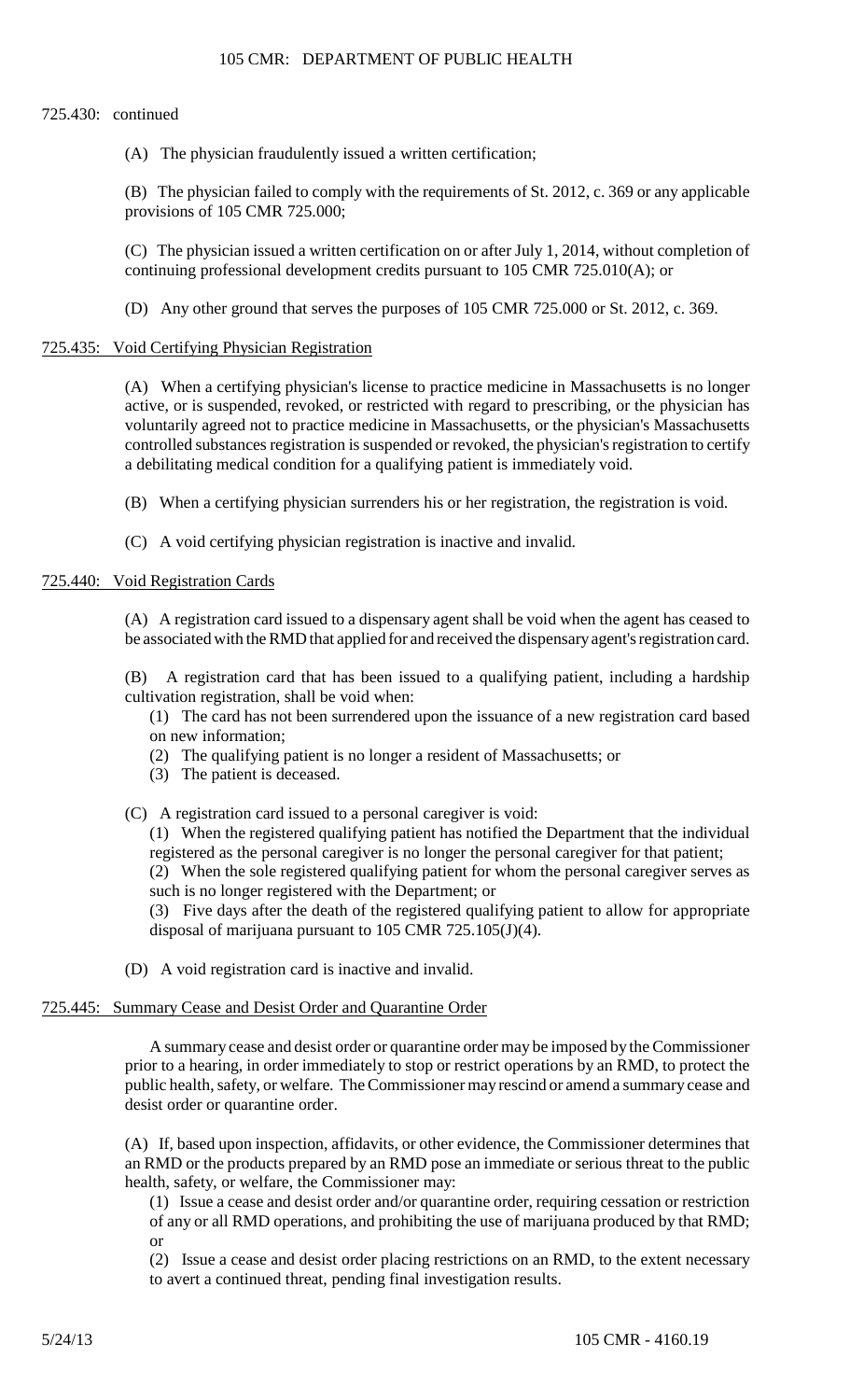#### 725.445: continued

(B) The requirements of the cease and desist order or the quarantine order shall remain in effect until the Commissioner rescinds or amends such requirements or until such time as the Department takes final action on any related pending complaint and issues a final decision.

#### 725.450: Summary Suspension Order

The Commissioner may summarily suspend any registration card or certificate of registration issued pursuant to 105 CMR 725.000, pending further proceedings for denial of renewal or revocation of a registration, whenever the Commissioner finds that the continued registration poses an imminent danger to the public health, safety, or welfare.

## 725.500: Administrative Review: Non-selection of a Registered Marijuana Dispensary's Application for Initial Registration

(A) The Department shall provide written notice of non-selection to an applicant.

(B) Applicants may request copies of the application scores and any documentation supporting the scoring process for all applications.

(C) Applicants may request an informal briefing from the Department limited to a discussion of the scoring of their application.

 issuance, subject to judicial review in Superior Court in an action for certiorari relief under (D) The written notice of non-selection becomes a final agency action ten business days after M.G.L. c. 249, § 4, unless the applicant submits a request pursuant to 105 CMR 725.500(B) or (C).

(E) If an applicant submits a request pursuant to  $105$  CMR  $725.500(B)$  or (C), the written notice of non-selection becomes final upon provision of the requested written documentation or completion of the informal briefing.

(F) No entity whose application has been denied pursuant to 105 CMR 725.400 may make another application for at least one year after the date of denial.

#### 725.505: Hearings

 (A) Upon written request, a registrant shall be afforded a hearing no later than 28 calendar days after the effective date of a summary cease and desist order or quarantine order issued pursuant to 105 CMR 725.445. At the hearing, the Department must prove by a preponderance of the evidence that there existed immediately prior to, or at the time of the order, an immediate or serious threat to the public health, safety, or welfare.

 (B) Upon written request, a registrant shall be afforded a hearing no later than 14 calendar days after the effective date of a summary suspension order issued pursuant to 105 CMR 725.450. At the hearing, the Department must prove by a preponderance of the evidence that there existed immediately prior to, or at the time of the suspension, an imminent danger to the public health, safety, or welfare.

(C) With the exception of the provisions for cease and desist orders and quarantine orders pursuant to 105 CMR 725.445, and summary suspension orders pursuant to 105 CMR 725.450, the Department shall provide written notice, and shall provide a hearing if a hearing is requested in writing within 21 calendar days after the effective date stated in the notice, prior to:

(1) Denying a renewal application for a registration card;

(2) Revoking a registration card for a registered qualifying patient, personal caregiver, or dispensary agent;

- (3) Denying a renewal application for or revoking a hardship cultivation registration;
- (4) Denying a renewal application of an RMD;
- (5) Revoking the registration certificate of an RMD;
- (6) Limiting sales of marijuana by an RMD; or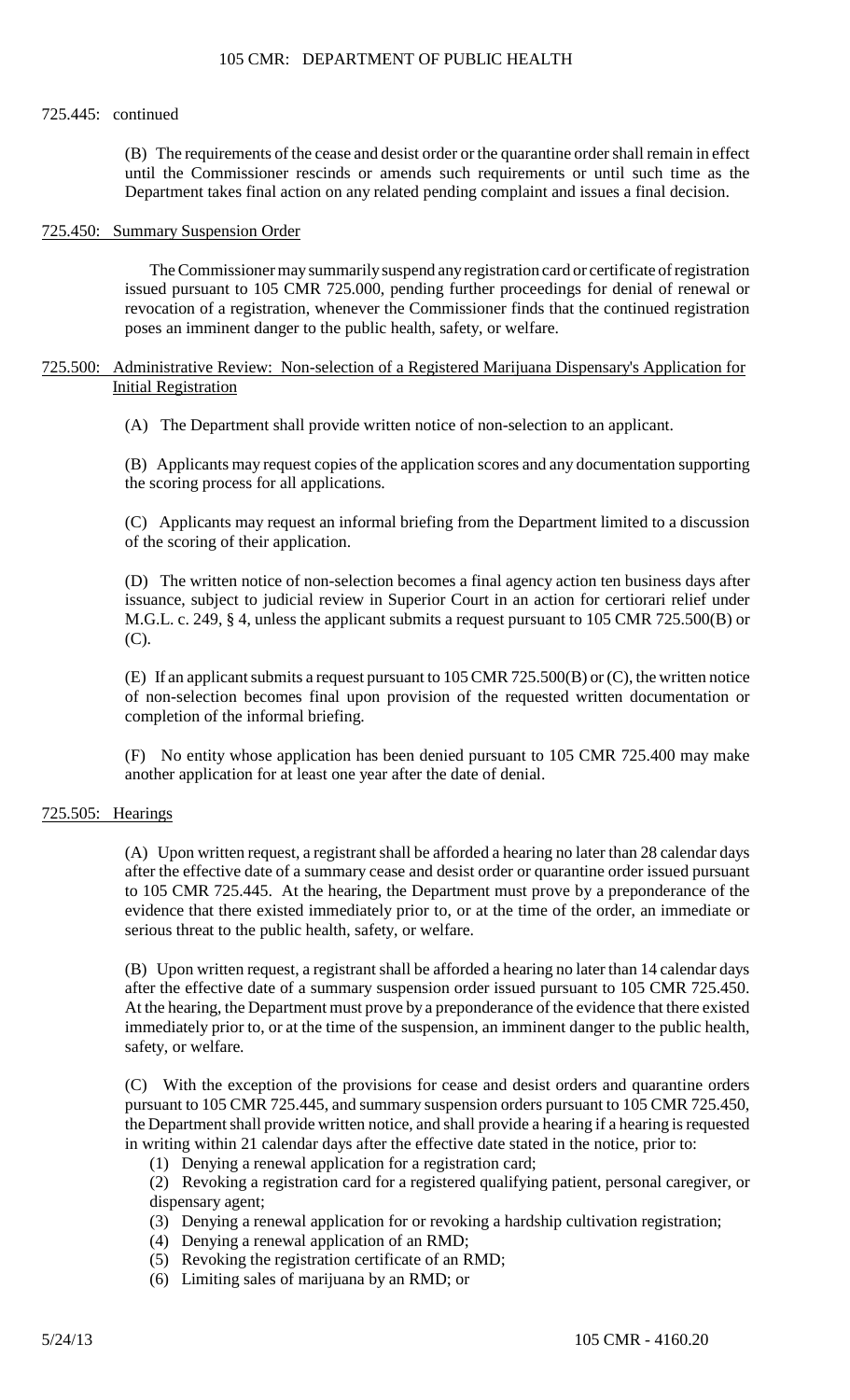#### 725.505: continued

(7) Revoking a certifying physician registration.

(D) The written notice shall provide the registrant with a statement of the grounds for the action and of the right to request a hearing and the time-period for such request.

(E) If a request for a hearing is made, the hearing shall be conducted and a tentative decision issued by the Division of Administrative Law Appeals in accordance with 801 CMR 1.01: *Formal Rules*.

(F) At the hearing, the Department must prove the basis for the action by a preponderance of the evidence.

(G) A final decision by the Department after a hearing is a final agency action subject to judicial review in Superior Court pursuant to M.G.L. c. 30A.

(H) If a hearing pursuant to 105 CMR 725.505 is not requested within the required time, the right to a hearing is waived.

725.510: Effect of Denial of Renewal or Revocation of Registered Marijuana Dispensary Registration, Revocation of Dispensary Agent Registration, and Surrender of a Registration

> (A) An RMD that has had its application for renewal registration denied or its registration revoked is disqualified from future registration as an RMD.

> (B) A dispensary agent whose registration card has been revoked is disqualified from serving as a dispensary agent or from having any financial interest in an RMD.

> (C) The surrender of a certificate of registration or a registration card shall not prevent the Department from revoking, or imposing other penalties with respect to, such certificate of registration or registration card.

#### 725.600: Municipal Requirements

(A) An RMD and other registered persons shall comply with all local rules, regulations, ordinances, and bylaws.

 (B) The Department does not mandate any involvement by municipalities or local boards of any other aspects of marijuana for medical use. However, nothing in 105 CMR 725.000 shall health in the regulation of RMDs, qualifying patients with hardship cultivation registrations, or be construed so as to prohibit lawful local oversight and regulation, including fee requirements, that does not conflict or interfere with the operation of 105 CMR 725.000.

### 725.650: Non-conflict with Other Law

(A) Nothing in 105 CMR 725.000 shall be construed to limit the applicability of other law as it pertains to the rights of landlords, employers, law enforcement authorities, or regulatory agencies.

(B) Nothing in 105 CMR 725.000:

(1) Allows the operation of a motor vehicle, boat, or aircraft while under the influence of marijuana;

(2) Requires any health insurance provider, or any government agency or authority, to reimburse any person for the expenses of the medical use of marijuana;

 (3) Requires any health care professional to authorize the use of medical marijuana for a patient;

(4) Requires any accommodation of any on-site medical use of marijuana in any place of employment, school bus or on school grounds, in any youth center, in any correctional facility, or of smoking medical marijuana in any public place;

(5) Supersedes Massachusetts law prohibiting the possession, cultivation, transport, distribution, or sale of marijuana for nonmedical purposes; or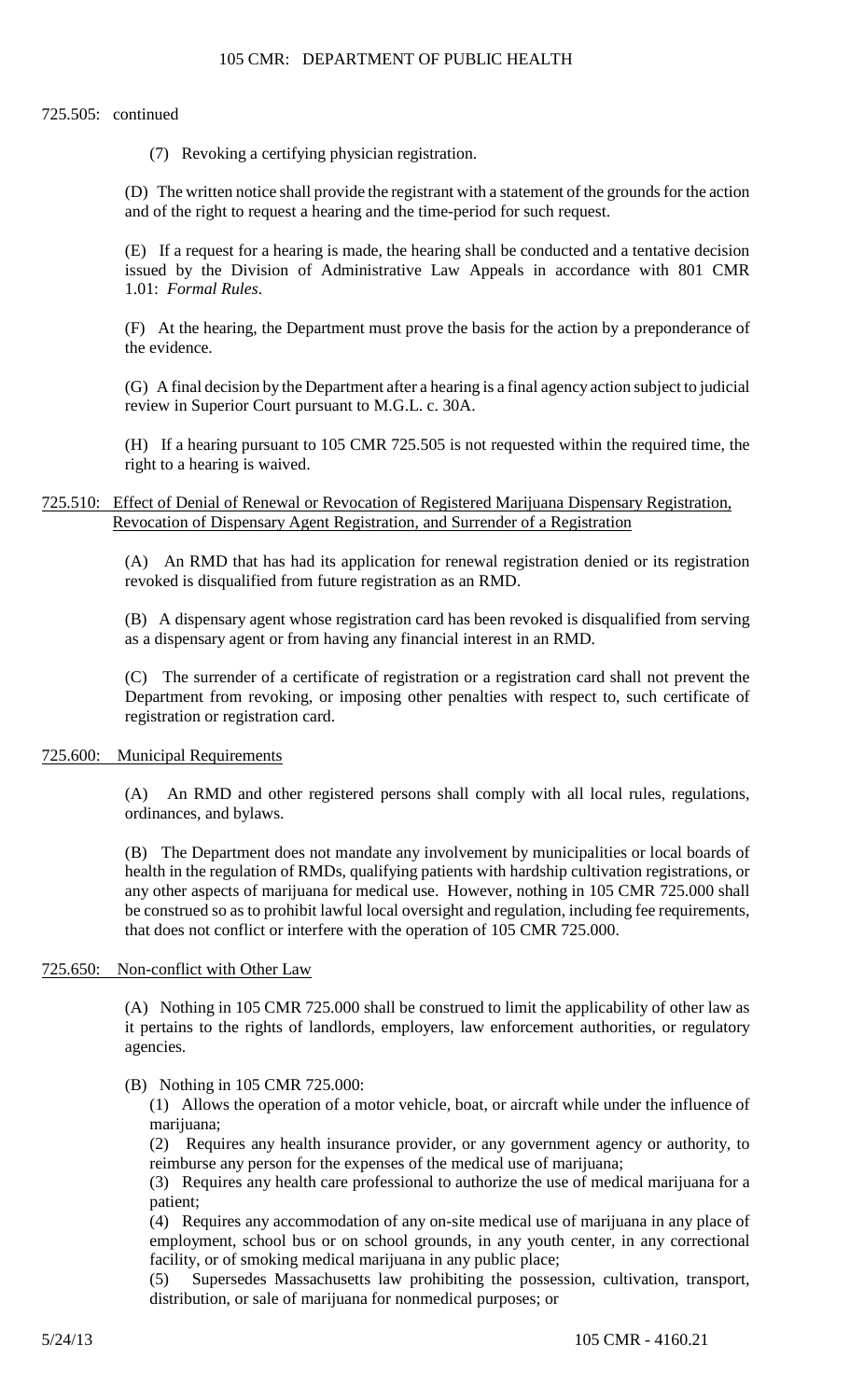## 725.650: continued

- (6) Requires the violation of federal law or purports to give immunity under federal law;
- (7) Poses an obstacle to federal enforcement of federal law.

(C) Nothing in 105 CMR 725.000 shall be construed to limit the scope of practice of a nurse practitioner pursuant to M.G.L. c. 112, § 80I.

## 725.700: Waivers

The Commissioner may waive the applicability of one or more of the requirements imposed by 105 CMR 725.000 upon finding that:

(A) Compliance would cause undue hardship to the registrant;

(B) If applicable, the registrant's non-compliance does not jeopardize the health or safety of any patient or the public;

(C) The registrant has instituted compensating features that are acceptable to the Department; and

(D) The registrant provides to the Commissioner written documentation supporting its request for a waiver.

# 725.800: Severability

 The provisions of 105 CMR 725.000 are severable. If a court of competent jurisdiction declares any section, subsection, paragraph, or provision unconstitutional or invalid, the validity of the remaining provisions shall not be affected.

# REGULATORY AUTHORITY

105 CMR 725.000: St. 2012, c. 369 and M.G.L. c. 111, § 3.